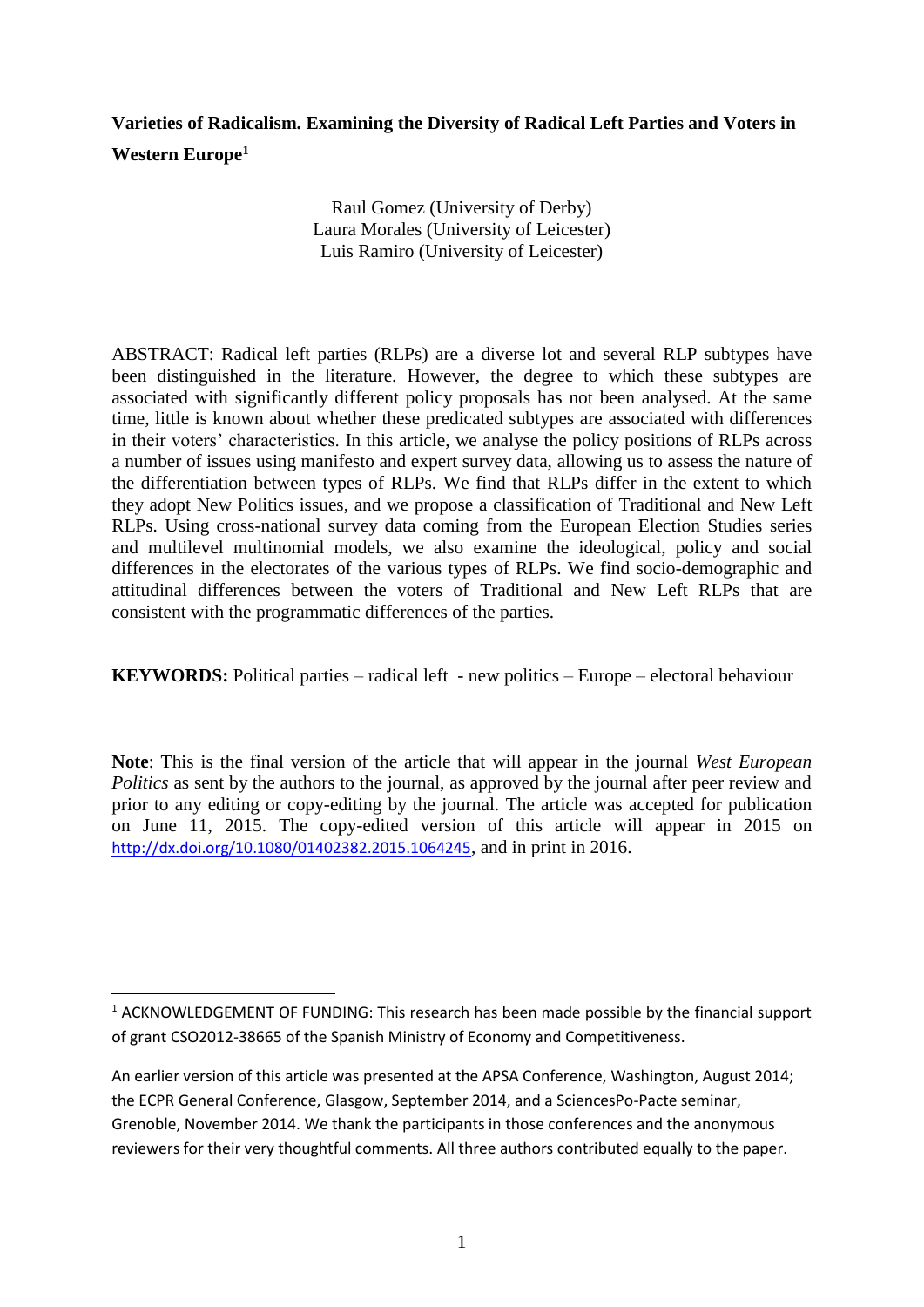#### **INTRODUCTION**

After some years struggling for their political significance, the political convulsions associated with the 2008 economic crisis have been accompanied by a growth in the support for some West European radical left parties (RLPs). These surges in radical left voting have benefitted parties of a variety of origins — such as Syriza in Greece (*Synaspismós Rizospastikís Aristerás,* Coalition of the Radical Left*,* initially a coalition around a party originated in a modernizer Communist split), the Socialist Party in the Netherlands (*Socialistische Partij*, with origins in a Maoist organization), or the Red-Green Unity List in Denmark (*Enhedslisten* — *De Rød-Grønne*, created by, among others, the small Danish Communist party). These developments have entailed the success of ideologically quite diverse RLPs, and sometimes two very different RLPs in the same country have taken 'turns' in benefitting from the turmoil at different points in time since the start of the crisis — as is the case of the Portuguese Communist Party, *PCP* (within the Democratic Unitarian Coalition, *Coligação Democrática Unitária*, CDU, that they dominate) and of the non-Communist Left Block (*Bloco de Esquerda*, *BE*) in Portugal. However, in this context of renewed impetus and relevance, West European RLPs remain an under-researched party family. 2

The diversity in origins and ideological outlooks of West European RLPs are not surprising. Long-lasting divisions have marked the history of the West European left, with the Russian Revolution of 1917 triggering the possibly most relevant one. The October Revolution nurtured the appearance of the Communist version of Socialism, with the creation of a number of Communist parties across Europe (Sassoon 2010). This was the origin of an

 $2$  See, however, March (2011) and Dunphy and Bale (2011).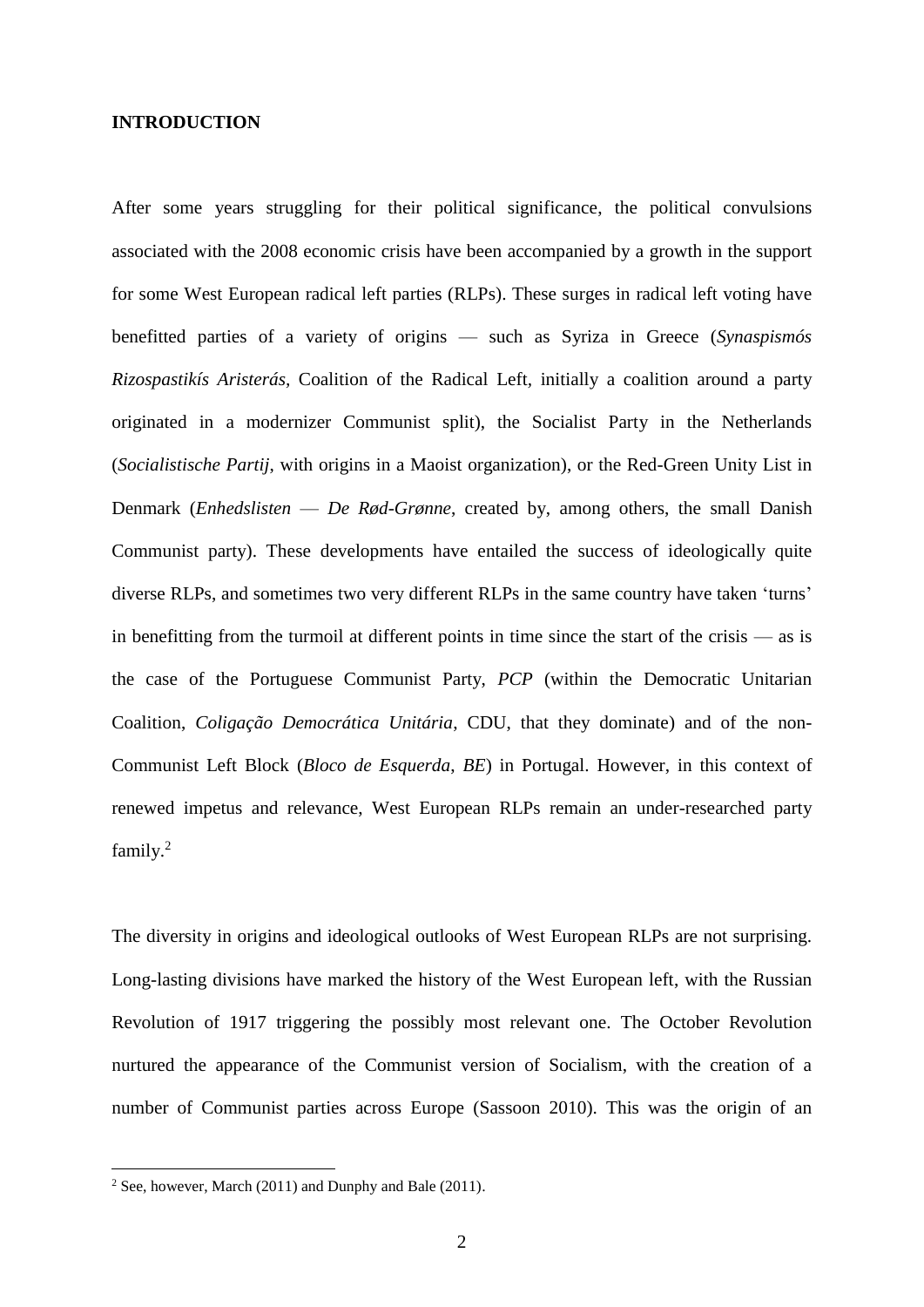enduring ideological division and of the Communist party family (von Beyme 1985). Some decades later, New Left and Left Socialist parties were created around the 1960s revolts. They departed ideologically from the more orthodox versions of both Social Democrat reformism and Communist Socialism, proposing an alternative Democratic Socialism and assuming the New Politics agenda (Lane and Ersson 1987, Gallagher *et al*. 1995). Even if they were not the only divisions experienced by the Western left (as the Trotskyite and Maoist ruptures attest), the Communist and New Left/Left Socialist waves of party formation generated RLPs that have been present in many West European polities since long.

What some have identified as Communist and Left Socialist party families (Klingemann 2005), have experienced important transformations and upheavals over time. One of the most important such episodes took place around the crisis of Soviet Socialism at the end of the 1980s and beginning of the 1990s, entailing a transformation in the nature of many Western Communist parties (WCPs) (Bull and Heywood 1994, Botella and Ramiro 2003, Moreau and Courtois 2014). Several of them changed their strategies and even their identity, transforming into post-Communist Democratic Socialist parties, and giving a new twist to the diversity of RLPs. The ideological evolution of the Communist and radical left post-Communist parties blurred the boundaries between the old Communist and Left Socialist families, and led to the formation of a new and distinct RLP family (Hudson 2000 and 2012, March 2011, De Waele and Seiler 2012, Escalona and Vieira 2013).

This historical trajectory leads to the inherent heterogeneity of contemporary RLPs and to the distinction between different subsets of parties within the new party family. Accordingly, this article has two core aims: to examine and measure the diversity in the programmatic appeals of West European RLPs, and to analyse whether this diversity is mirrored by the composition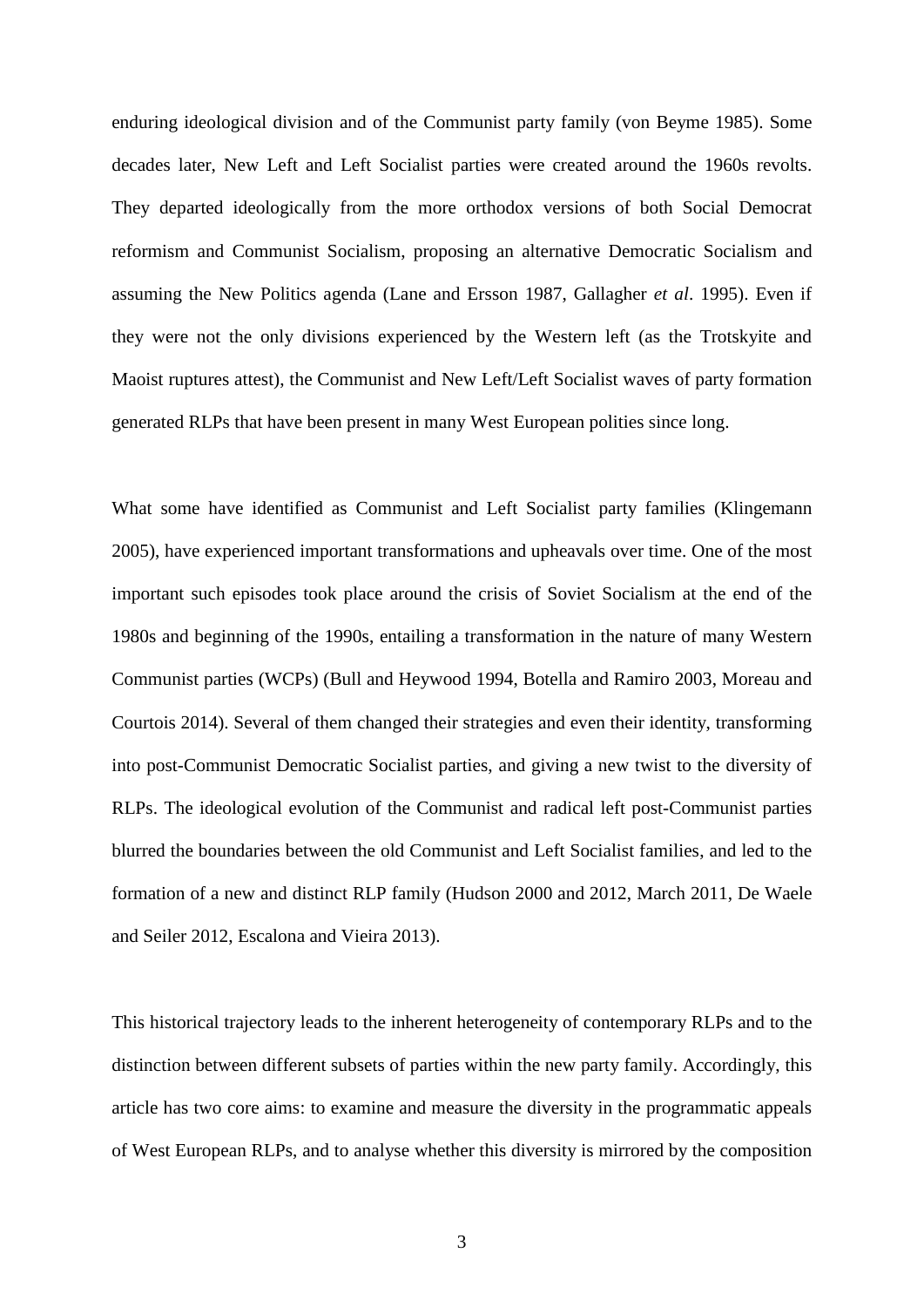of their electorates. Therefore, we address two main questions: Are RLPs significantly heterogeneous in terms of their programmatic appeals? If they are, thus appealing to different ideological and policy priorities, does the social background and attitudinal features of the voters also differ across RLPs subtypes? In addressing these questions, we explore the match between party supply and electoral 'demand' and we, thus, contribute to the task of specification and refinement of the party family category for the case of Western European RLPs, in line with Mair and Mudde's (1998) recommendations.

We first describe the varieties of West European RLPs as portrayed in the literature and present our expectations regarding their differentiation in terms of programmatic appeals and voters' profiles. Then we present the data and methods we use in our analyses. The fourth section proposes a classification of RLPs based on their policy positions, and the fifth section explores the heterogeneity of RLPs voters based on the previous classification. Finally, we conclude with a summary of our findings and suggestions for future research.

# **VARIETIES OF WEST EUROPEAN RADICAL LEFT PARTIES**

There is a general consensus around the identification of RLPs that pervades most recent approaches to this party family. Following March's (2011: 8) description, RLPs reject the 'socio-economic structure of contemporary capitalism and its values and practices (…) They advocate alternative economic and power structures involving a major redistribution of resources'. In this sense, RLPs advocate a transformative and systemic change, rejecting neoliberal market-oriented policies (Dunphy 2004: 2). Their version of anti-capitalism is better described as a criticism of the current globalized capitalism than as a clear characterisation of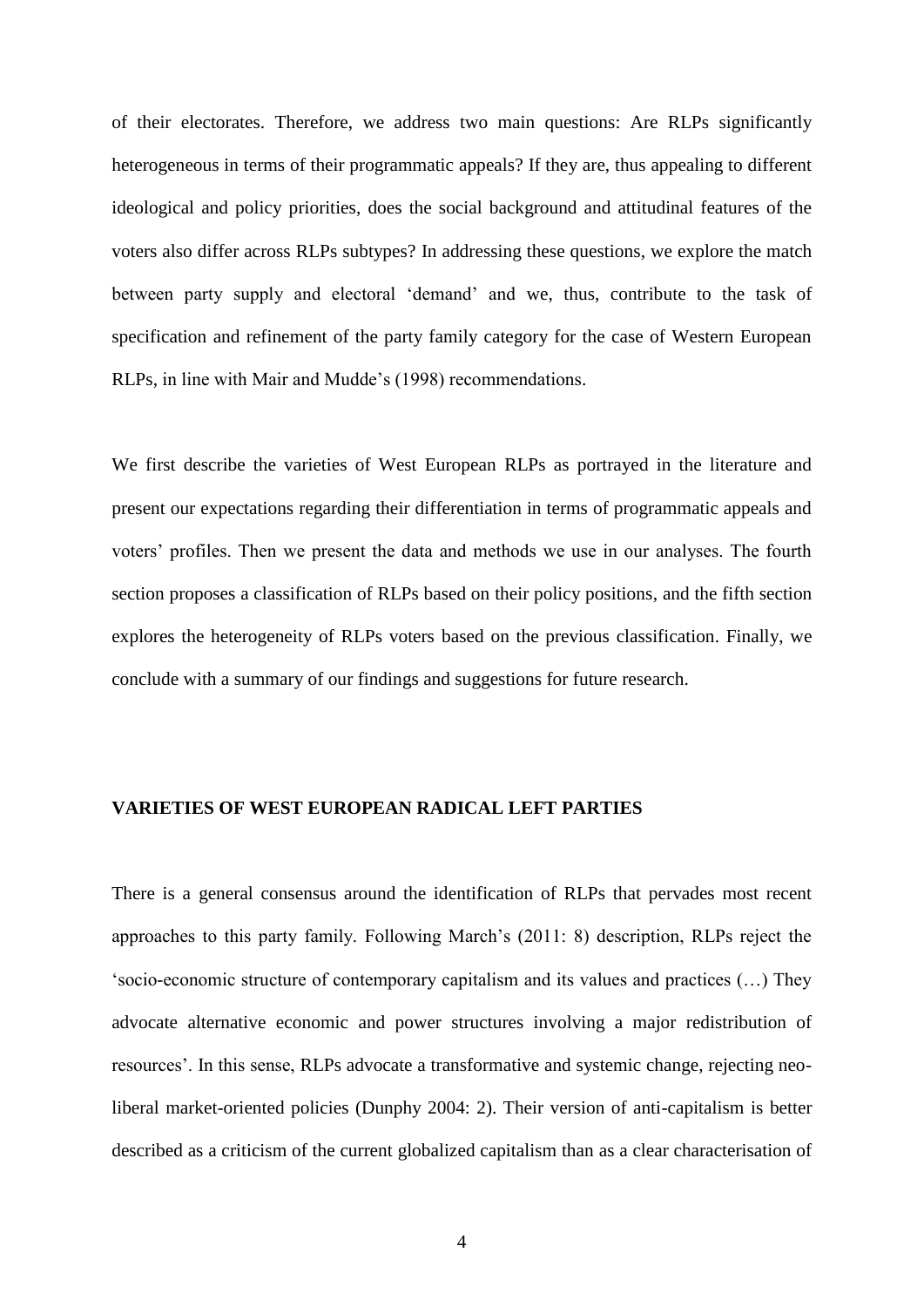an alternative Socialist system — something that is, instead, difficult to find in most of their current discourses, with a few exceptions. Their proposal of a radical change refers not only to the economy but also to some key features of contemporary political systems, proposing participatory practices that complement representative democracy (March 2011: 9). These parties' self-definition places them to the left of the Social Democrats and Greens. In EU member-states, some of them are part of the Party of the European Left (PEL), while others are integrated in the group of the European United Left-Nordic Green Left in the European Parliament but are not part of PEL.<sup>3</sup>

Despite the wide agreement around the characterization of RLPs, the degree to which they respond to this general portrayal is mixed. While the differentiation between this party grouping and other adjacent party families — such as the Social Democrats and Greens has been reinforced by the ideological moderation of the latter, the way in which RLPs effectively express an anti-capitalist discourse is variable. This differentiation in types of anti-capitalism may be the reflection of these parties showing dissimilar shades of left-wing radicalism. Thus, a distinction can be established between more 'traditional' anti-capitalist RLPs — such as those still associated with Communist ideals, like the Communist Party of Greece (*Kommounistikó Kómma Elládas*, KKE) and the Portuguese Communist Party — and more ideologically 'modernized' parties — such as the Danish Socialist People's Party (*Socialistik Folkeparti*, SF) before joining the Green family.

This distinction between ideologically traditional and modernized RLPs has been used since long to differentiate between the New Left/New Politics non-orthodox Left Socialist parties formed in the 1960s and 1970s (Gallagher *et al.* 1995), on the one side, and the allegedly

<sup>&</sup>lt;sup>3</sup> Still others participate in coordination bodies of Communist parties.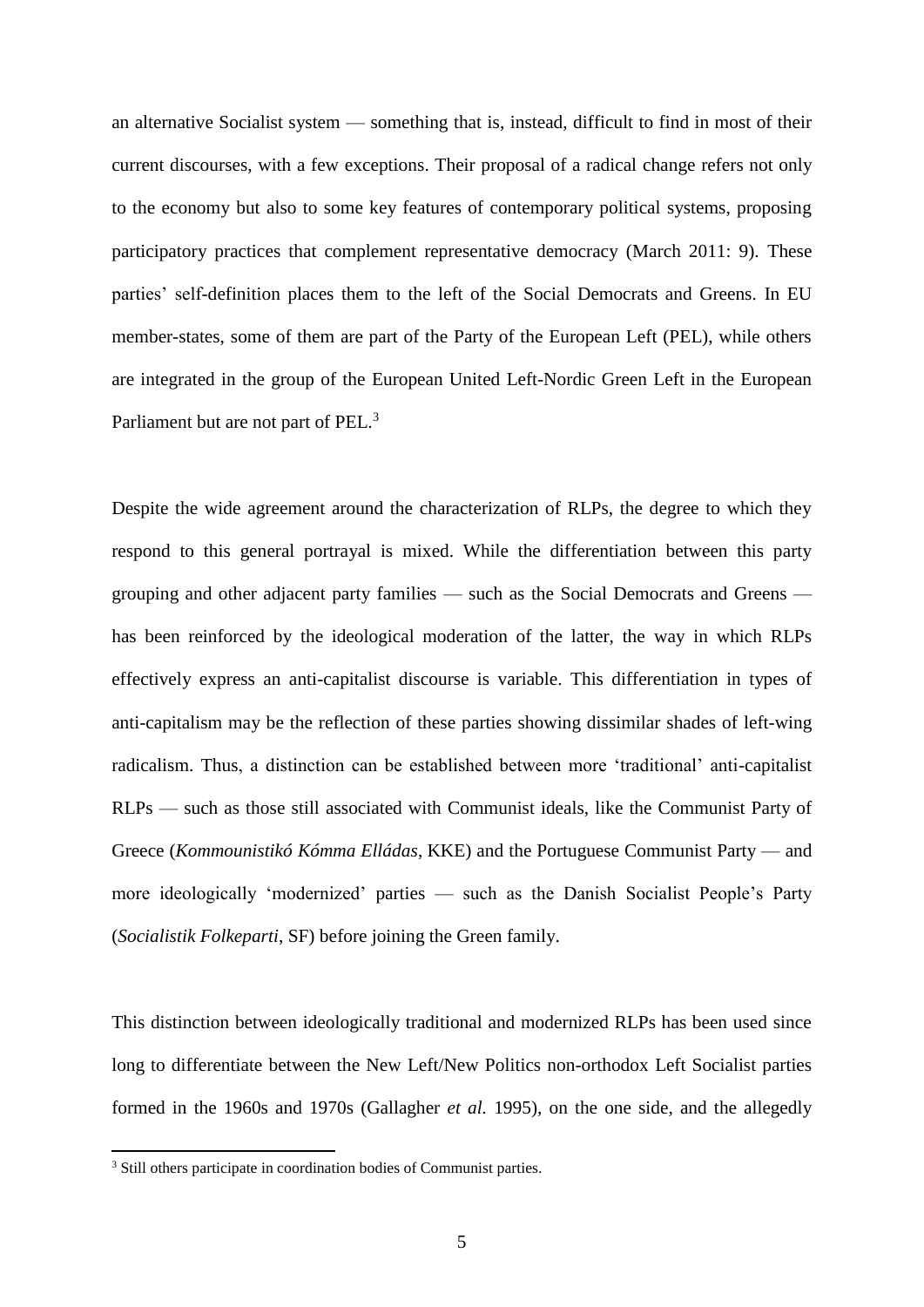traditional Communist parties, on the other. It also resonates in the descriptions of the different paths taken by WCPs reacting to their organizational and electoral crisis during the 1980s and 1990s. In those years, it was possible to place WCPs in a continuum between two extreme positions represented, on the one hand, by those parties implementing deep processes of party transformation that drove them out of the traditional Communist identity and, on the other, those parties that decided to remain loyal to their classical ideological principles (Botella and Ramiro 2003).<sup>4</sup> Among those that remained in the field of the radical left some substituted Communism with a combination of Democratic Socialism and New Politics policy priorities (e.g. feminism, pacifism, environmentalism, minority rights) — as the Swedish Left Party (*Vänsterpartiet*, V) did — while others reaffirmed their Communist principles more or less assertively — as in the case of French and Portuguese Communists.

These changes and evolutions are still visible in the contemporary RLP family, giving birth to different strands of the West European radical left. Backes and Moreau (2008) identify three types of contemporary RLPs: traditionalist Marxist-Leninist, reform Communists, and redgreen parties. This typology is based on a combination of party origin and party ideology features. The first two categories include more or less ideologically traditional parties that did not break  $-$  at least not completely  $-$  with the Communist identity, while the third one includes non-Communist radical left and Democratic Socialist parties assuming New Left or New Politics issues (feminism, environmentalism, participatory democracy, minority rights, etc.).

<sup>4</sup> At the time, some WCPs abandoned the RLP family and entered the Social Democratic camp — such as the Democratic Party of the Left (*Partito Democratico della Sinistra*, PDS), successor party of the Italian Communist Party (*Partito Comunista Italiano*, PCI) — while others moved towards the Green party family such as the Dutch and Catalan communists, through their participation in Green Left (*Groen Links*, GL) and Initiative for Catalonia Greens (*Iniciativa per Catalunya Verds*, ICV), respectively.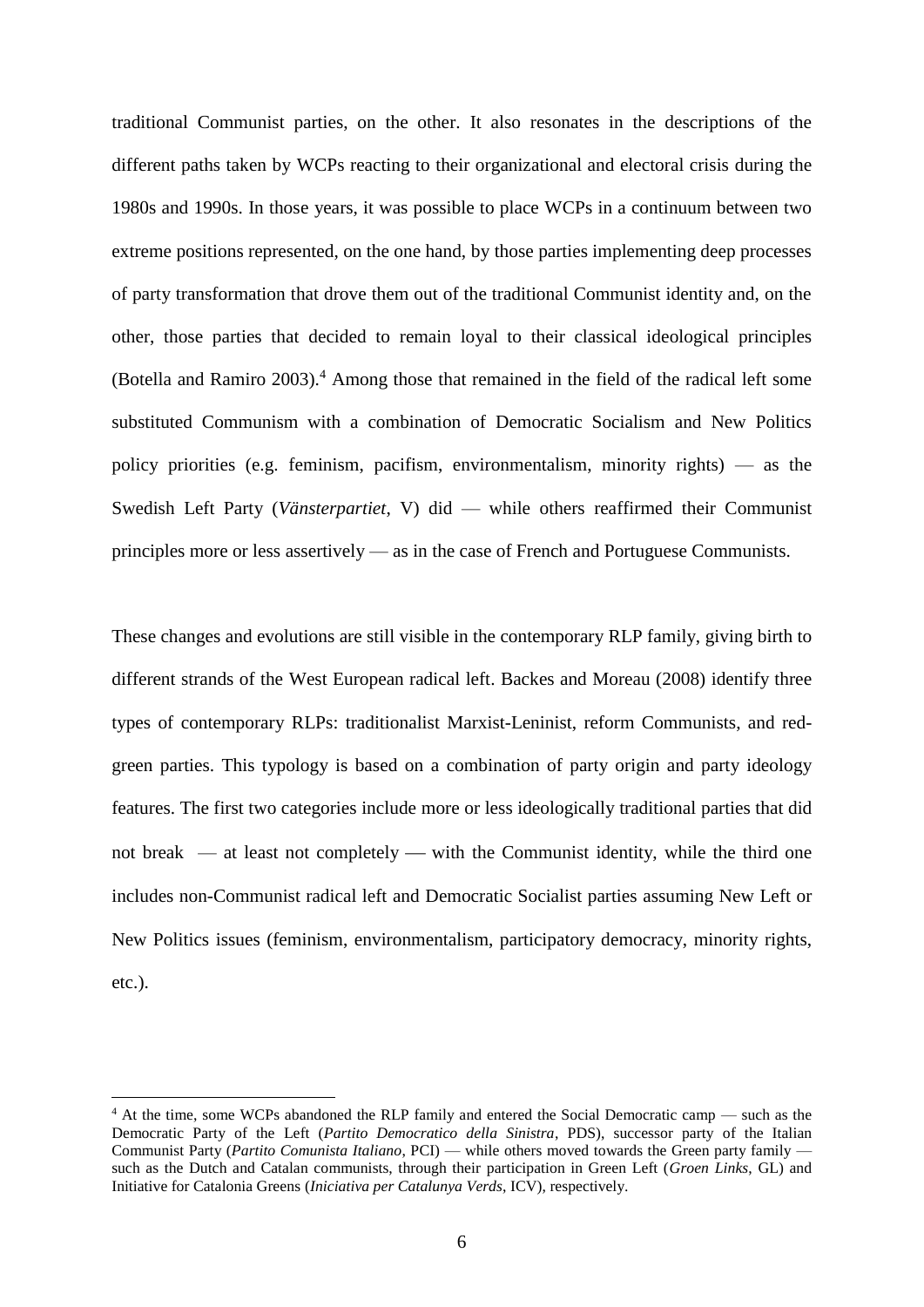March's (2011: 16) recent classification of RLPs into Communists, Democratic Socialists, Populist Socialists and Social Populists is, instead, based on an approximation to parties' ideology rather than on their origin. In March's (2011: 18-19) view, Communists are grouped around their allegiance to traditional symbols and Marxist ideology; Democratic Socialists combine Socialist socio-economic claims with policies from the New Left agenda; Populist Socialists add to the traditional left-wing socio-economic policies an emphasis on antiestablishment discourse; and, finally, Social Populists develop further the anti-mainstream discourse of the Populist Socialists by mixing left-wing appeals with others that do not belong to the catalogue of left-wing politics.<sup>5</sup>

However, as March recognizes, this classification confronts several problems. Although the categories try to group parties that are ideologically similar, they still vary in radicalism and ideological traditionalism within each of the categories. Communist parties differ in their degree of attachment to their classical ideology, and additional subcategories of Conservative versus Reform Communists are added by March (2011) to try to differentiate between the most traditionalist parties and those adopting New Left issues. Democratic Socialist parties also differ in their degree of radicalism (as illustrated by the de-radicalization process experienced by the Danish SF). In March's (2011) own view, the RLP family constitutes an ideologically eclectic one combining different modalities of left-wing radicalism, Democratic Socialist ideals, Eco-Socialism, New Politics, and populism.<sup>6</sup> Additionally, the dynamic

<sup>5</sup> Social Populists are, according to March, only found in central and Eastern Europe.

<sup>6</sup> Applied to the current RLPs, these categories overlap to some degree. An additional problem is that changes in parties' strategies and processes of party transformation force to conceive the classification of parties as a dynamic process (March 2011: 19). Following March's (2011) categorisation (for Western Europe), the Communist subtype includes the Cypriot (Progressive Party of Working People, *Anorthotikó Kómma Ergazómenou Laoú*, AKEL), French (French Communist Party, *Parti communiste français,* PCF), Greek (KKE), Portuguese (PCP), Italian (Communist Refoundation Party, *Partito della Rifondazione Comunista*, PRC and Party of the Italian Communists, *Partito dei Comunisti Italiani*, PdCI) and Spanish (Communist Party of Spain, *Partido Comunista de España*, PCE, integrated after 1986 in *Izquierda Unida*, IU, United Left) Communist parties. The Democratic Socialist subtype includes almost all other RLPs: the Greek *Synaspismos* (Coalition of Left, of Movements and Ecology, antecedent organization of Syriza), the Finnish Left Alliance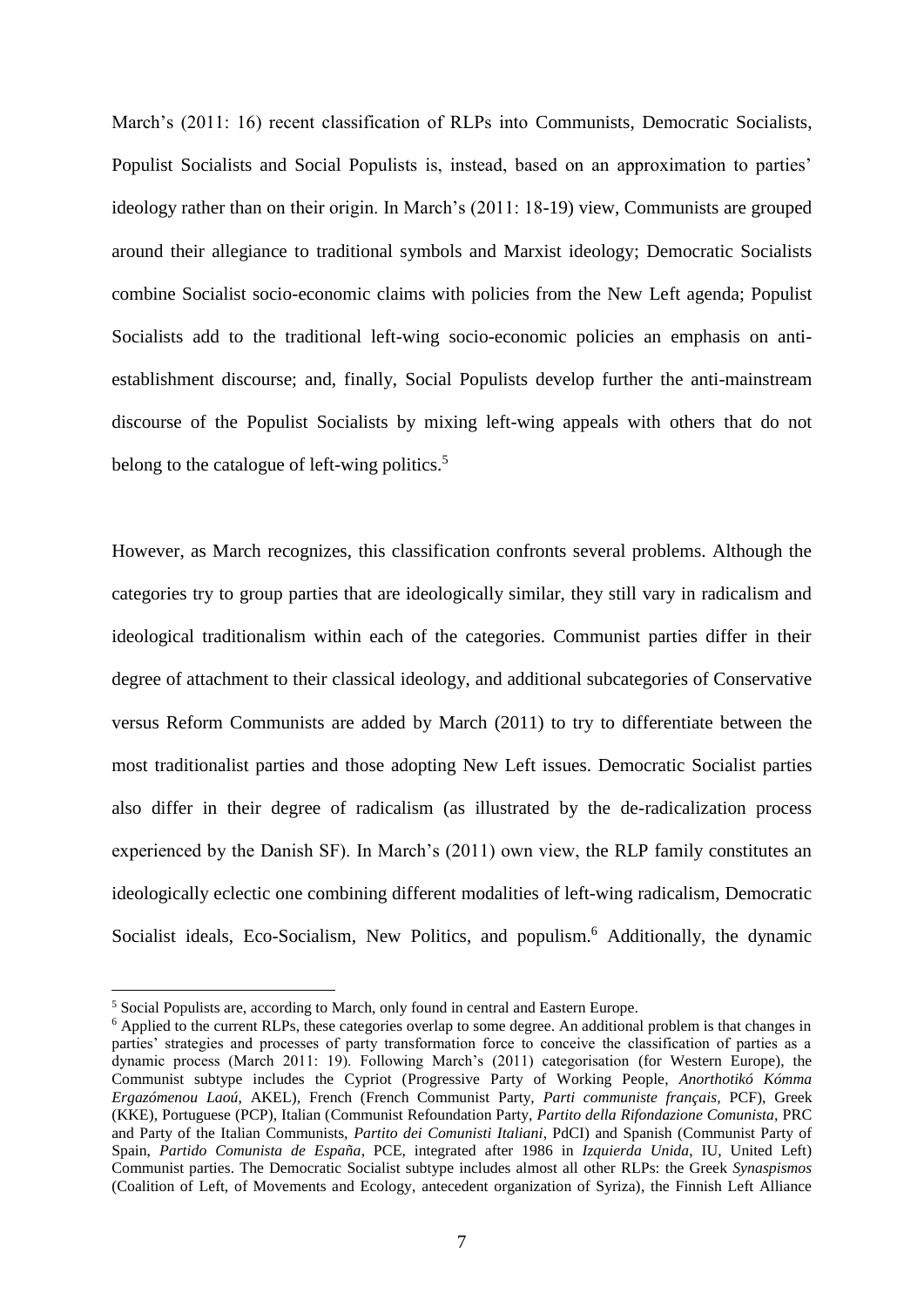nature of parties' strategies make some of the categories appear void at some points in time or not very illuminating at others, as parties change their stances. Particularly, the Populist Socialist category is left without cases due to transformations in the two parties that populated it — the Dutch Socialist Party and the German The Left — and which, according to March (2011), are increasingly difficult to differentiate from other parties classified as Democratic Socialists.<sup>7</sup> At the same time, this category is probably not too useful due to the blurring boundaries of radical left populism, with many RLPs increasingly using antiestablishment appeals.<sup>8</sup>

In this context, an empirical approach that clarifies the usefulness of these categories, explores the way in which parties' policy proposals indeed allow distinguishing between different subsets of RLPs, and assesses if the heterogeneity in parties' programmatic appeals is associated with heterogeneity in parties' voters characteristics is needed. Thus, we analyse RLPs' policy positions in order to determine the degree to which they are homogeneous or, instead, require the differentiation of subtypes.

If the categories differentiating between subtypes of  $RLPs$  — and, especially, distinguishing between those considered ideologically more traditional (such as the Communists) and those ideologically more modernized (such as the Democratic Socialist and New Left parties) in March's  $(2011)$  terms — stand, we expect them to be reflected in differences in their

<sup>(</sup>VAS, *Vasemmistoliito*), the Portuguese Left Bloc, the Swedish Left Party, the Danish Red-Green Alliance (EL) and the Socialist People's Party, the Norwegian Socialist Left Party (*Socialistik Ventreparti*, SV), and the Luxembourgish The Left (*Déi Lénk*). Finally, the Populist Socialist subtype includes the German The Left (*Die Linke*) and the Dutch Socialist Party — although only temporarily — and two smaller parties, the Irish Socialist Party and the French New Anti-Capitalist Party (*Nouveau Parti Anticapitaliste*).

<sup>7</sup> See also Pauwels (2014).

<sup>&</sup>lt;sup>8</sup> Although it could be vindicated after the arrival of new left-wing populist organizations such as the Spanish We Can, *Podemos* since 2014.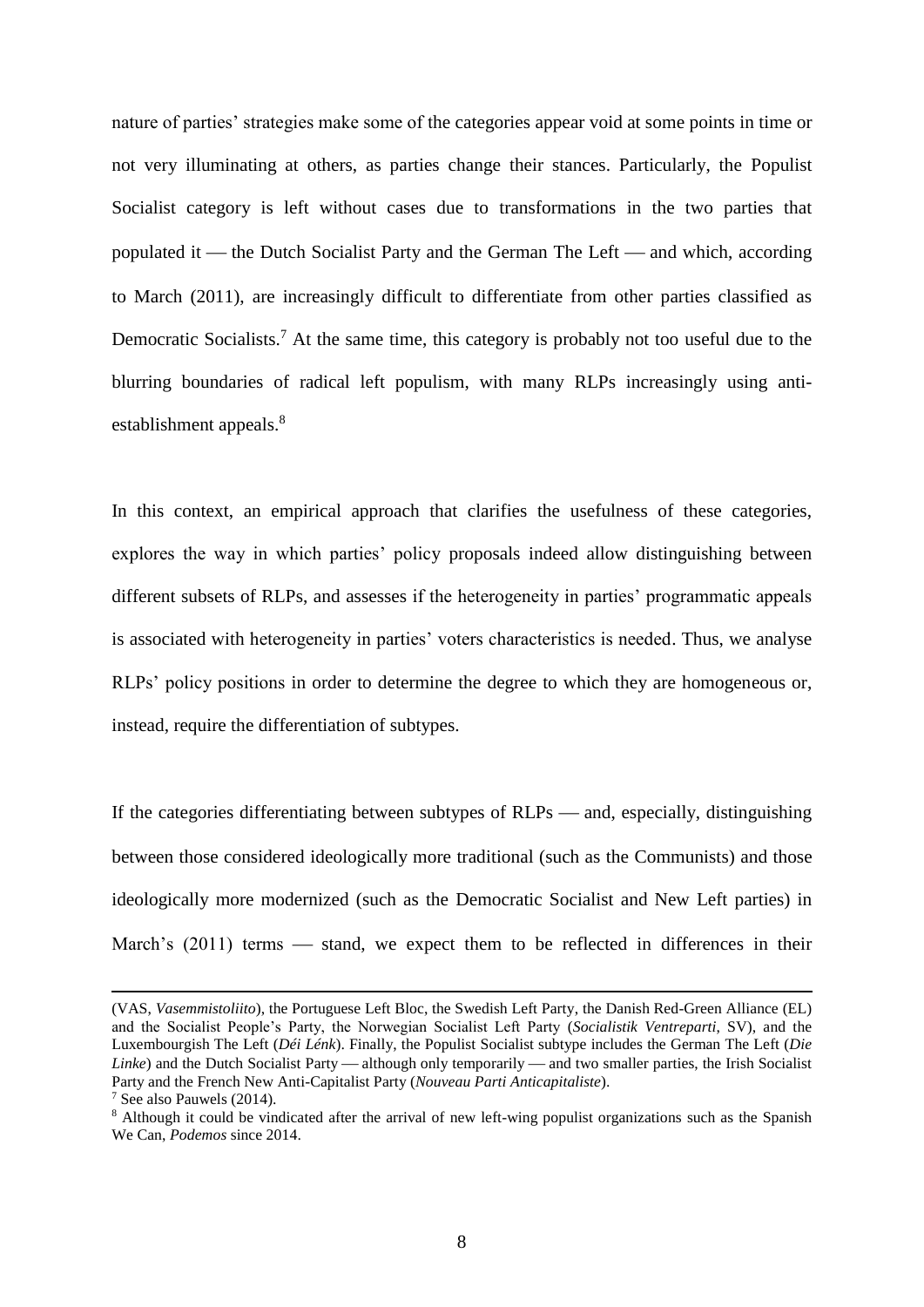programmatic stances. Given that both subgroups are part of the same RLP family the differences cannot be expected to be very large. The main anticipation regarding programmatic differentiation is that, besides the common emphasis on traditional left-wing policies, Democratic Socialist and New Left parties will give more prominence to New Politics issues.

# **DATA AND METHODS**

The empirical analysis proceeds in two steps. In order to determine the degree of heterogeneity among RLPs we first explore their policy positions. Then, we develop an empirically informed classification of RLPs in order to assess whether there are significant differences between voters of different types of RLPs. The criteria employed to define whether a party belongs to the RLP family or not follow the academic consensus regarding this party family (Hudson 2000 and 2012; March 2011). Table 1 contains the name of the parties that, following the specialized literature, we identify as Radical Left in Western Europe, among those that are covered by either of our sources of information  $-$  the Comparative Manifesto Project (CMP) and the Chapel Hill Expert Survey (CHES).

### [TABLE 1 ABOUT HERE]

In order to explore the degree of programmatic heterogeneity among RLPs, we employ two different sources of data. First, we use CMP data (Volkens *et al*. 2013). Party manifestos are a relatively comprehensive and authoritative summary of the issues and policy positions that parties want to strategically emphasise, and have been found to reasonably anticipate their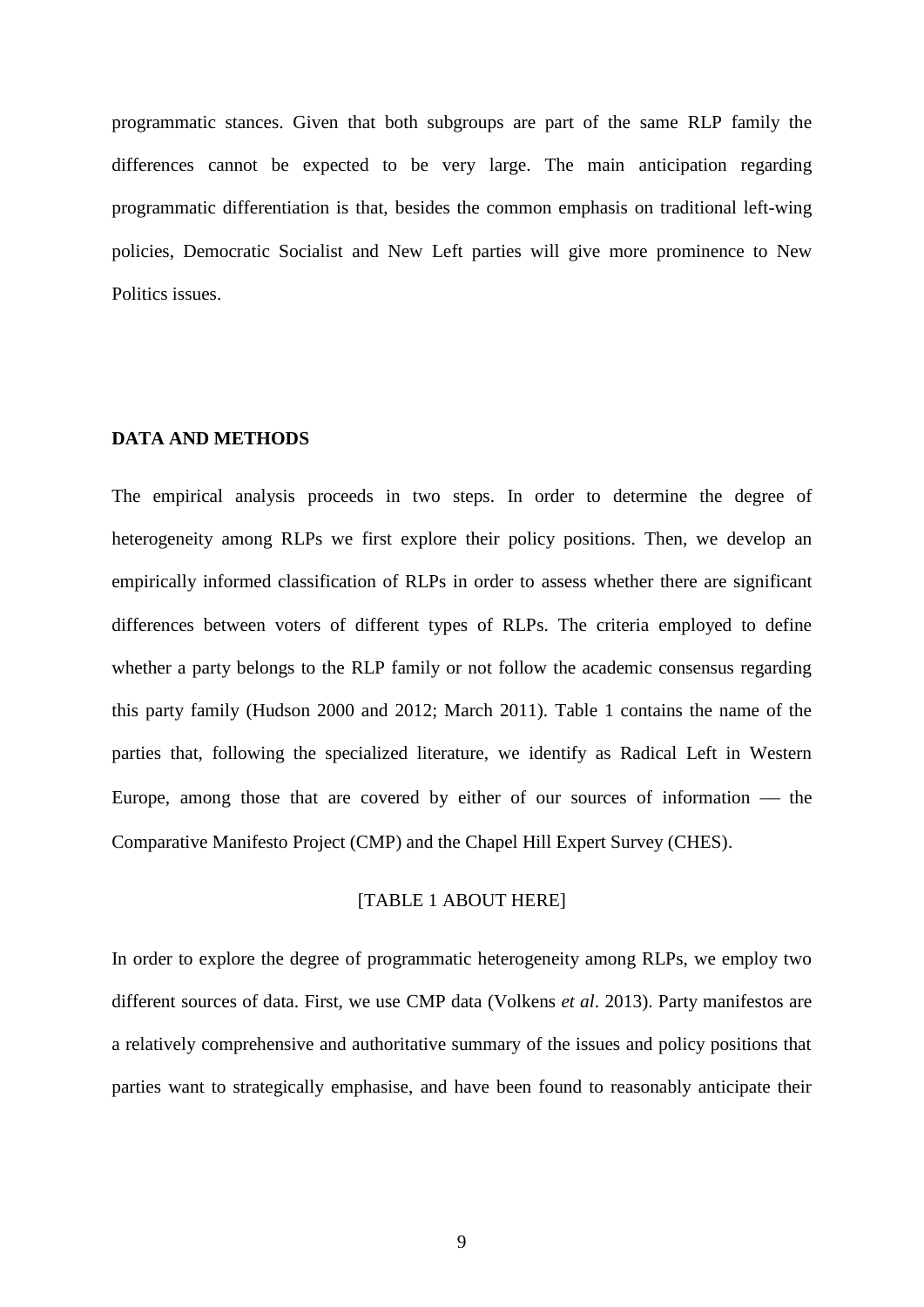future policy action if they reach office (cf., e.g., Klingemann, Hofferbert and Budge 1994).<sup>9</sup> The CMP uses manual coding of party manifestos divided in quasi-sentences, with each sentence assigned to a pre-designed list of codes that reflect a wide range of possible policy positions or areas. Once the whole manifesto is coded, the percentage of quasi-sentences referring to each code is computed. Thus, the focus is on emphasis/salience, even if spatial positions are often derived from a subset of the codes (cf. Budge *et al*. 2001). The CMP is the most comprehensive source to derive the position of political parties over time in democratic countries after World War II.

The use of CMP data is not without shortcomings. Among the most frequently highlighted are issues of data validity, reliability (Pennings and Keman 2002, Benoit and Laver 2007, Mikhaylov *et al*. 2012), and of comparability across parties, countries and types of texts (Gabel and Huber 2000; Benoit *et al*. 2012; Gemenis 2012). For the specific case of RLPs, an additional problem is that the way the traditional left-right scale is extracted with the CMP data relies on dimensional analyses that are very dependent on the distribution of parties used to identify the items that form the left-right scale. As RLPs manifestos — and for that matter those of other small parties — are few in number and not systematically coded (depending on their electoral ups and downs), the resulting left-right scale will not capture items that are important in properly calibrating their positions and movements along the continuum.<sup>10</sup> Some evidence of this is found in the representations of party movements over time that suggest, for

 $\overline{\phantom{a}}$ 

<sup>&</sup>lt;sup>9</sup> However, party manifestos are not the only authoritative source to identify the ideological positions of a given party. Many parties adopt policy positions and programmes at their regular party conferences, which might differ or be more detailed than their party manifestos. In choosing the electoral manifestos we highlight the strategic choices made by parties when publicly (re)presenting their ideological positions and policy commitments.

 $10$  Indeed, the inconsistency found in the results of Adams et al. (2011) and Adams et al. (2012) in relation to partisan sorting of 'niche' party voters depending on whether movements are measured with party manifestos or expert surveys might well be related to this problem of differential adequacy of the left-right positioning of CMP data for the more extreme and smaller parties.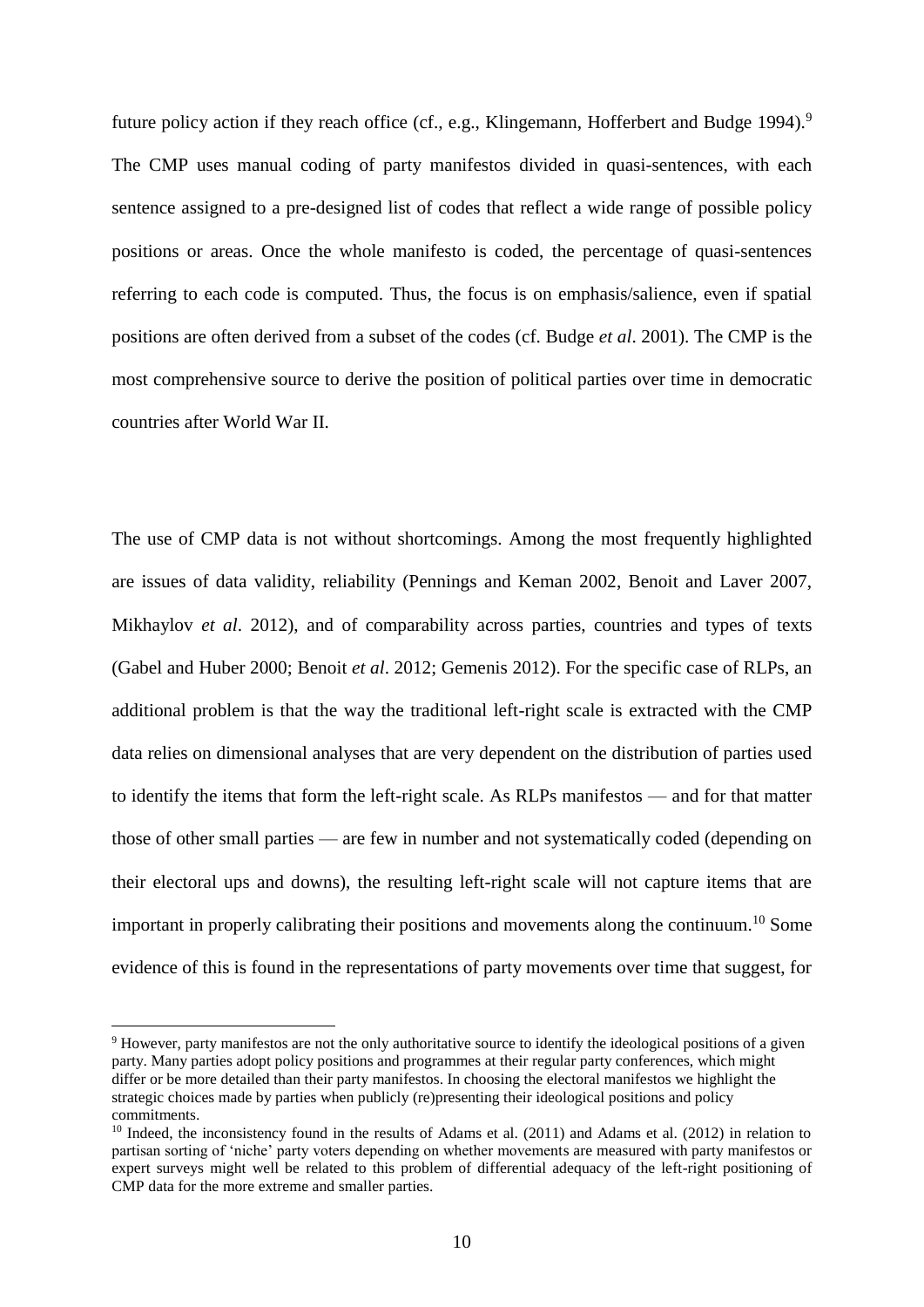example, that Communist parties have been leapfrogged by the Socialists/Social democrats in France and Sweden, and even by the Liberals in Sweden (Klingemann, Hofferbert and Budge 1994, McDonald and Budge 2005), or that there are no significant differences in left-right positions between RLPs and the Socialists/Social democrats in a number of countries — e.g. France, Norway and Portugal (McDonald and Budge 2005: 74-75).

For this reason, we contrast the information provided by CMP data with a much shorter timeseries of party positions provided by the CHES between 1999 and 2010 (Bakker *et al*. 2012), which contain estimations of party positions on different issues for European Union countries. Expert data are not free from problems either, as the judgment of experts is arguably 'stickier' over time than observational data based on party manifestos, thus reducing the possibility of detecting short-term strategic movements by parties. Additionally, there is no single time-series of expert surveys that covers the range of countries, parties and years covered by manifesto data. Expert surveys give information on party positions basing their estimates on sources of evidence wider than manifesto analyses, so attempts to validate the result of one analysis with those from another must consider this limitation (Meyer 2013: 31). We do not aim at validating the estimates from both sources of data, but relying on both the CMP and the CHES allows using consistency in positions as a criterion for the classification of different RLPs.

In order to determine whether subtypes of RLPs can be identified, we analyse CMP data since the late 1940s with factor analysis<sup>11</sup> on a number of issues that are deemed to be,

 $11$  Factor analysis is arguably the most widely used technique for analysing CMP data (e.g.Bakker and Hobolt 2013, Helbling and Tresch 2011, Hooghe et al. 2010, McDonald et al. 2007). Van der Brug (2001), however, argues that multidimensional scaling is more suitable for the study of party manifestos. Whilst we acknowledge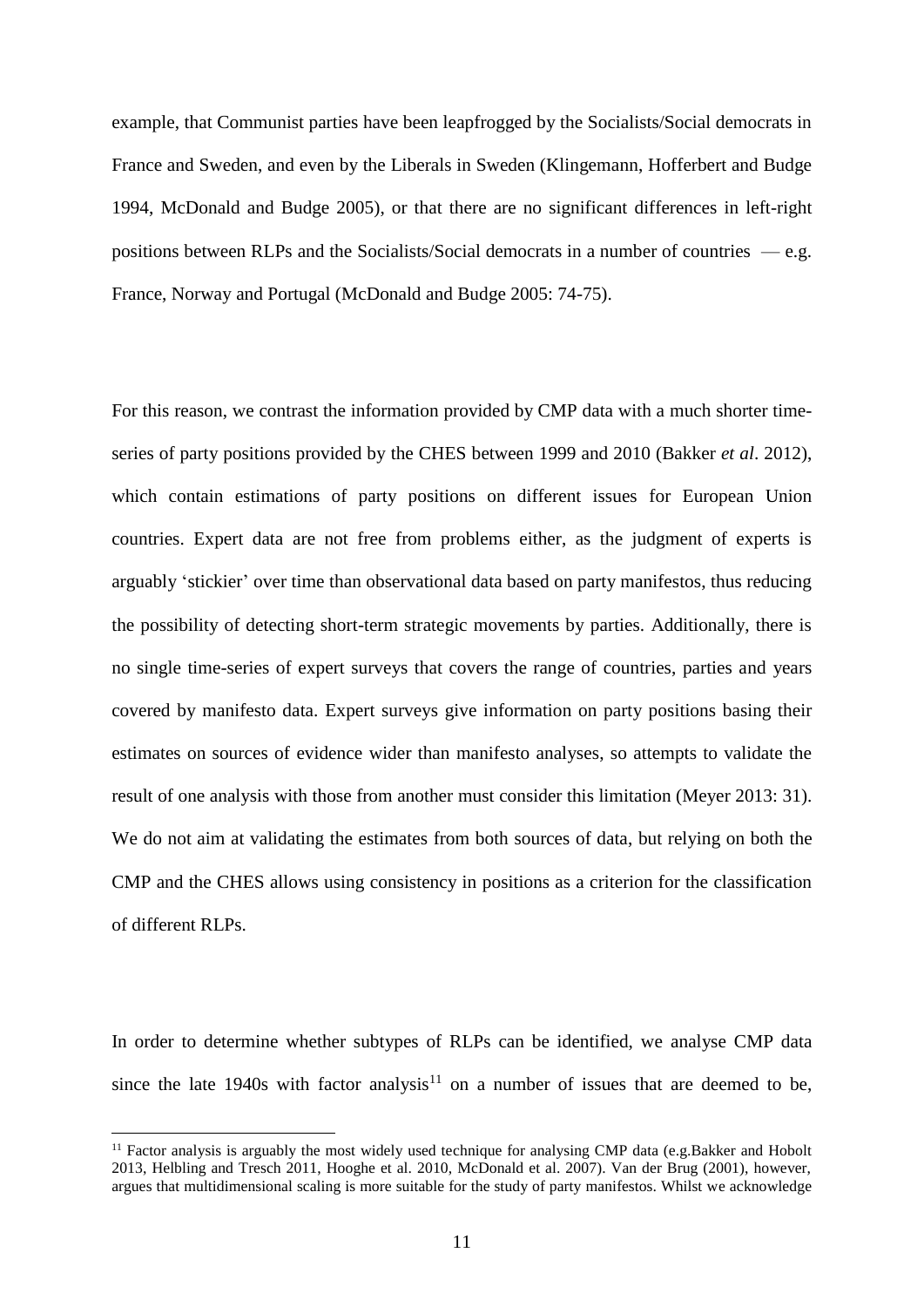empirically and theoretically, relevant for the study of RLPs, thus refraining from the use of the CMP left-right scale for the aforementioned reasons.<sup>12</sup> Regarding CHES data, this article will focus on a variable containing expert judgements on the position of parties on the New Politics dimension (green/alternative/libertarian vs. traditional/authoritarian/nationalist).

The second part of the paper focuses on RLP voters and utilizes data from the five waves of the European Election Studies (EES) that are currently available: 1989, 1994, 1999, 2004 and 2009.<sup>13</sup> These surveys have the advantage of measuring key questions over time since the collapse of Soviet Socialism in a fairly homogenised manner. They enable us to explore whether voters of different kinds of RLPs have different profiles, or whether differences at the level of the parties do not reflect on their voters.

The analyses in the second empirical part of the article will be restricted to those countries included in the EES (i.e. member states at the time of the respective EP election) and for which the EES questionnaires included at least one RLP among the parties that respondents voted for in the previous national elections. These are typically, with few exceptions, RLPs that had parliamentary representation during the period of study, either in the national or in the European parliament. Thus, the countries included in these analyses are Cyprus,

 $\overline{\phantom{a}}$ 

van der Brug's (2001) contribution, we employ factor analysis because multidimensional scaling is extremely sensitive to the presence of a few outliers (Cox and Cox 2001, p.96). In fact, although our findings do not change substantively when we use multidimensional scaling instead of factor analysis, we have noticed that the proportion of the variance explained by each dimension changes dramatically with the removal of a single outlier.

<sup>&</sup>lt;sup>12</sup> We have excluded from all the analyses cases for which manifesto data were not available and the corresponding values had been estimated by the CMP team.

<sup>&</sup>lt;sup>13</sup> Other sources were considered but discarded because they did not provide data for an equivalently long span of time or an equivalently wide range of countries.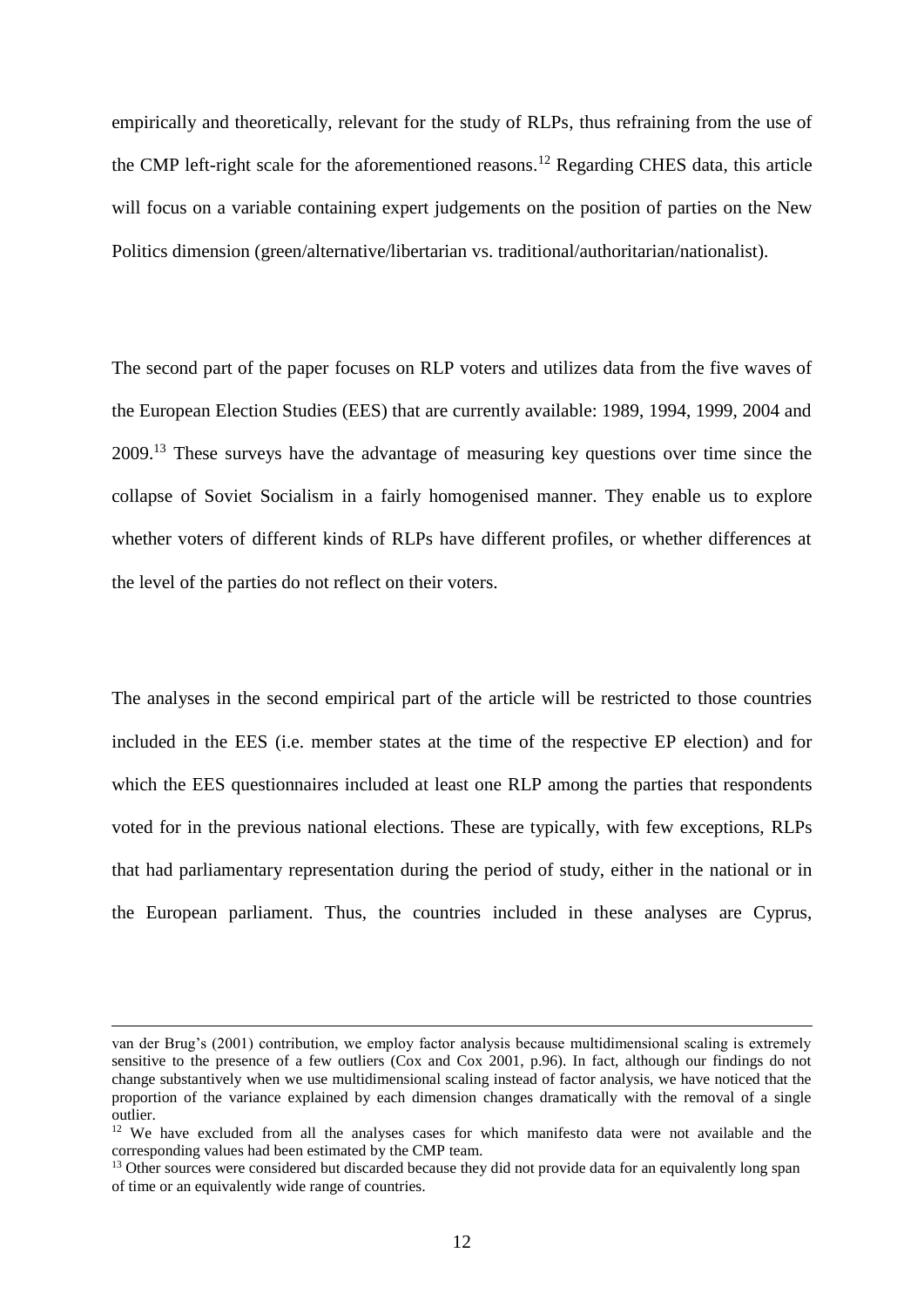Denmark, Finland, France, Germany, Greece, Ireland, Italy, Luxembourg, the Netherlands, Portugal, Spain, and Sweden.<sup>14</sup>

Based on the findings in the first part of the empirical analysis, a variable identifying different categories of RLPs is created and used as the outcome variable in our analysis of voting behaviour. As we will show, the variable includes two categories of RLPs (Traditional vs. New Left), and so the outcome variable classifies respondents according to whether they voted, at the last national election, for (1) a Traditional RLP, (2) a New Left RLP or (3) any other party. Regarding the right-hand side of the equation, the following correlates are examined: age, gender, education, urbanization, religious affiliation, working class identification, union membership, left-right self-placement, dissatisfaction with democracy, and opinion on EU membership. Most of these variables have been found to have an effect on the probability to vote for a RLP (Ramiro 2014).

The models are estimated with multilevel multinomial regressions.<sup>15</sup> Random effects by country are estimated to take into account the clustered nature of the data (i.e. voters clustered within countries). While the two types of RLPs that we finally identify (Traditional and New Left) compete with each other in some countries, in others there is only either a traditional RLP or a New Left RLP. As the probability of choosing between a Traditional or a New Left RLP varies across countries, the country-level random effects cannot possibly be

<sup>&</sup>lt;sup>14</sup> As in Arzheimer and Carter (2006), excluding countries without the parties we study in Parliament does not involve selection bias, as our goal is not to explain the success of RLPs across societies but to focus on heterogeneity among RLP voters.

<sup>&</sup>lt;sup>15</sup> Using multinomial regression instead of logistic regression will enable readers to see comparisons not just between supporters of different types of RLP, but also between supporters of the radical left and supporters of other parties.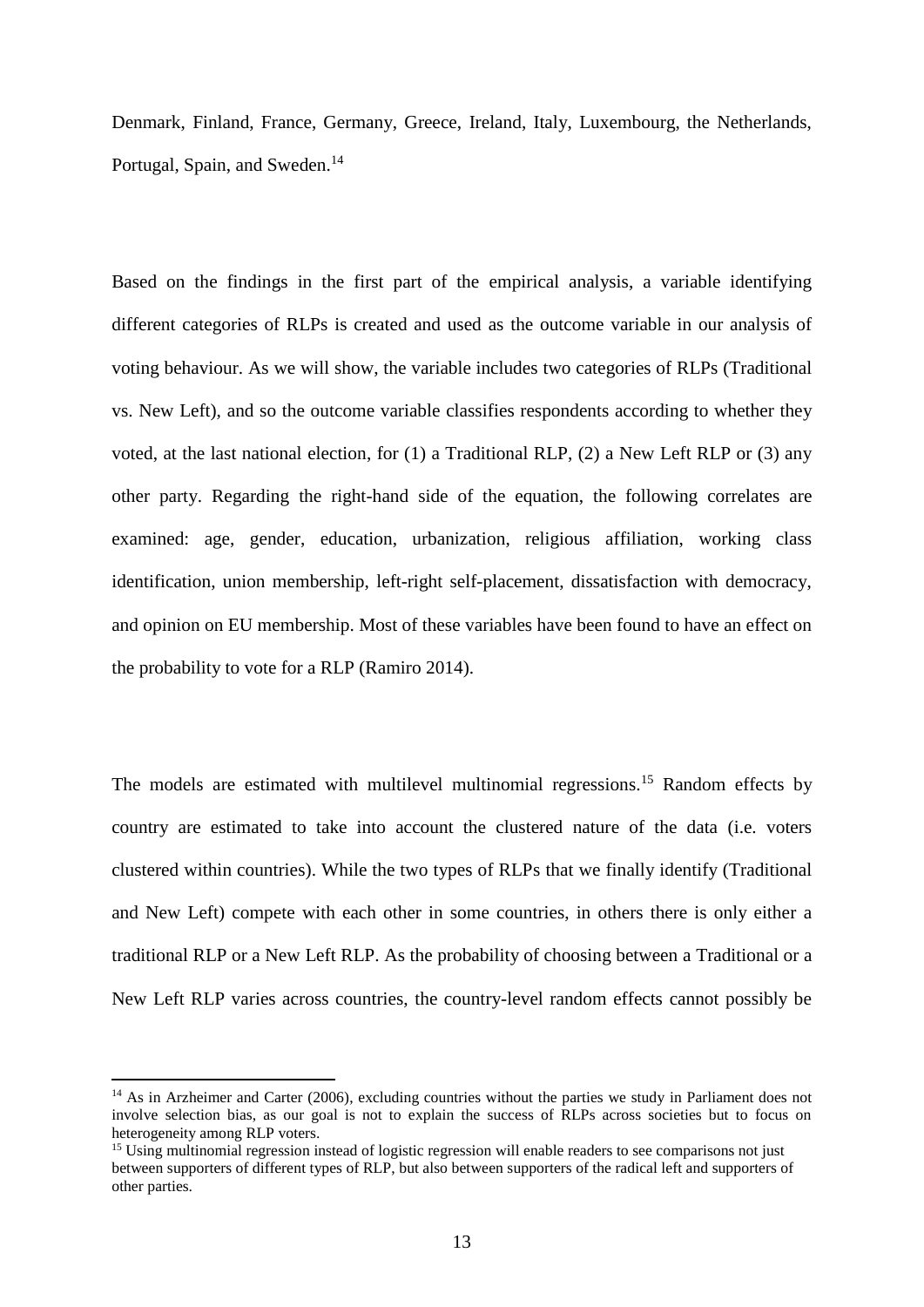the same for the three categories of the outcome variable. For this reason, the model will allow for random effects to be different for each category of the dependent variable.<sup>16</sup>

The next section presents the results of the first part of the empirical analysis, where we focus on the policy positions of different RLPs. The results of the analysis of voting behaviour will then be presented in the following one.

# **CLASSIFYING THE RADICAL LEFT**

**.** 

The aim of this section is to analyse whether RLPs differ on the basis of their proposals and ideological statements. Unlike previous classifications, we rely on empirical data on policy and political positions in an attempt to create an empirically-informed classification of RLPs.

We start with an exploratory analysis of CMP data on RLPs since 1945. While the CMP contains information on a large number of issues, not all of them are suitable to identify RLPs. There is a debate as to whether RLPs should be considered 'niche' parties or not. Mostly, the disagreements relate to the underlying constitutive characteristic of 'niche' parties and whether they are identified on the basis of having 'distinct' issue focuses or on the basis of having 'extreme' positions (see Meguid 2005, Adams *et al*. 2006, Ezrow 2010, Wagner 2012a and 2012b, Bischof forthcoming). We agree with Bischof (forthcoming) that, in most cases, RLPs focus on the same core socio-economic issues that articulate competition between mainstream parties, albeit adopting more extreme positions than the latter.

<sup>&</sup>lt;sup>16</sup> We have used the gsem (generalized structural equation modelling) command in Stata 13. We also allow for co-variation between the random effects because the latent exogenous variables that determine the choices that voters face may not be independent from each other (e.g. the existence of different types of radical left party might be less likely in countries where one particular type – say, a New Left RLP – is very successful).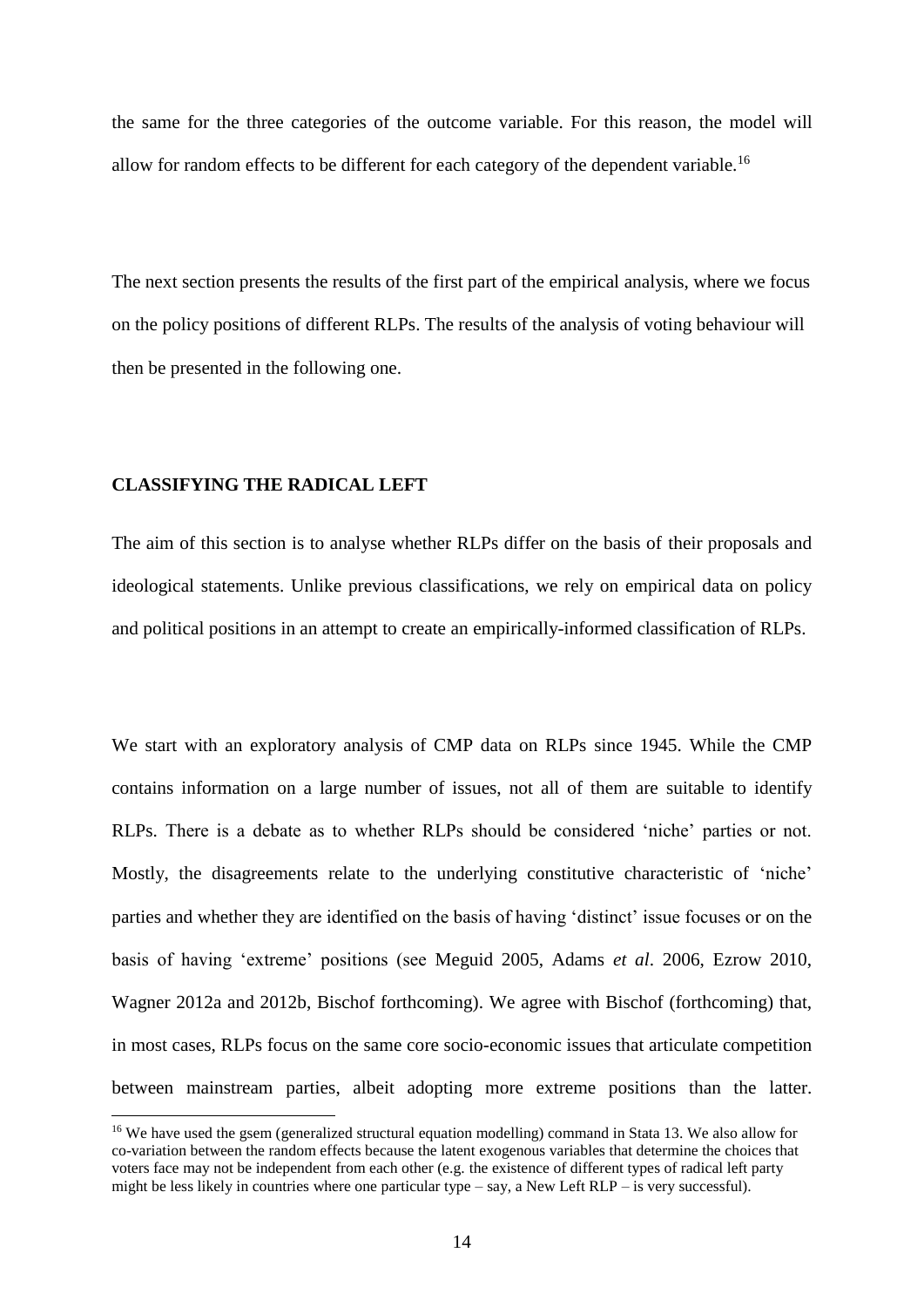Nevertheless, as Bischof (forthcoming) shows, some issues are mentioned (or not) to the same extent by parties of different party families, and so they are unlikely to offer much insight about the peculiarities and internal differences among RLPs.

For this reason, we selected issues following two criteria: one empirical and one theoretical. Firstly, following a similar logic to Bischof's (forthcoming), and using the CMP data for RLPs since the 1940s, we selected all issues that are mentioned more often by RLPs than by other party families, provided that the difference was statistically significant and that the ratio between the mentions by RLPs and those by other parties was 1.5 or larger. Secondly, all items that could be theoretically classified as post-materialist issues were selected as well. We, thus, follow an inductive approach driven by the dimensionality of manifesto statements (cf. Robertson 1976, Gabel and Huber 2000), complemented with our expert knowledge about the issues that are of additional relevance for RLPs formation and change. This resulted in 19 different CMP issue variables that are summarized in Table 2.

### [TABLE 2 ABOUT HERE]

With these 19 items, we explored the dimensionality of the policy positions of RLPs since the 1940s using factor analysis. As the goal of this article is to explore ideological/programmatic heterogeneity among RLPs, parties belonging to other families were excluded from these analyses.<sup>17</sup> This allows us to characterize and map the differences among RLPs without the contamination of issue positioning of other party families.

The results from the factor analysis show a two dimensional solution with one dimension clearly stronger than the other (Eigenvalues of 1.66 and 1.05, respectively). Τable 3 shows the factor loadings of each of the 19 items on each dimension, and a screeplot of the

 $17$  Moreover, the nature of our selection of issues means that these are issue topics that are more likely mentioned by left-wing parties and, hence, adding other non-RLP parties would only capture the left-right distinction again.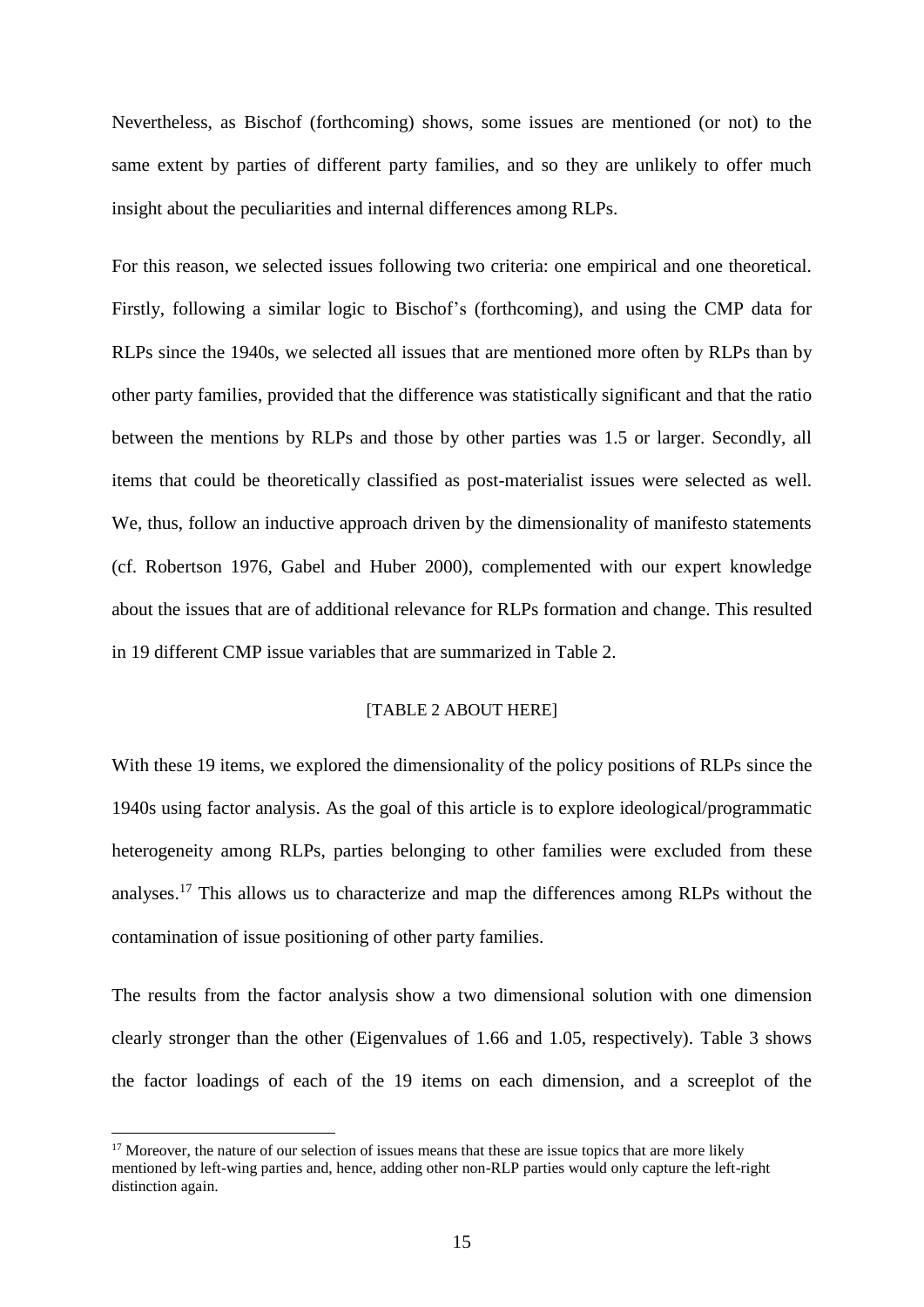Eigenvalues is provided in the Appendix (Figure A1). The items with higher factor loadings on the first dimension are positive mentions of internationalism and environmentalism, both issues associated with the New Politics agenda. Following those but with considerably smaller factor loadings is the item on anti-growth economy, which can also be categorised as a New Politics issue. The second dimension seems much weaker and less clear than the first one, with considerably lower factor loadings. The emphasis on anti-imperialism, foreign special relations and democracy are among those items with high loadings, followed (with lower loadings) by a negative relation to positive emphasis to the military. It seems as if this second dimension is related to the rhetoric of old communist parties emphasising the struggle against imperialism and for peoples' democracy.<sup>18</sup>

#### [TABLE 3 ABOUT HERE]

In order to better evaluate the location of different RLPs deriving from the analyses of these issues, Figure 1 plots them according to their position on each dimension shown in Table 3. Although our dimensional analyses include parties and manifestos since the 1940s, to facilitate visualization, only the positions for party manifestoes from 1989 onwards are shown, as this corresponds with the period examined with survey data in the second part of the paper.

Three aspects stand out in Figure 1. First, the New Politics dimension displays more variance than the second dimension (which we have called anti-imperialist orthodoxy), as was already evident from the eigenvalues. This means that RLPs are more likely to differ in their positions around New Politics issues than around anti-imperialist orthodoxy. Second, the

<sup>&</sup>lt;sup>18</sup> Note that this item does not necessarily refer to liberal democracy. It also includes positive mentions to democracy as an abstract concept, to direct democracy, or to democracy as the goal to achieve in international organizations or elsewhere.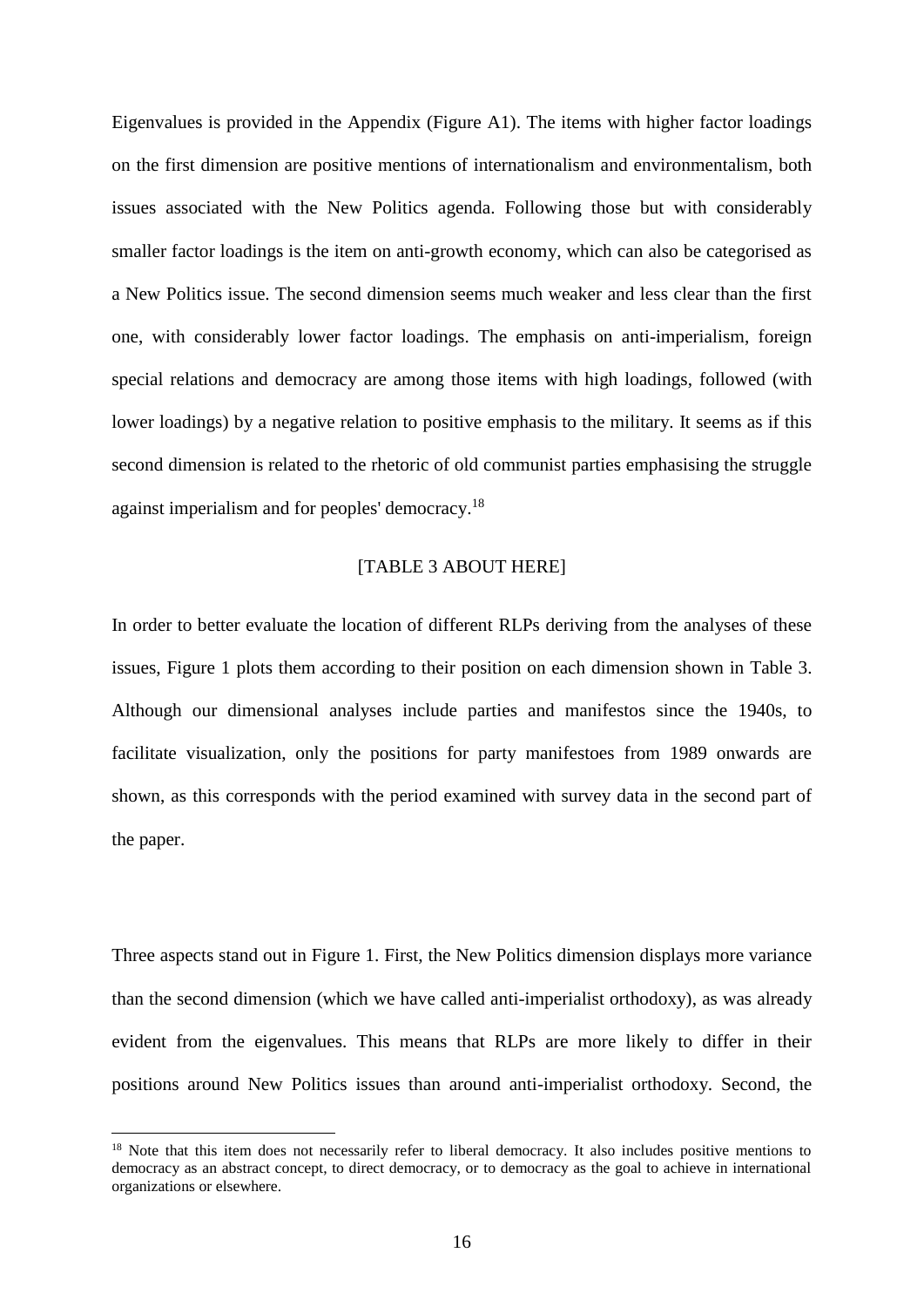correlation between both dimensions, which is negligible when the whole period is taken into account.<sup>19</sup> clearly increases after 1989. Given that high positive values on the anti-imperialist orthodoxy dimension denote a lack of anti-imperialist rhetoric, this correlation indicates that parties that can be categorised as New Left after 1989 are less likely to use the traditional anti-imperialist rhetoric in their manifestoes.<sup>20</sup> Third, despite the amount of variation, many RLPs do not have a very distinct position and are located in the middle of the cloud. Given that we are analysing parties of the same family, it would be surprising if this were not the case.

#### [FIGURE 1 ABOUT HERE]

The results are consistent with what one could expect based on previous categorizations in the literature on RLPs. The high anti-imperialist orthodoxy/low New Politics quadrant is dominated by parties previously characterized as traditional in their values, such as the KKE and the PCP. By contrast, the low anti-imperialist orthodoxy/high New Politics space is dominated by the Nordic RLP, such as Iceland's Ab (currently, VG - Left-Wing Movement), the Norwegian Socialist Left Party (SV) or the Swedish Left Party (V).

Given the weakness of the second dimension, together with the high correlation between both dimensions for the period that we are most interested in, there are reasons to argue that RLPs differ mainly on their position regarding New Politics issues. In order to check the robustness of these results, we employed the CHES, available for EU countries. Figure 2 shows the position of parties on two axes: New Politics (vertical axis) — the dimension we are

<sup>&</sup>lt;sup>19</sup> The correlation is 0.002.

<sup>&</sup>lt;sup>20</sup> Note that the left-right position of RLPs is only weakly related to their position regarding New Politics issues. The correlation between the New Politics dimension and the CMP left-right scale is -0.11 and only significant at p<0.1. The Anti-imperialist orthodoxy dimension and the CMP left-right scale correlate only a bit more (-0.3), suggesting that this is a rhetoric that can be found more often among RLPs with more centrist scores on the leftright CMP scale.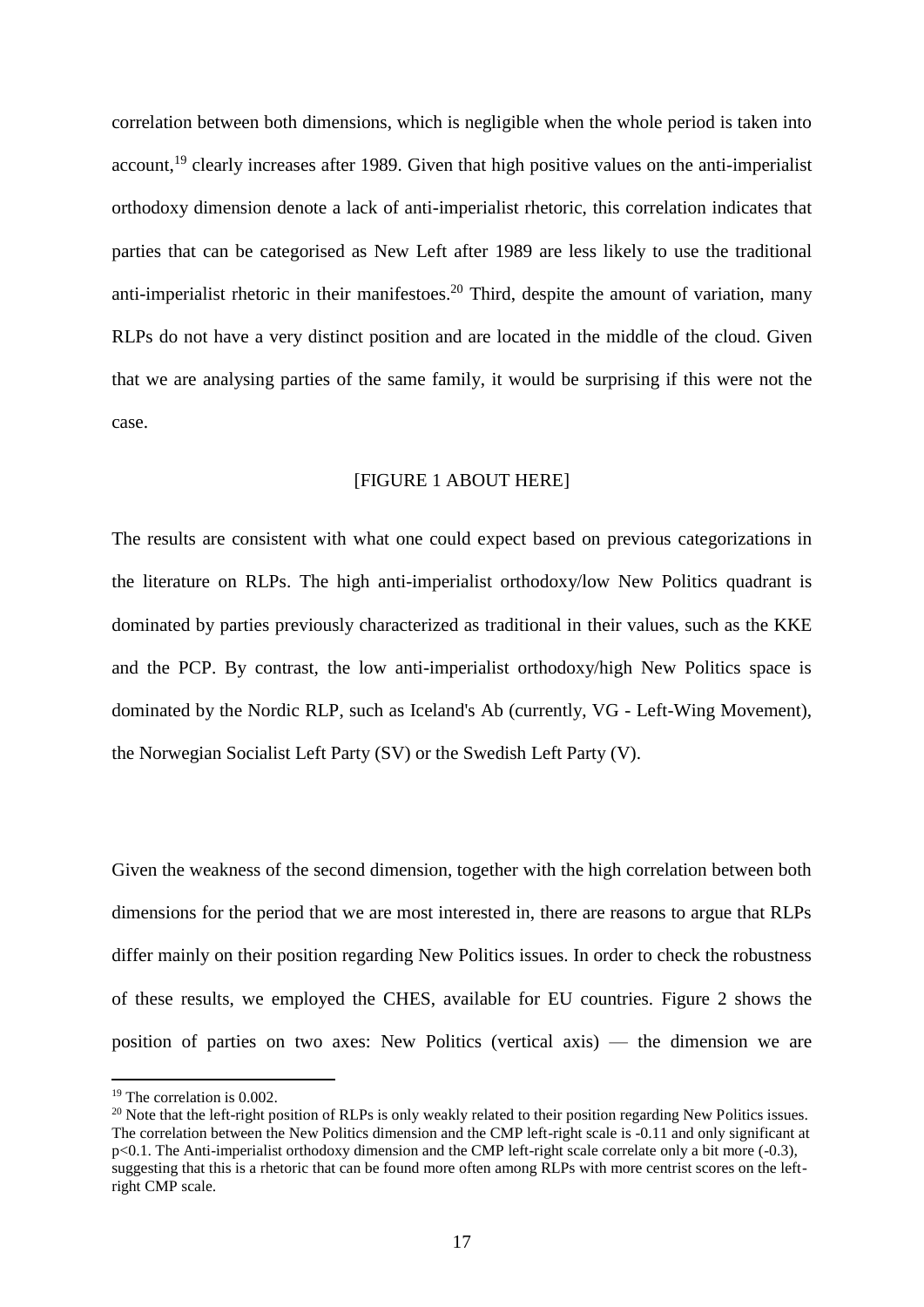interested in — and economic left-right position (horizontal axis).<sup>21</sup> The New Politics dimension is measured with the GAL/TAN index, ranging from 0 (Green/Alternative/Libertarian) to 10 (Traditional/Authoritarian/Nationalist).

### [FIGURE 2 ABOUT HERE]

**.** 

As with CMP data, the results emphasise that the largest source of variation among RLPs is their positions on the New Politics dimension. This is a non-trivial finding, as there were no reasons to expect that they might not differ as much in their economic left-right positions. Reassuringly, many of the placements of the individual parties are consistent with those obtained with the CMP data. New Politics RLPs are closer to the bottom side of the graph in Figure 2 (scores closer to zero). As can be appreciated, parties such as the KKE  $$ categorized as a Traditional RLP according to the CMP data — are also located at the traditional extreme in the CHES, while others such as the Swedish Left Party (V) are consistently on the New Left/New Politics side. Nevertheless, the positioning of several parties in Figure 2 differs somewhat from their location in Figure 1. This is the case of the PCP, which in the CHES is on the New Politics side under the label of their electoral umbrella CDU, which consists of the PCP and its allied party PEV (Ecologist Party - The Greens).

In order to address these disparities in classification with each data source, we propose a classification that distinguishes between New Left/New Politics RLPs and other RLPs which we will refer to as Traditional  $RLPs$   $\rightarrow$  based on the joint consideration of both the

 $21$  The correlation between both dimensions in the CHES is  $-0.18$  and statistically insignificant.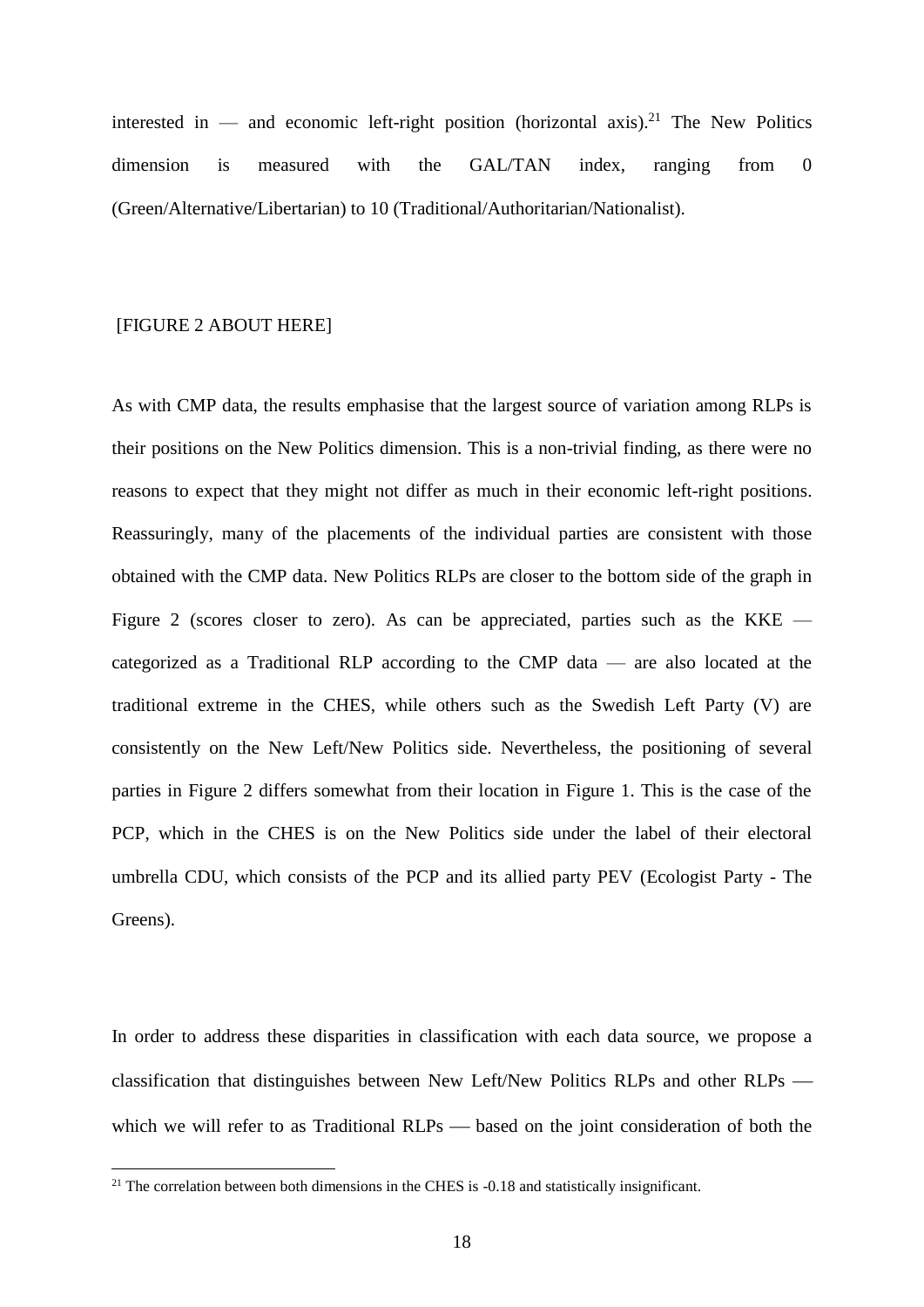CMP and the CHES data. For this, we examined the distribution of RLPs first according to their factor loadings in the CMP analysis, and then according to their score in the GAL/TAN index of the CHES. Using the distribution in the CMP factor, only RLPs with values equal or higher than the value corresponding to the  $3<sup>rd</sup>$  percentile were classified as New Politics parties. Using the GAL/TAN index, only those RLPs on the New Politics side of the scale (that is, those scoring less than 5) were classified as New Left/New Politics RLPs. Following the examination of the list of parties that fell under the New Politics category for each source, we classified as New Left parties only those that either (1) could be categorised as New Left on the basis of both the CMP and the CHES data, or (2) information on those parties was missing in the CHES, but their manifestos could be consistently categorised as New Left during the period of interest (1989 or later) according to the CMP data. This allows us to identify those cases for which there is less uncertainty about the fact that they are indeed closer to the New Left ideal type in terms of their programmatic and ideological positions.

Table 4 shows the classification that results from this combination of information from party manifestos and expert surveys.<sup>22</sup> Our empirically informed classification of RLPs is partially consistent with the positions that parties are assigned in the literature (e.g. March 2011) and adds information on parties that are not usually considered in previous typologies (as the Icelandic, Irish and Luxemburgish ones). Parties such as the Portuguese Left Bloc (BE), the German Left Party, the Spanish United Left (IU), the Swedish Left (V), or the Finish Left Wing Alliance (VAS) are classified as New Left/New Politics. In contrast, the Communist parties of Greece (KKE), Portugal (PCP), and France (PCF) cannot be considered as New Left parties. The main difference with classifications proposed by other scholars (highlighted

 $^{22}$  More detailed information about classification by source, party and election year can be found in the Appendix (Table A2).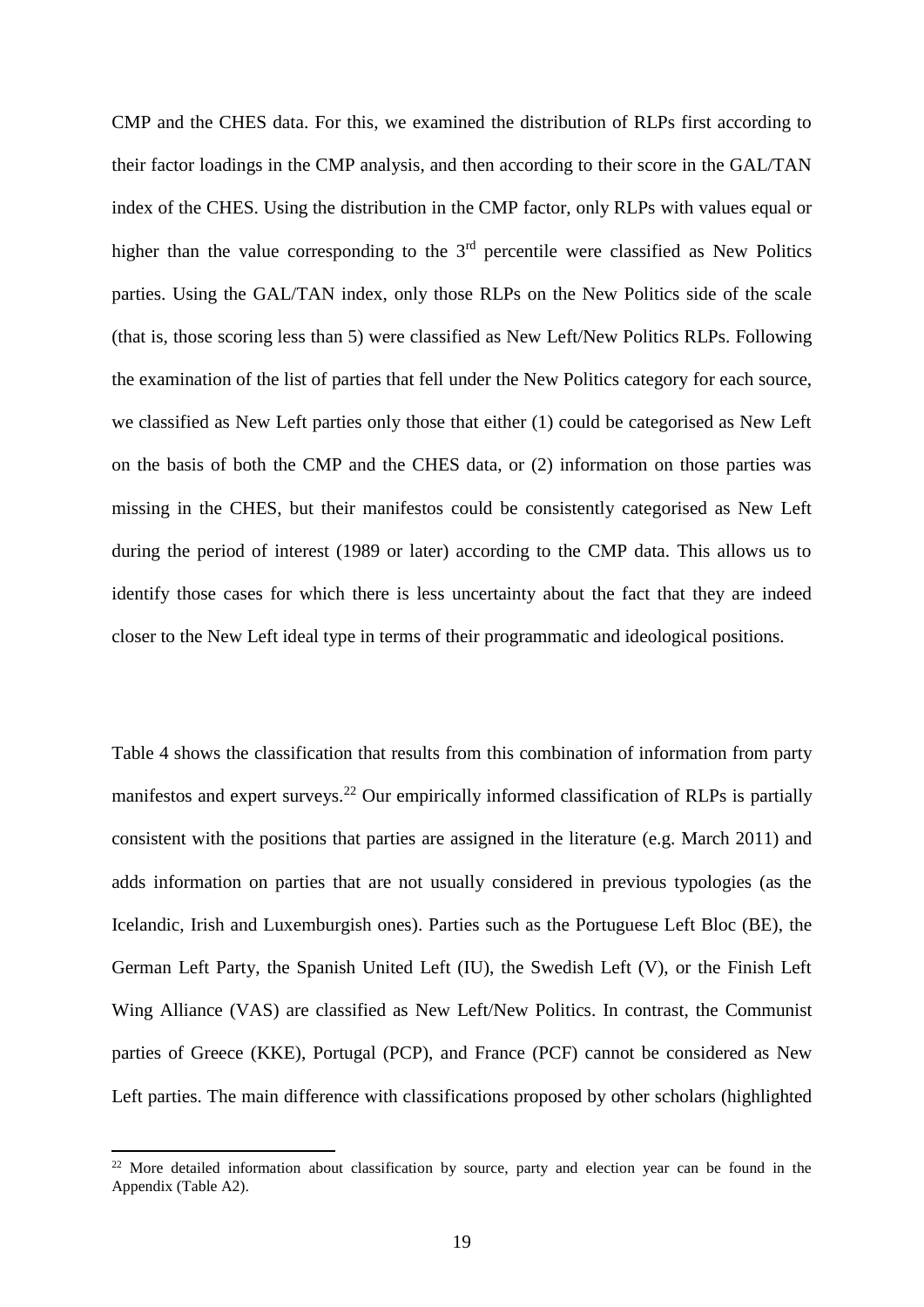in grey shade) is the identification of the Spanish IU (formed by the PCE) and of other Communist parties such as the Italian PdCI and the Communist Refoundation Party as New Left (consistently so in both the CMP and the CHES data). The opposite happens with EL in Denmark, SP in the Netherlands, and Syriza/Synaspismos in Greece, which were not consistently on the New Left side in both datasets and therefore, unlike previous classifications, are included in the Traditional RLP category. In any case, these three latter cases can be considered as 'border-line' ones, particularly because there is no consistent pattern between the CMP and the CHES data.

Another aspect that our results and classification highlights is that some parties change over time in their adoption of New Politics issues. Many parties start embracing New Left platforms only in the late 1980s and early 1990s — mostly Scandinavian, but also south European parties — and in some cases new parties are formed also in these same years through splits or mergers that embrace from the start New Left positions.

#### [TABLE 4 ABOUT HERE]

With this classification, in the next section we turn to the analysis of the differences (if any) in socio-demographic and attitudinal profiles between the voters of the Traditional and New Left parties. The expectation is that parties with different programmatic and ideological appeals should attract voters that will differ in a number of aspects. Primarily, we expect that the voters of New Left parties — roughly corresponding to the Democratic Socialist type for March (2011) — should resemble in the gender, age and educational attainment composition the voter profile of Left-libertarian parties (Kitschelt 1988, 1989). This implies that they will be younger, more balanced in terms of gender composition, with higher levels of educational achievement, and less likely to be members of the working class and union members. Finally,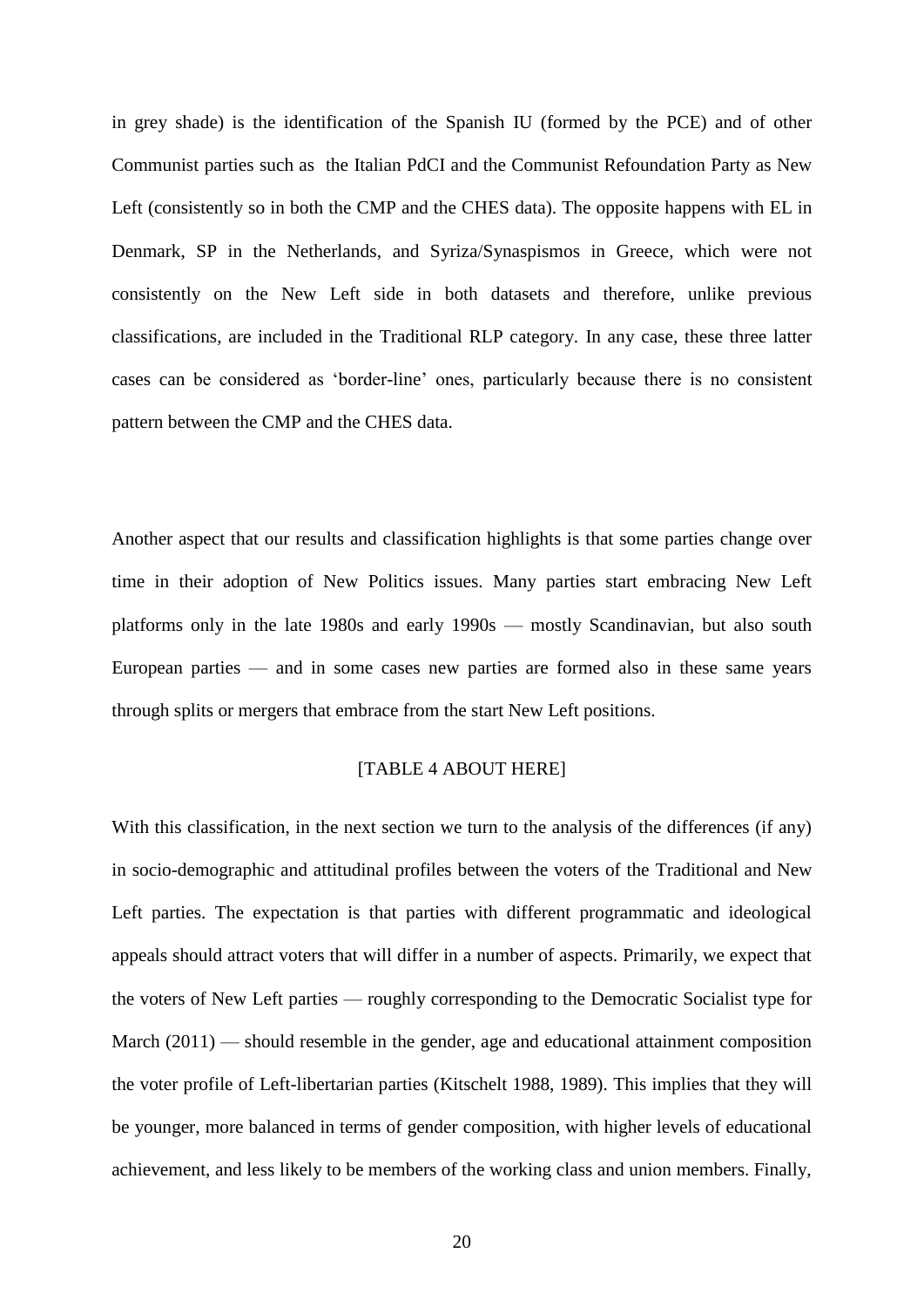regarding basic socio-political attitudes, we do not have clear-cut expectations regarding leftright placement, religious adscription, opinions about EU membership, or satisfaction with democracy (cf. Ramiro 2014 for a characterization of RLPs voters in general). Although there is variation across parties, both Traditional and New Left RLPs tend to have critical positions towards the EU and towards (institutionalized) religion, and both are also critical of liberal democracy.

#### **RADICAL LEFT VOTERS**

**.** 

As mentioned in the Data and Methods section, we employ the EES between 1989 and 2009 for our individual-level analyses of the profile of RLP voters.<sup>23</sup> `Our study in this section is limited to EU member states at the time of the respective EP elections. This means that we do not have data for Iceland, Norway and Switzerland, and that our data for Cyprus, Finland and Sweden are limited to a few years only. We use multilevel multinomial logistic regression models in order to examine the heterogeneity among radical left voters, while accounting for the clustered nature of the data. We compare the voters of Traditional RLPs with those of other non-RLPs and with the voters of New Left RLPs. Although the comparison to the voters of other parties is also interesting and provides a baseline to interpret our findings, here we focus on the comparison between the two types of RLPs we have distinguished. The distribution of respondents across the three categories in the pooled dataset is presented in Table A1 in the Appendix.

 $^{23}$  Information about the elections and parties covered with the data can be found in the Appendix (Table A2).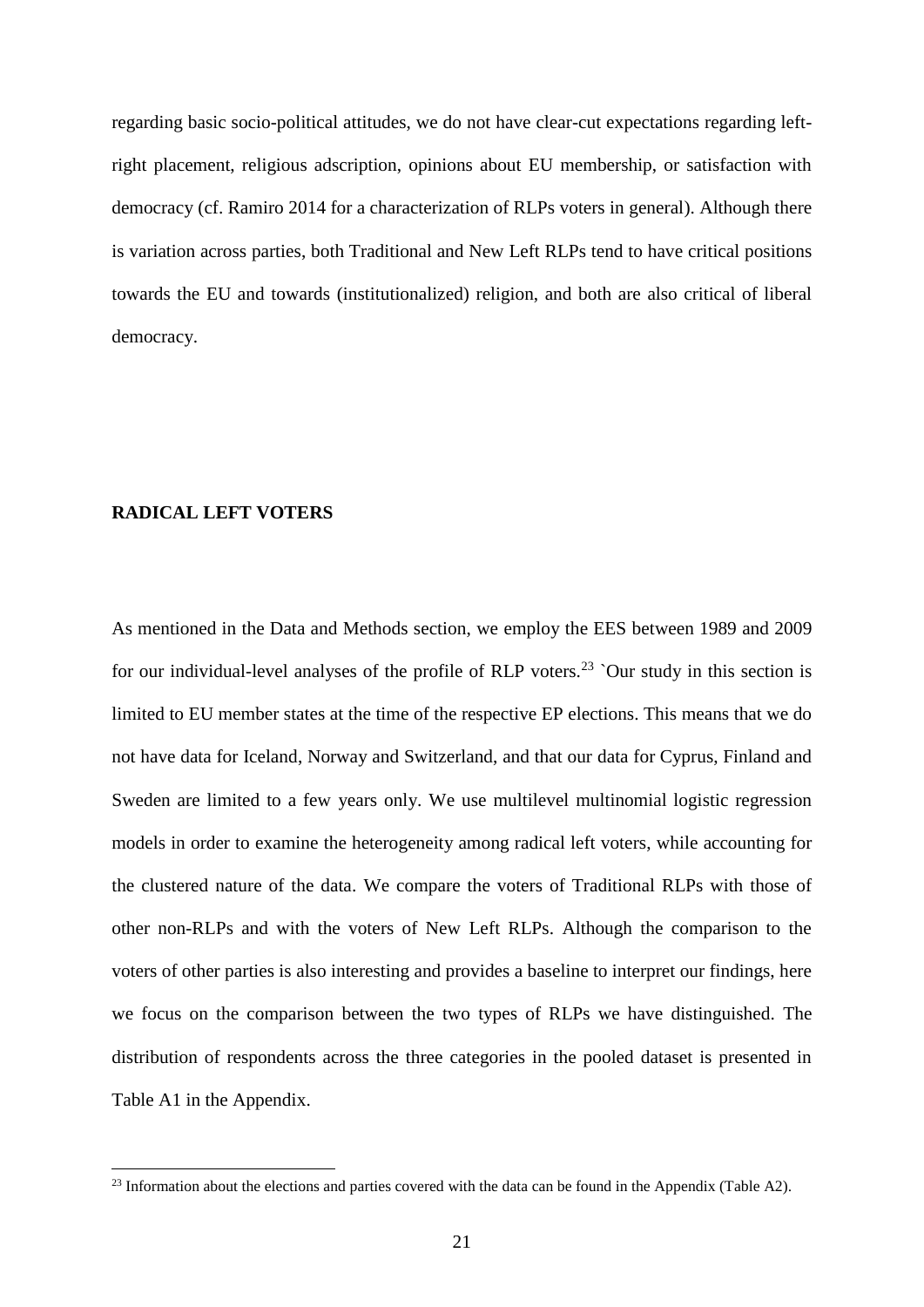The results of the multinomial regression model with the pooled dataset of the EES for all countries and years between 1989 and 2009 are shown in Table A3 (in the Appendix). In order to facilitate the interpretation of findings, Figure 3 presents the predicted probabilities of supporting Traditional and New Left RLPs for those variables with statistically significant effects: ideology, education, dissatisfaction with democracy, religion and opinions on EU membership.

#### [FIGURE 3 ABOUT HERE]

The results presented in Figure 3 and Table A3 suggest that there are, indeed, a number of interesting differences between the voters of Traditional and New Left RLPs. Many of them are in the expected direction, but others depart from the expectations. As a reminder, we expected that New Left RLP voters would resemble the stereotypical profile of Leftlibertarian party voters: younger, more educated, middle class, secular, urban dwellers and relatively balanced in terms of gender. The picture that emerges from our findings does not depart too much from this stereotype, but it differs in certain respects. First, New Left RLP voters are no different from voters of Traditional RLPs when it comes to age and gender. Secondly, they are not more likely to be urban dwellers. Finally, they do not differ from Traditional RLPs voters in their class identification or union linkage either.

In other aspects, however, our findings are in line with the expectations of resemblance to the electorate of Left-libertarian and Green parties: New Left RLPs are more successful among the more educated voters than among the least educated ones, in contrast with the findings for Traditional RLPs, which still have a considerable support base among the least educated. Moreover, although both types are more successful attracting non-religious than religious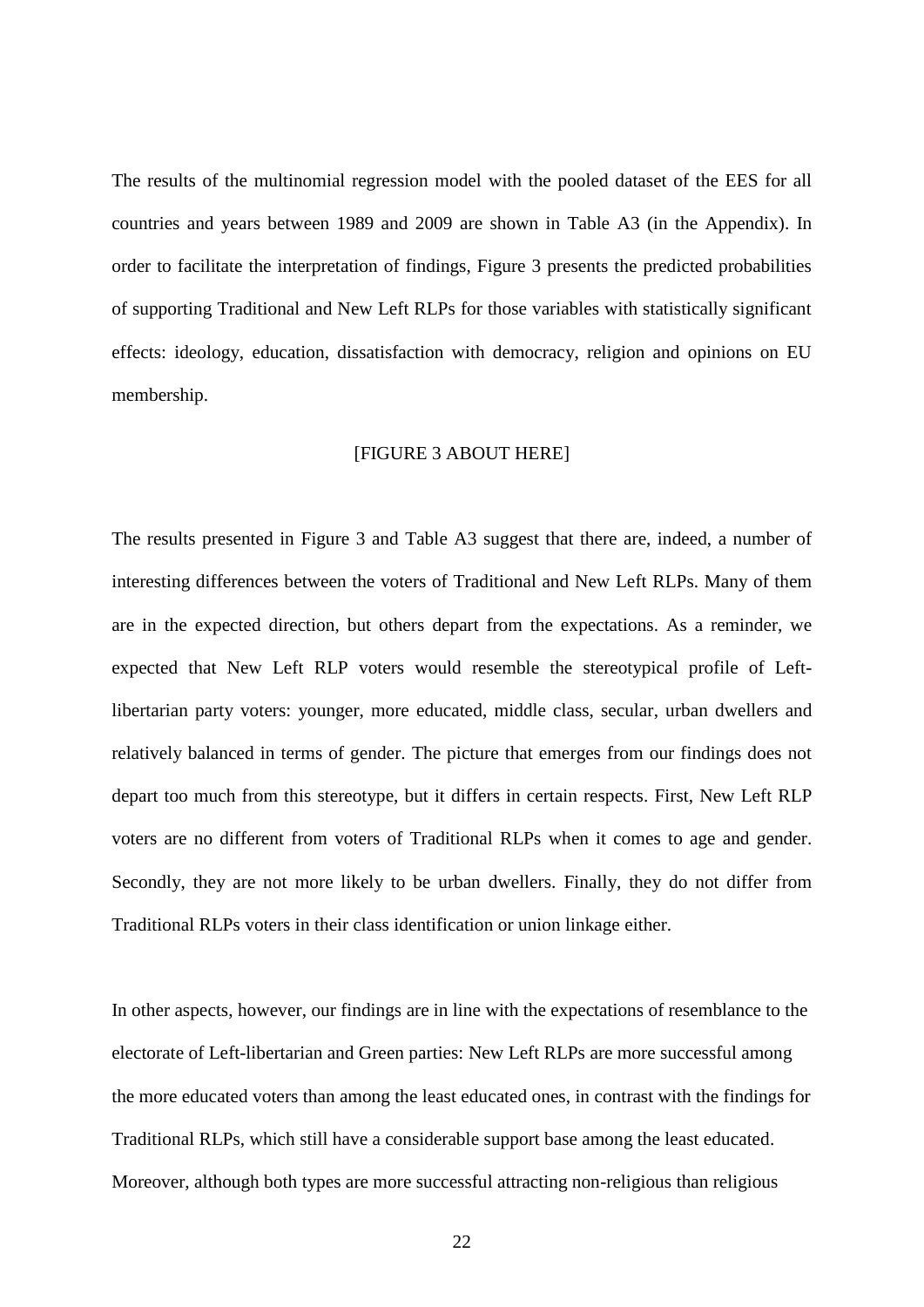voters, the proportion of non-religious supporters is 1.6 times larger among New Left RLPs' voters, and thus New Left RLP voters are more secularised. This may be explained by postmaterialists' rejection of traditional, hierarchical religious institutions (Inglehart and Appel 1989).

The expectations that we had in terms of the ideological make-up of the voters of Traditional and New Left RLPs are not confirmed by the results. We expected few ideological differences in the left-right scale; yet, we find that New Left RLP voters are somewhat more centrist in relative terms. In fact, this is consistent with the results obtained at the party level through the CHES, according to which Traditional RLPs score on average 1.18 on the 0-10 left-right scale based on economic issues (LRECON) and New Left RLPs score 1.45.<sup>24</sup>

Lastly, we also find significant attitudinal differences between the two types of RLP voters. Although we had no clear expectations in relation to attitudes towards democracy and the EU, voters of New Left RLPs are less Eurosceptic than those of Traditional RLPs, as they are considerably less likely to hold negative views of the EU than Traditional RLP voters. This is consistent with significant differences in the degree of opposition to the EU between the two types of RLPs in the CHES, which indicate that opposition to the EU is somewhat lower among New Left RLPs (1.1 points less than Traditional RLPs on an 11-point scale).<sup>25</sup> Moreover, consistently with a post-materialist perspective, although dissatisfaction with democracy considerably increases the chances of supporting both types of RLPs, dissatisfied voters constitute a significantly greater proportion of New Left RLPs voters.

<sup>&</sup>lt;sup>24</sup> The difference is, however, only significant at  $p<0.1$ .

<sup>&</sup>lt;sup>25</sup> These differences are significant at  $p < 0.01$ .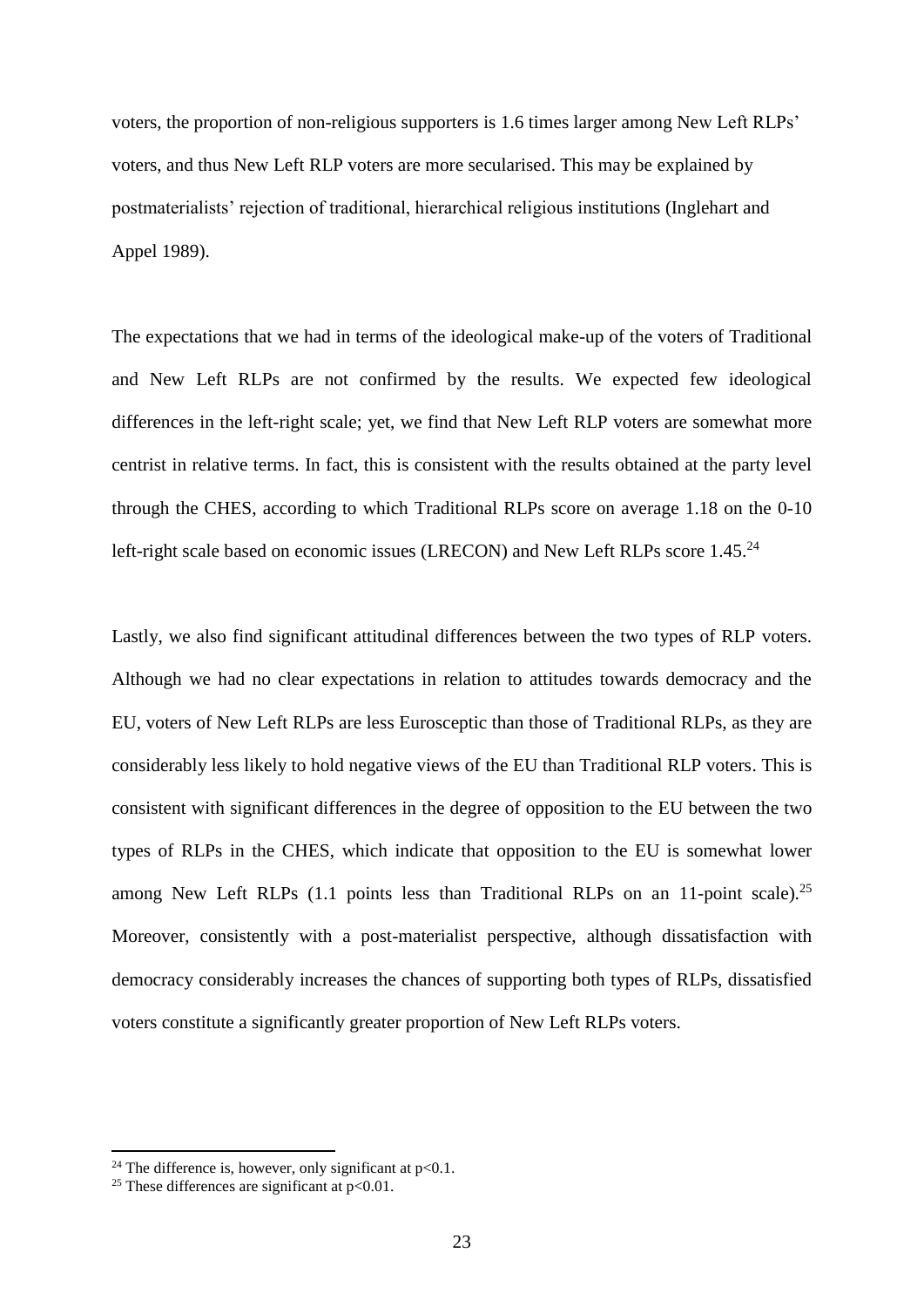Overall, thus, our findings suggest that Traditional and New Left RLP voters are sufficiently distinct in a number of socio-demographic and attitudinal traits. This lends support to the expectation that the programmatic differentiation that is visible at the level of the party supply corresponds to the social coalitions that the parties are able to forge among the electorate (the political/electoral 'demand'). However, our expectation regarding a greater socio-demographic resemblance between New Left RLPs and Green/Left-libertarian voters was only partly confirmed because New Left and Traditional RLPs voters are only significantly different in terms of their educational attainment. In the final section, we reflect on the implications of these findings and point to future directions of this research agenda.

#### **DISCUSSION AND CONCLUSIONS**

Despite being part of the same party family, West European RLPs are not all the same. In fact, there have been several attempts to develop a number of typologies of RLPs in the literature based on their varied origins and ideology (Backes and Moreau 2008, March 2011, Escalona and Vieira 2013). However, the degree to which different subtypes of RLPs show substantial differences in their policy proposals has not been analysed so far in a systematic way. This article has contributed to the literature that further addresses the ideological and electoral competition complexities of certain party families (see also Margulies 2014 on Liberal parties) by addressing two interrelated questions that increase our understanding of the match between party supply (policy positions) and demand (citizens' positions and characteristics). First, to what extent are RLPs different in terms of their programmatic appeals? And, if they are, do these differences also reflect on their voters' profiles?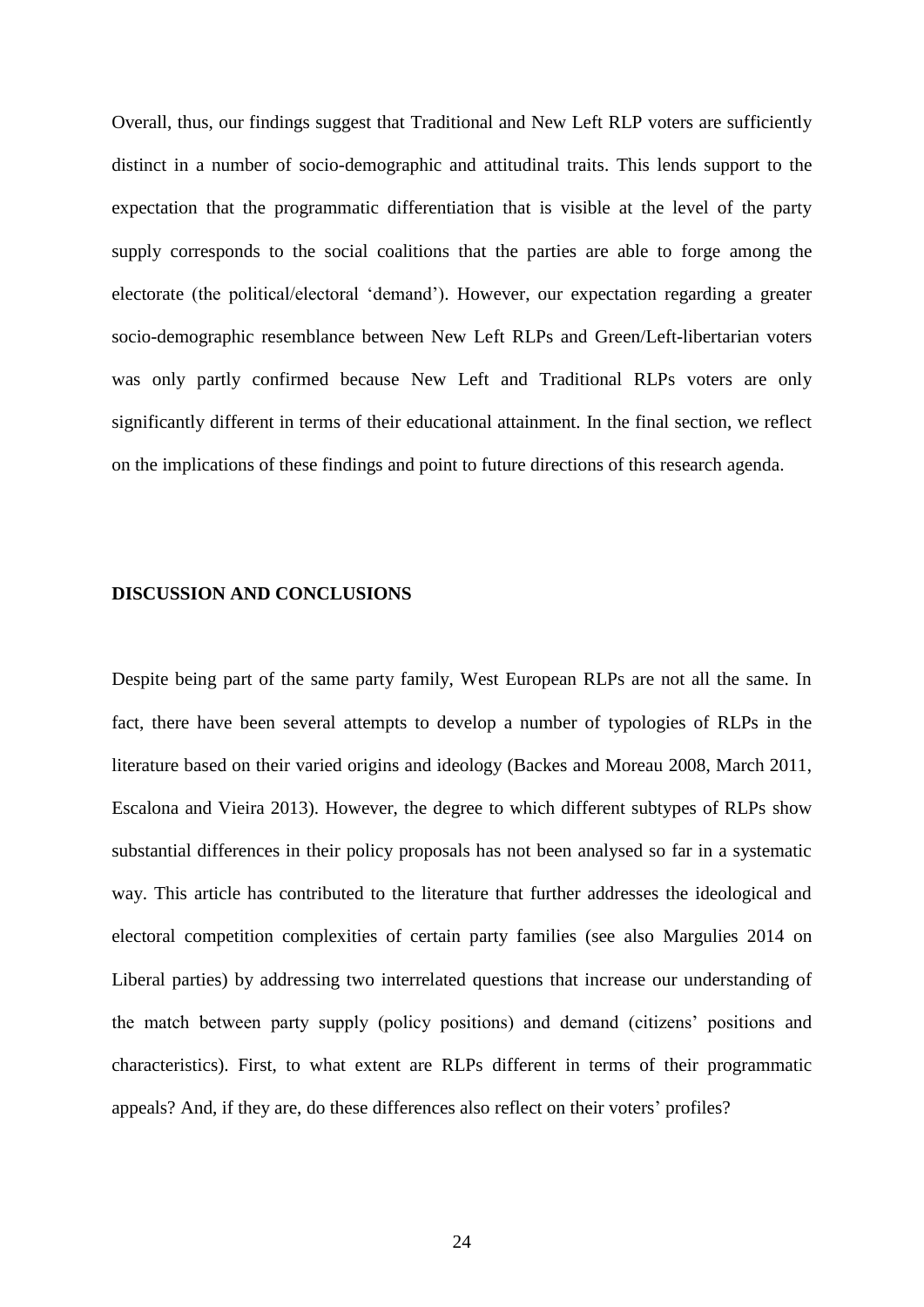With regard to the first question, we analyzed the policy stances of RLPs employing party manifesto data from the CMP and expert judgments from the CHES. Both data sources point to a similar conclusion: while RLPs share many similarities, there are also systematic differences in some of the policies that they stand for. In line with our expectations, we found that most of the variation among RLPs is explained in terms of their position regarding New Politics issues. Thus, while some RLPs have completely embraced the New Politics/New Left discourse and combine radical left-wing economic policies with strong environmentalism, pacifism and opposition to traditional morality, others prefer to stick (albeit to different degrees) to the classical radical left discourse. Based on these findings, we categorized RLPs into two subtypes: those that can be consistently considered as New Left RLPs in both data sources, and those that can not (which we labelled as Traditional RLPs).

Our findings are partially consistent with previous typologies of RLPs proposed in the literature in that all of them include the New Politics/New Left component in some of their categories. In contrast with previous classifications, some of the parties that were consistently found in the New Politics area in our analyses still remain loyal to the Communist identity, even though their policy stances suggest that they no longer are Traditional RLPs in terms of their positions. March (2011), for example, classifies the two Italian Communist parties (PRC and PdCI) and the Spanish United Left as 'Communist', but they consistently appear as New Left in our examination. A factor analysis based on a number of party manifesto items did not identify any other underlying dimension that could be helpful in order to create additional subtypes of RLPs.

The second part of the analysis examined the heterogeneity among voters of the Traditional and New Left RLPs using individual-level data from the EES. The findings show significant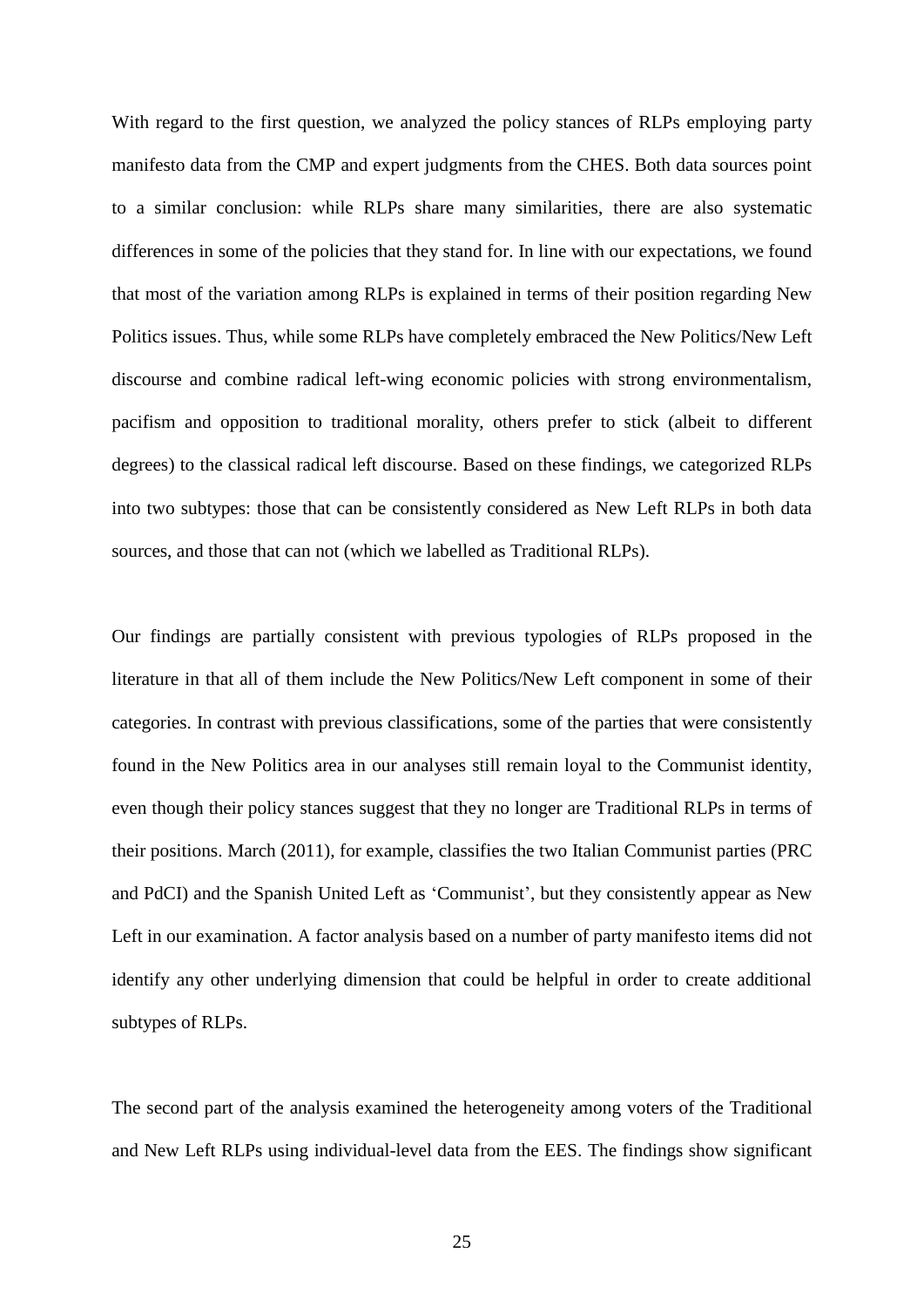differences between the voters of both subtypes. We expected voters of New Left RLPs to resemble Left-Libertarian and Green voters to a greater extent than voters of Traditional RLPs, but the results only confirm this expectation in some variables. We do not find differences regarding gender, age, subjective social class, union membership or degree of urbanization. However, compared to their Traditional counterparts there is a higher proportion of New Left RLPs who are highly educated and non-religious, consistent with our expectations. In terms of attitudes, contrary to our expectations, there are some significant differences too: voters of the New Left subtype are slightly more moderate ideologically than Traditional RLP voters; they are also less Eurosceptic and are more dissatisfied with democracy.

Our findings have a number of implications in terms of research on RLPs, and possibly other parties, in Western Europe. One is related to the mechanics of congruence or responsiveness between party supply and electoral 'demand'. Our study detects that, for RLPs, policy change seems to be often linked to party transformations — splits and mergers — such that new RLP organizations are created either to facilitate, or as a consequence of, the policy and ideological moves. The paradigmatic example is the case of the Italian PCI and its transformation into PDS, but we can find many other examples, some of which entailed remaining in the RLP family (e.g. IU in Spain, VAS in Finland, BE in Portugal), and others that implied tilting towards the Green party family (e.g. *Groen Links* in the Netherlands or ICV in Catalonia). Until recently, thus, RLPs seemed to respond to changes in electoral 'demand' by organizational transformation and 'rebranding'. This might be due to the fact that some 'niche' parties — among which  $RLPs$  — are penalized by voters if they pursue moderation vote-seeking strategies (cf. Adams et al. 2006) and may need to resort to organizational change to restructure their electoral coalitions. Future research could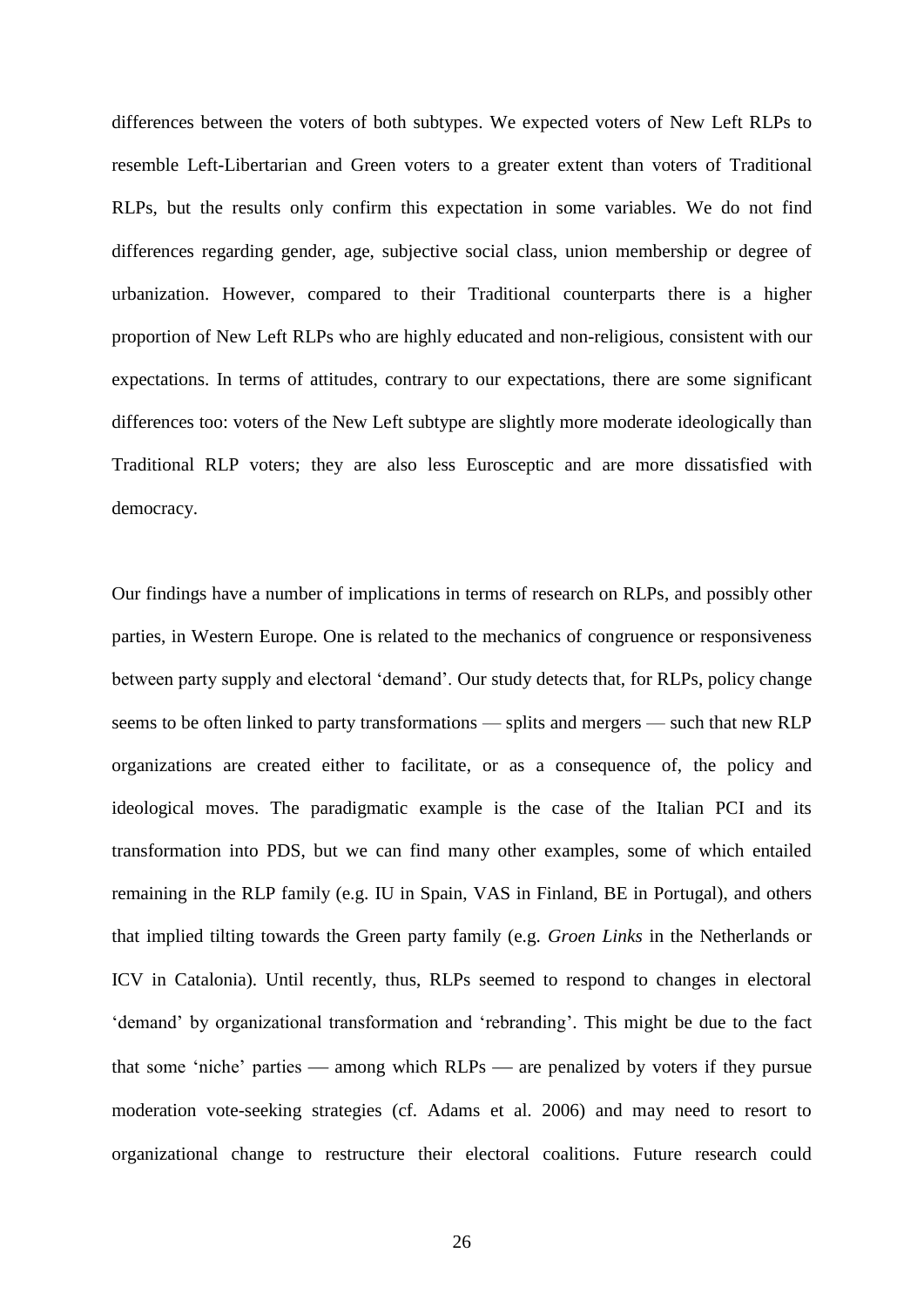illuminate whether existing trends towards more inclusive leadership selection processes, which have been shown to increase policy responsiveness to electoral demands (Lehrer 2012), will make it easier for RLPs to adapt to changes in the electorate without the need to resort to organizational rupture.

Additionally, our results suggest that policy change is effected in these parties through the incorporation of other ideological/cleavage dimensions. It might well be that RLPs stick to their overall positions on the traditional economic left-right dimension but that a number of them still (1) change how they frame this position  $-$  e.g. by reducing their use of Marxist and anti-imperialist references or less frequently invoking nationalizations — and/or (2) they adopt new issues that are still somewhat correlated to the left-right dimension but clearly belong to a different one (e.g. the GAL/TAN dimension), thus responding to the preferences and movements of the public over time. This opens an avenue to further research into the strategies of non-mainstream parties to adapt to social and electoral changes in ways that go beyond just moving along the left-right dimension.

The second set of implications for existing and future research is related to the need to more systematically consider the sources of variation in the classification of the policy and ideological positions of political parties, in general, and RLPs in particular. On the one hand, there are a number of cases — the PCF in 2002 and 2007, the KKE in 1996, Syriza since the mid-1990s, PRC in 1996, SP in 2006 and 2010, PCP/CDU since 1999 – for which the CMP data and the CHES evaluations yield different results in relation to their inclusion of New Politics issues. Future research should strive to illuminate which  $-$  if any  $-$  are the systematic sources of such disparity of findings. Are they, perhaps, due to the fact that some RLPs are not emphasising in the manifestos these issues as much as they are in their daily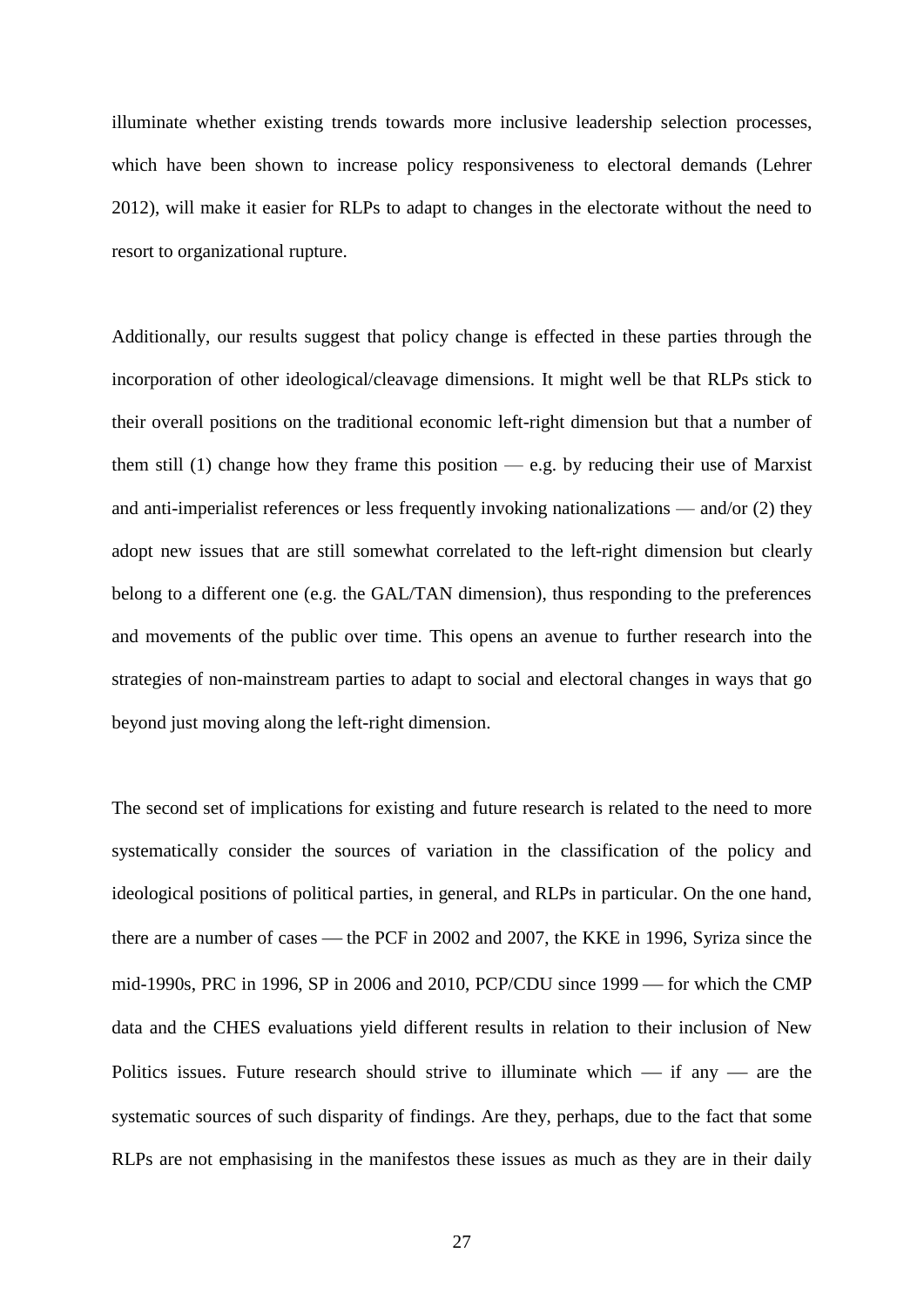political actions and statements — which are better captured by expert judgements — as suggested by Adams et al. (2012)? Or are they reflecting an underlying true lukewarm or ambivalent commitment to these issues by certain RLPs?

On the other hand, although our typology of RLPs partially matches existing classification efforts in the literature, there are ways in which the study of the ideological differences among RLPs could be further expanded. In this regard, an interesting expansion of the research agenda reported in this article could consider more systematically the over-time evolution of RLPs in their ideological and policy positions. Are there linear trends in the incorporation of New Politics issues within and across parties? Additionally, even though recent classifications of RLPs have introduced a 'populist' dimension (March 2011, Pauwels 2014), the nature of the CMP and CHES data did not allow us to identify items that could potentially capture this underlying dimension. Thus, future research could focus on whether different degrees of populism can be found among RLPs and how we can best measure these ideological traits.

#### REFERENCES

- Adams, J., Clark, M., Ezrow, L., & Glasgow, G. 2006. 'Are Niche Parties Fundamentally Different from Mainstream Parties? The Causes and the Electoral Consequences of Western European Parties' Policy Shifts, 1976-1998', *American Journal of Political Science*, 50(3): 513-529.
- Adams, J., Ezrow, L., & Somer-Topcu, Z. 2011. 'Is Anybody Listening? Evidence that Voters Do Not Respond to European Parties' Policy Statements During Elections, *American Journal of Political Science*, 55(2): 370-382.
- Adams, J., Ezrow, L., & Leiter, D. 2012. 'Partisan Sorting and Niche Parties in Europe', *West European Politics*, 35(6): 1272-1294.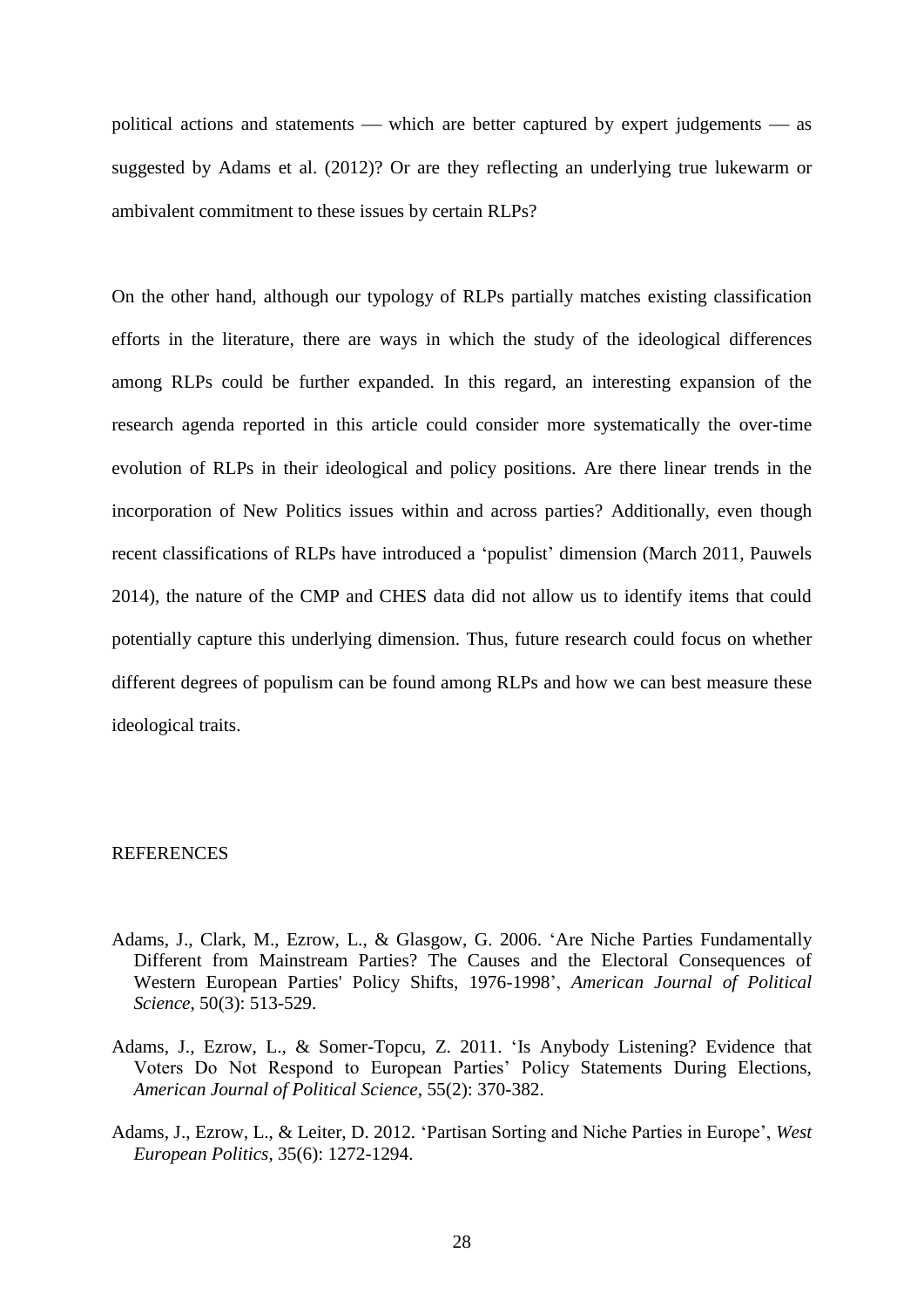Backes, U. and P. Moreau (eds.). 2008. *Comunist and Post-Communist Parties in Europe*. Gotingen: Vandenhoek and Ruprchet.

Bakker, R. and S. Hobolt. 2010. 'Measuring Party Positions'. In Evans, G. and N. de Graaf (eds) *Political Choice Matters. Explaining the Strength of Class and Religious Cleavages in Cross-National Perspective.* Oxford: Oxford University Press.

- Bakker, R., C. de Vries, E. Edwards, L. Hooghe, S. Jolly, G. Marks, J. Polk, J. Rovny, M. Steenbergen, M. Vachudova. 2012. ['Measuring Party Positions in Europe: The Chapel Hill](http://chesdata.eu/Papers/PP_2012.pdf)  [Expert Survey Trend File, 1999-2010'](http://chesdata.eu/Papers/PP_2012.pdf), *Party Politics* (Published online before print November 29, 2012).
- Benoit, K. and M. Laver. 2007. 'Estimating Party Policy Positions: Comparing Expert Surveys and Hand-coded Content Analysis', *Electoral Studies* 26(1): 90-107.
- Benoit, K., M. Laver, W. Lowe and S. Mkhaylov. 2012. 'How To Scale Coded Text Units Without Bias', *Electoral Studies* 31(3): 605-608.
- Bischof, D. (forthcoming). 'What Makes a Niche a Niche? Towards a Renewal of a Party Type', *Party Politics*.
- von Beyme, K. 1985. *Political Parties In Western Democracies*. New York: St. Martin's Press.
- Botella, J. and L. Ramiro (eds.). 2003. *The Crisis of Communism and Party Change: The Evolution of West European Communist and Post-Communist Parties*. Barcelona: Institut of Ciencies Politiques i Socials.

van der Brug, W. 2001. 'Analysing Party Dynamics By Taking Partially Overlapping Snapshots'. In: M. Laver (ed.), *Estimating the Policy Positions of Political Actors*. London and New York: Routledge.

- Budge, I., Klingemann, H.-D., Volkens, A., Bara, J., & Tanenbaum, E. 2001. *Mapping Policy Preferences. Estimates For Parties, Electors, And Governments 1945-1998*. Oxford: Oxford University Press.
- Bull, M. and P. Heywood (eds.). 1994. *West European Communist Parties after the Revolutions of 1989*. Basingstoke: Palgrave Macmillan.

Cox, T.F. and M.A. Cox. 2001. *Multidimensional Scaling (2nd edition)*. Boca Raton: Chapman & Hall/CRC.

- Dunphy, R. 2004. *Contesting Capitalism? Left Parties and European Integration*. Manchester: Manchester University Press.
- Dunphy, R. and T. Bale. 2011. 'The Radical Left In Coalition Government: Towards A Comparative Measurement Of Success And Failure', *Party Politics* 17(4): 488-504.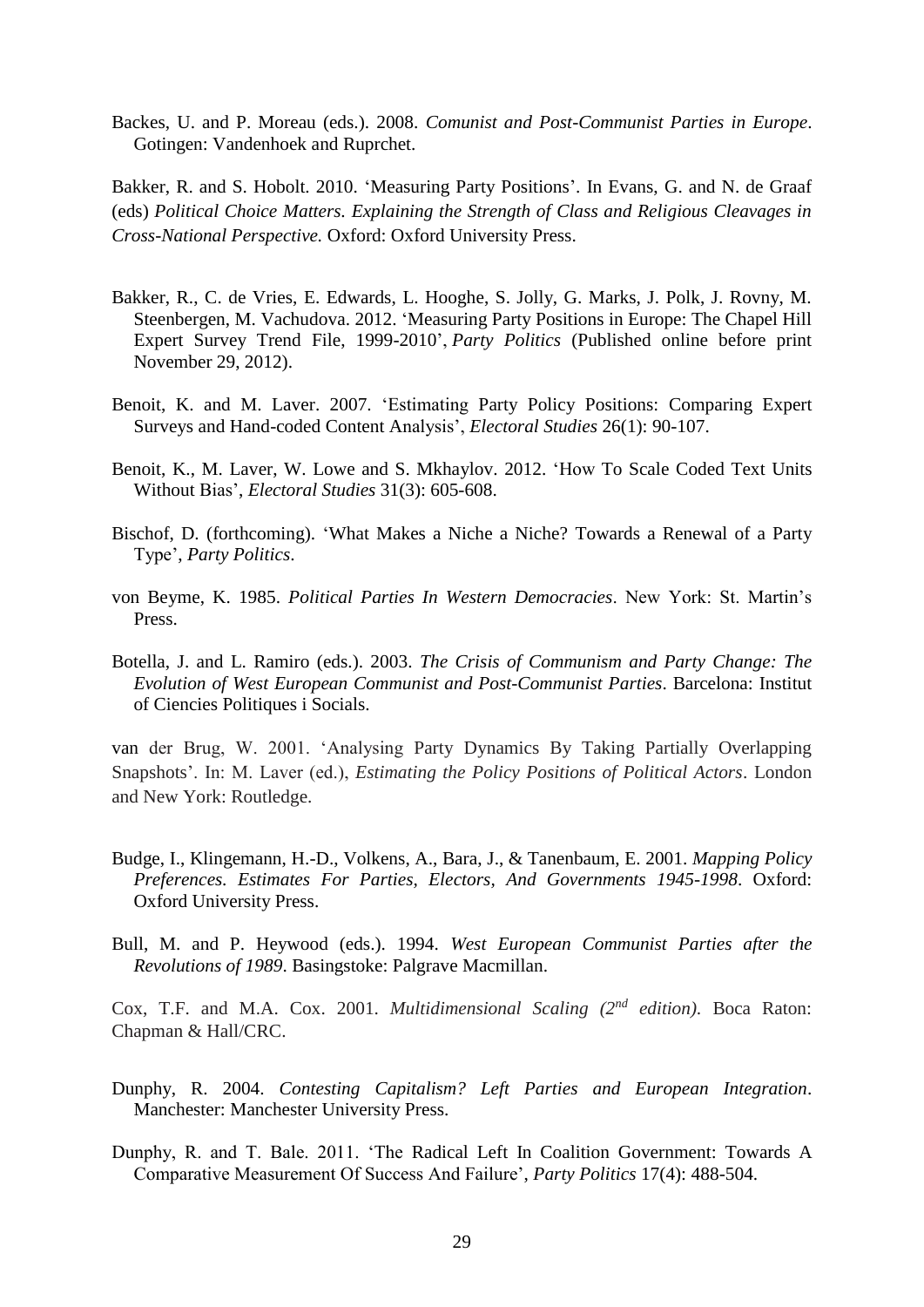- Escalona, F. and M. Vieira. 2013. 'The Radical Left in Europe: Thoughts About the Emergence of a Family', Foundation Jean-Jaures/Observatoire de la vie politique, Note nº 2: 1-17.
- Ezrow, L. 2010. *Linking Citizens And Parties. How Electoral Systems Matter For Political Representation*. Oxford: Oxford University Press.
- Gabel, M. J, and J. D. Huber. 2000. 'Putting Parties in Their Place: Inferring Party Left-Right Ideological Positions from Party Manifestoes Data', *American Journal of Political Science* 44(1):94-103.
- Gallagher, M., M. Laver and P. Mair. 1995. *Representative Government in Modern Europe: Institutions, Parties and Governments*. Boston: McGraw Hill.
- Gemenis, K. 2012. 'Proxy Documents As A Source Of Measurement Error In The Comparative Manifestoes Project', *Electoral Studies* 31(3): 594-604.

Helbling, M. and A. Tresch. 2011. 'Measuring Party Positions and Issue Salience from Media Coverage: Discussing and Crossvalidating New Indicators', *Electoral Studies* 30(1): 174-183.

- Hooghe, L.& Bakker, R.& Brigevich, A.& De Vries, C.& Edwards, E.& Marks, G.& Rovny, J.A.N., et al. 2010. 'Reliability And Validity Of The 2002 And 2006 Chapel Hill Expert Surveys On Party Positioning', *European Journal of Political Research*, 49(5): 687-703.
- Hudson, K. 2000. *European Communism since 1989*. *Towards a New European Left?* Basingstoke: Palgrave.
- Hudson, K. 2012. *The New European Left. A Socialism for the Twenty-First Century?*  Basingstoke: Palgrave.
- Inglehart, R. & D. Appel. 1989. The Rise of Postmaterialist Values and Changing Religious Orientations, Gender Roles and Sexual Norms. *International Journal of Public Opinion Research*, 1(1): 45-75.
- Kitschelt, H. 1988. 'Left-Libertarian Parties: Explaining Innovation In Competitive Party Systems', *World Politics* 40(2): 194-234.
- Klingemann, H.-D. 2005. 'Political Parties and Party Systems', in J. Thomassen (ed.), *The European Voter*. Oxford: Oxford University Press.
- Klingemann, H.-D., Hofferbert, R., & Budge, I. 1994. *Parties, Policies and Democracy*. Boulder: Westview Press.
- Lane, J.-E. and S. Ersson. 1987. *Politics and Society in Western Europe*. London: Sage.
- Lehrer, R. 2012. 'Intra-party Democracy and Party Responsiveness', *West European Politics* 35 (6): 1295-1319.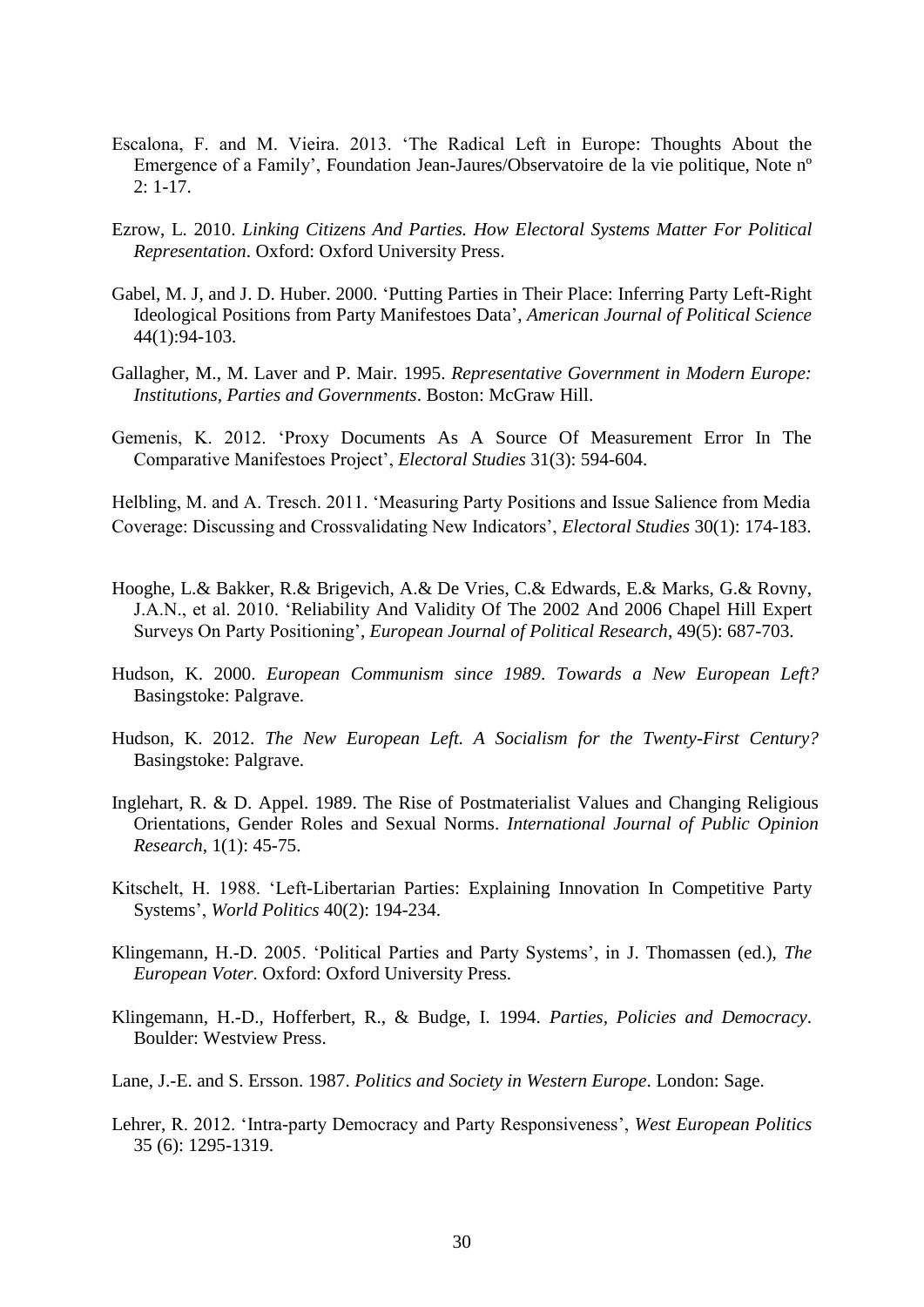- Mair, P. and C. Mudde. 1998. 'The Party Family And Its study', *Annual Review of Political Science* 1: 211-29.
- March, L. 2011. *Radical Left Parties in Europe*. Abingdon: Routledge.
- Margulies, W. B. 2014. *Liberal Parties and Party Systems*. PhD Thesis. Colchester: Essex.
- Marks, G., Hooghe, L., Steenbergen, M.R., & Bakker, R. 2007. 'Crossvalidating Data On Party Positioning On European Integration', *Electoral Studies*, 26(1): 23-38.
- McDonald, M.D. & Budge, I. 2005. *Elections, Parties, Democracy. Conferring the Median Mandate*. Oxford: Oxford University Press.

McDonald, M.D,, S.M. Mendes, and M. Kim. 2007. 'Cross-Temporal And Cross-National Comparisons Of Party Left-Right Positions'. *Electoral Studies*, 26 (1), 62-75.

- Meguid, B.M. 2005. 'Competition Between Unequals: The Role of Mainstream Party Strategy in Niche Party Success', *American Political Science Review*, 99(03): 347-359.
- Meyer, T. M. 2013. *Constraints On Party Policy Change*. Colchester: ECPR Press.
- Mikhaylov, S., M. Laver and K. Benoit. 2012. 'Coder Reliability And Misclassification In The Human Coding Of Party Manifestos', *Political Analysis* 20(1): 78-91.
- Moreau, P. and S. Courtois (eds). 2014. *Communisme 2014*. Paris: Vendémiaire.
- Pauwels, T. 2014. *Populism in Western Europe*. Abingdon: Routledge.
- Pennings, P. and H. Keman. 2002. 'Towards a New Methodology of Estimating Party Positions', *Quality and Quantity*, 26: 55-79.
- Ramiro, L. 2014 forthcoming. 'Support for Radical Left Parties in Western Europe: Social Background, Ideology and Political Orientations', *European Political Science Review*.
- Robertson, D. 1976. *A Theory of Party Competition*. London: Wiley.
- Sassoon, D. 2010. *One Hundred Years of Socialism*. New York: IB Tauris
- Volkens, A,, *et al*. 2013. The Manifesto Data Collection. Manifesto Project (MRG/CMP/MARPOR). Berlin: Wissenschaftszentrum Berlin für Sozialforschung (WZB).
- Waele, de J-M. and D-L. Seiler (eds.). 2012. Les *Partis De La Gauche Anticapitaliste En*  Europe. Paris: Economica.
- Wagner, M., 2012a. 'Defining and Measuring Niche Parties', *Party Politics* 18(6): 845–864.
- Wagner, M. 2012b. 'When Do Parties Emphasise Extreme Positions? How Strategic Incentives For Policy Differentiation Influence Issue Importance', *European Journal of Political Research*, 51(1): 64-88.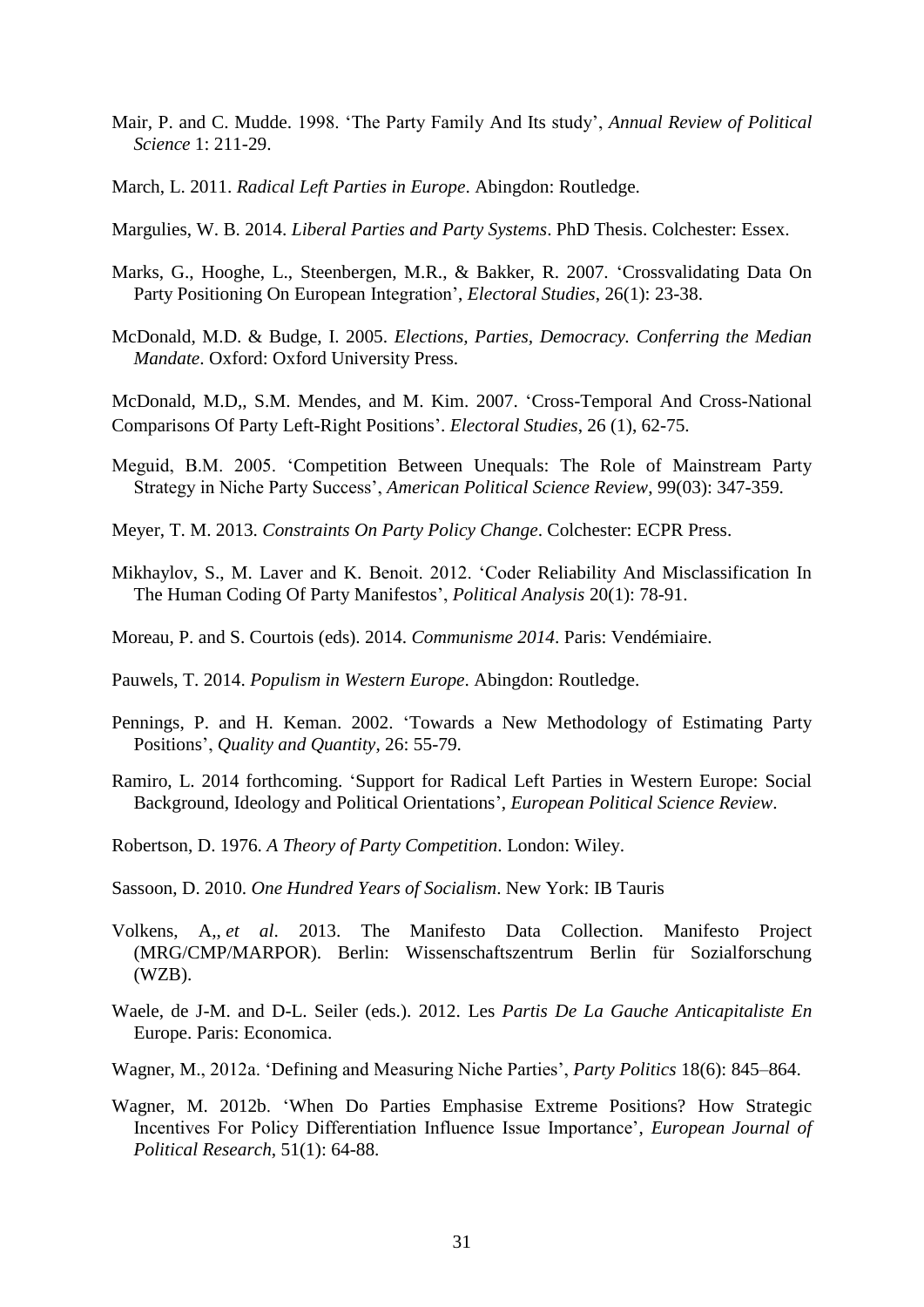# TABLES AND FIGURES

Table 1. List of radical left parties in Western Europe.

| <b>Country</b>     | Party/ies                                                                                          |
|--------------------|----------------------------------------------------------------------------------------------------|
| Austria            | KPÖ - Communist Party of Austria                                                                   |
| Cyprus             | <b>AKEL</b> - Progressive Party of Working People                                                  |
| Denmark            | SF - Socialist People Party (until 2012), EL - Red Green Alliance                                  |
| Finland            | VAS - Left Alliance                                                                                |
| France*            | PCF - French Communist Party                                                                       |
| Germany            | Die Linke - The Left (previously PDS - Party of Democratic Socialism)                              |
|                    | Syriza - Coalition of the Radical Left (previously SYN - Progressive Left Coalition); KKE -        |
| Greece             | <b>Communist Party of Greece</b>                                                                   |
| Iceland            | VG – Left Green Movement (previously Ab - People's Alliance)                                       |
| Ireland            | SP - Socialist Party; DL - Democratic Left; WP - Workers' Party                                    |
|                    | RC - Communist Refoundation; PdCI - Party of the Italian Communists; PCI - Italian Communist Party |
| Italy              | (until 1991); PdUP - Party of Proletarian Unity                                                    |
| Luxembourg         | Déi Lénk – The Left                                                                                |
| <b>Netherlands</b> | SP - Socialist Party                                                                               |
|                    | SV - Socialist Left Party (previously SF - Socialist People's Party, and NKP - Norwegian Communist |
| Norway             | Party)                                                                                             |
|                    | CDU - Unitary Democratic Coalition (or PCP - Communist Party of Portugal), BE -Left Bloc           |
| Portugal           | (previously UDP - Democratic Popular Union)                                                        |
| Spain              | IU - United Left (previously PCE - Communist Party of Spain)                                       |
| Sweden             | V - Left Party (previously VPK - Left Party - The Communists)                                      |
| Switzerland        | PdAS - Party of Labour                                                                             |

\* Worker's Struggle (*Lutte Ouvrière*, LO) and the Revolutionary Communist League/New Anti-capitalist party (*Ligue Communiste Revolutionnaire/Nouveau Parti Anticapitaliste*) are, unfortunately, not covered by the sources.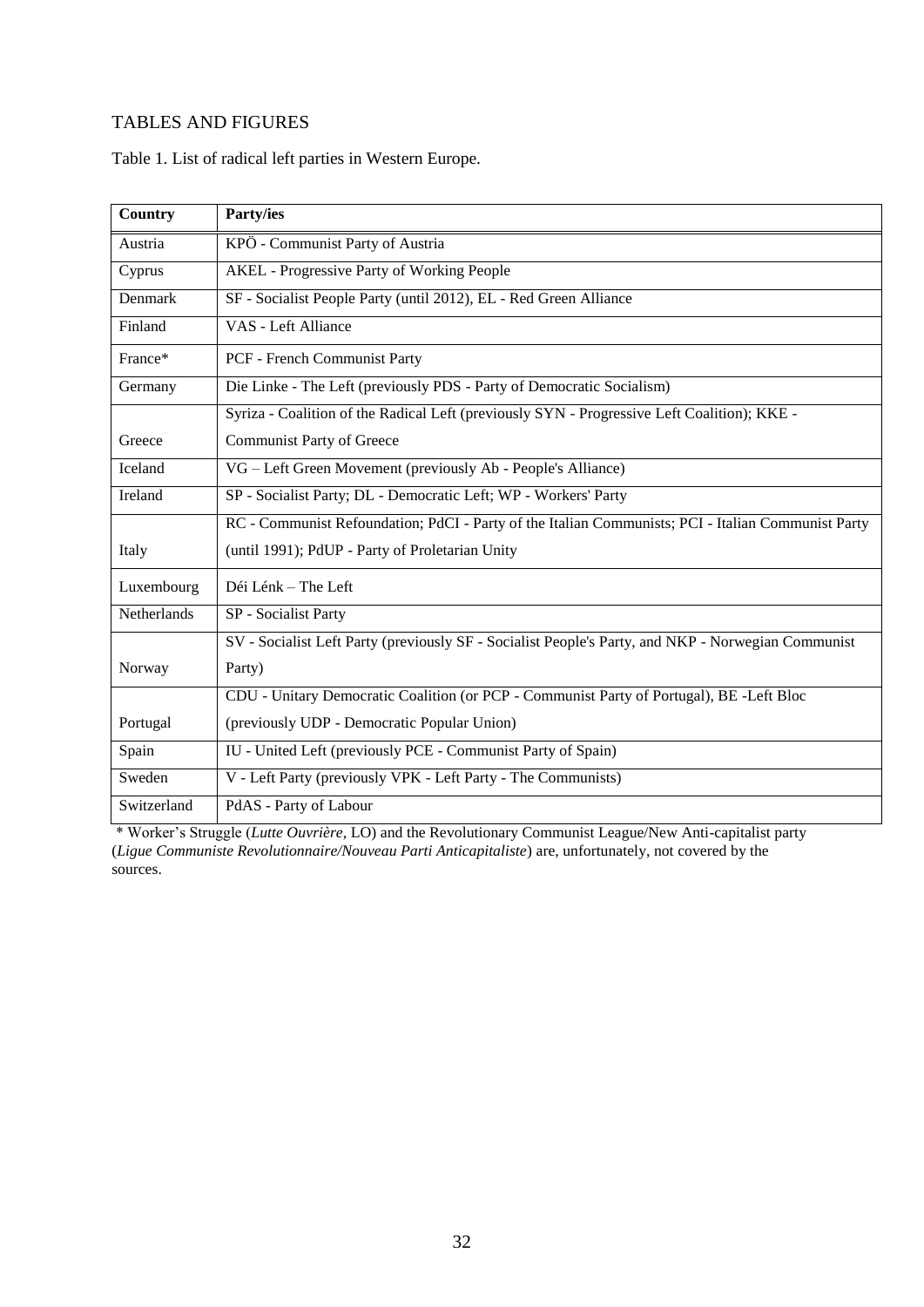Table 2. Variables from the CMP employed in the analyses.

| Issues that empirically distinguish RLPs from other            |                                                   |
|----------------------------------------------------------------|---------------------------------------------------|
| parties<br>Name (New Politics issues marked as NP in brackets) | Ratio of mentions by RLPs / mentions by<br>others |
| Marxist analysis                                               | 12.8                                              |
| European community: negative                                   | 6.3                                               |
| Nationalisation                                                | 5.8                                               |
| Military negative                                              | 4.2                                               |
| Anti-imperialism                                               | 3.6                                               |
| Labour groups positive                                         | 2.7                                               |
| Controlled economy                                             | 2.4                                               |
| Opposition to internationalism                                 | 2.1                                               |
| Peace positive [NP]                                            | 2.1                                               |
| National way of life: negative                                 | 1.8                                               |
| Foreign special-relationships: negative (e.g. Anti-US)         | 1.7                                               |
| Social justice                                                 | 1.7                                               |
| Economic planning                                              | 1.7                                               |
| Democracy [NP]                                                 | 1.6                                               |
|                                                                |                                                   |
| <b>Other New Politics issues added</b>                         |                                                   |
|                                                                |                                                   |
| Internationalism: positive                                     | 0.9                                               |
| Underprivileged minority groups                                | 1.2                                               |
| Anti-growth economy                                            | 1.3                                               |
| Environmental protection                                       | 1.1                                               |
| Traditional morality: negative                                 | 1.3                                               |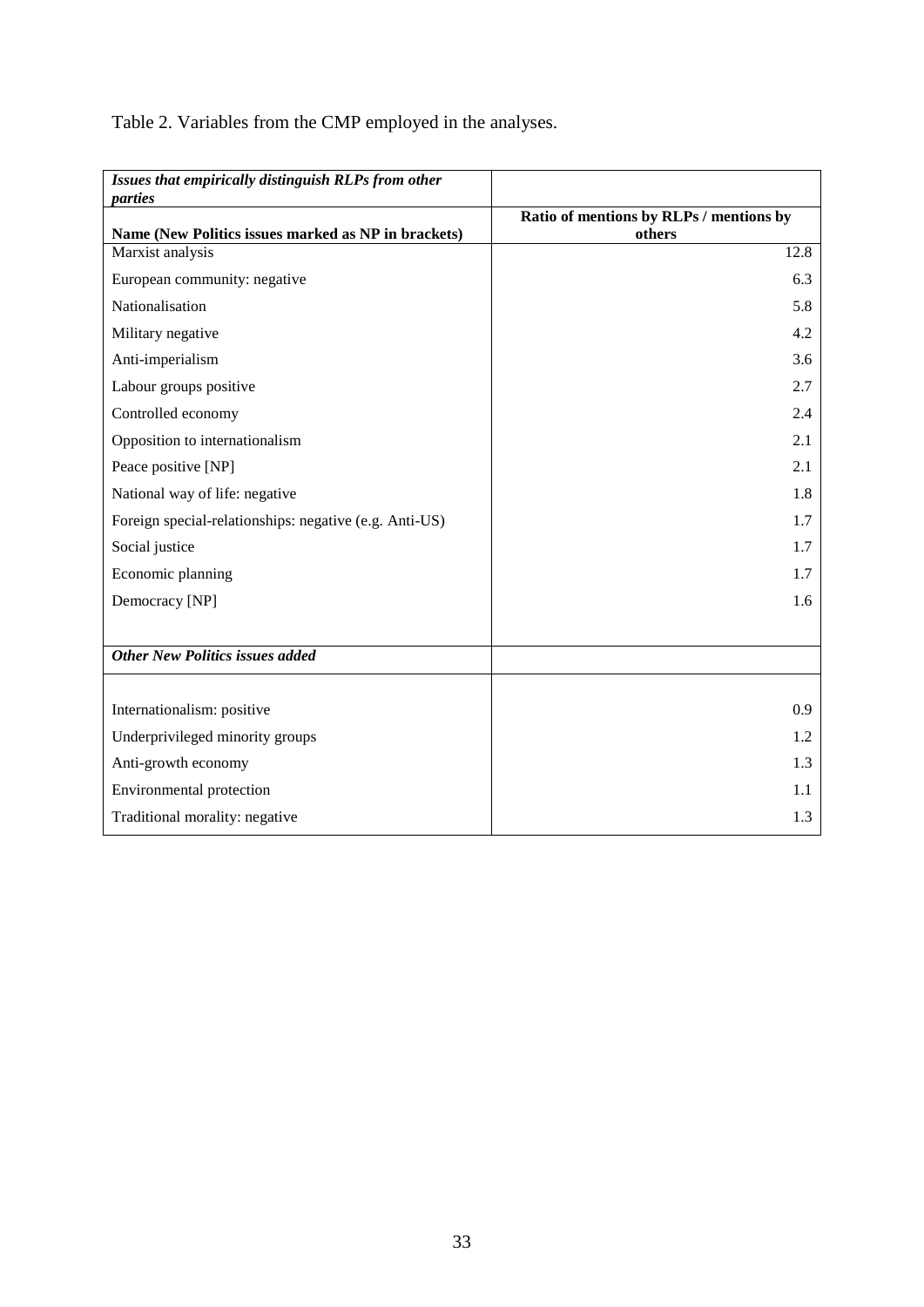| Variable               | Factor 1<br>(New Politics) | Variable               | Factor 2<br>(Anti-Imperialist<br>Orthodoxy) |
|------------------------|----------------------------|------------------------|---------------------------------------------|
| Environmentalism $+$   | 0.6879                     | Democracy +            | $-0.4356$                                   |
| Internationalism $+$   | 0.5503                     | Anti-imperialism +     | $-0.4337$                                   |
| Foreign special $+$    | $-0.3672$                  | Foreign special +      | 0.4325                                      |
| Anti-growth economy +  | 0.3603                     | Military $+$           | 0.3346                                      |
| Peace $+$              | $-0.3275$                  | Economic planning +    | 0.2943                                      |
| Social justice $+$     | 0.3245                     | Peace $+$              | 0.2663                                      |
| Internationalism -     | $-0.2836$                  | Marxist analysis +     | $-0.2553$                                   |
| Minority groups $+$    | 0.2664                     | Europe -               | 0.2326                                      |
| Anti-imperialism +     | $-0.2655$                  | Social justice $+$     | 0.1935                                      |
| Military $+$           | $-0.2359$                  | Internationalism -     | $-0.1243$                                   |
| Traditional morality - | 0.193                      | Labour $+$             | $-0.1012$                                   |
| Labour $+$             | $-0.185$                   | Controlled economy +   | 0.0981                                      |
| Economic planning $+$  | $-0.1549$                  | Internationalism +     | 0.0936                                      |
| $Democracy +$          | $-0.1171$                  | Minority groups $+$    | $-0.0833$                                   |
| Nationalization $+$    | $-0.1014$                  | Traditional morality - | $-0.0692$                                   |
| National way of life - | $-0.0715$                  | Environmentalism $+$   | 0.0595                                      |
| Marxist analysis +     | $-0.0671$                  | Nationalization +      | 0.0354                                      |
| Controlled economy +   | 0.0484                     | Anti-growth economy +  | 0.0157                                      |
| Europe -               | 0.026                      | National way of life - | $-0.009$                                    |

Table 3. Factor analysis of RLPs' positions using CMP data ( $n = 250$ ).

Note: we highlight the variables that load highest in each factor. Variables are rank-ordered according to their factor loading on each dimension.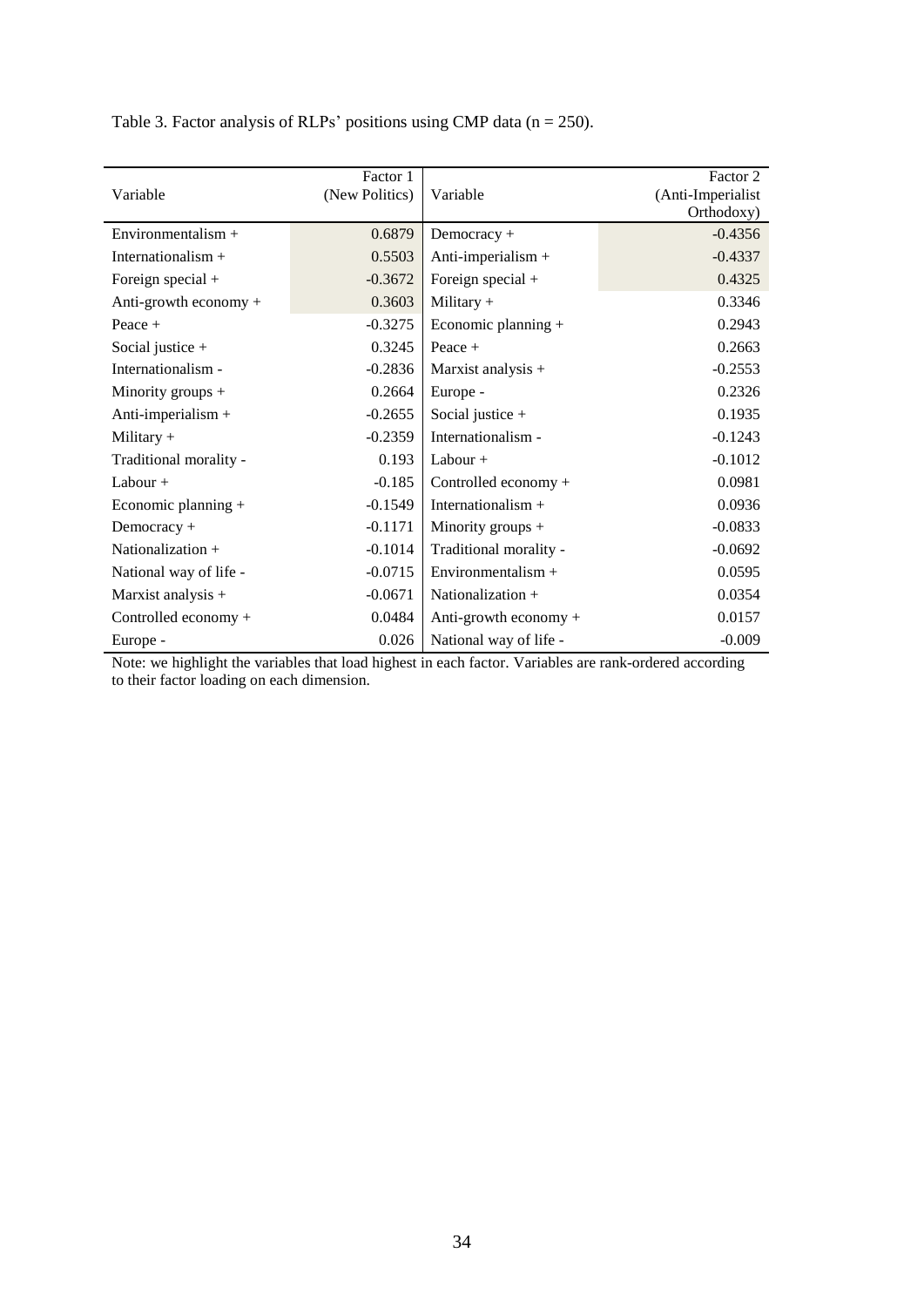Figure 1. Position of RLPs on the New Politics and the anti-imperialist orthodoxy dimensions using CMP data.



Note: Positive values indicate more New Politics positions on Dimension 1, whereas negative values denote more Anti-Imperialist positions on Dimension 2.

Legend: The party cases combine the country identifier (e.g. EL), the party case (e.g. 1) and the election year (e.g. 96). The country and party codes are as follows: AT (Austria): 1 = KPO; CH (Switzerland): 1 = PDAS-PDTS; CY (Cyprus): 1 = AKEL; DE (Germany): 1= PDS, 2 = Die Linke; DK (Denmark): 1= EL; 2=SF; EL (Greece):  $1 = KKE$ ,  $2 = SYN$ ,  $3 = Syriza$ ; ES (Spain):  $1 = IU$ ; FI (Finland):  $1 = VAS$ ; FR (France):  $1 = PCF$ ; IE (Ireland):  $1 = UL$ ,  $2 = WP$ ,  $3 = DL$ ,  $4 = SP$ ; IS (Iceland):  $1 = VGF$ ,  $2 = Ab$ ; IT (Italy):  $1 = PRC$ ,  $2 = PdCI$ ; LU (Luxembourg):  $1 = PCL-KPL$ ,  $2 = Left$ ; NL (Netherlands):  $1 = SP$ ; NO (Norway):  $1 = SV$ ; PT (Portugal):  $1 = BE$ ,  $2 = PCP$ ; SE (Sweden):  $1 = V$ .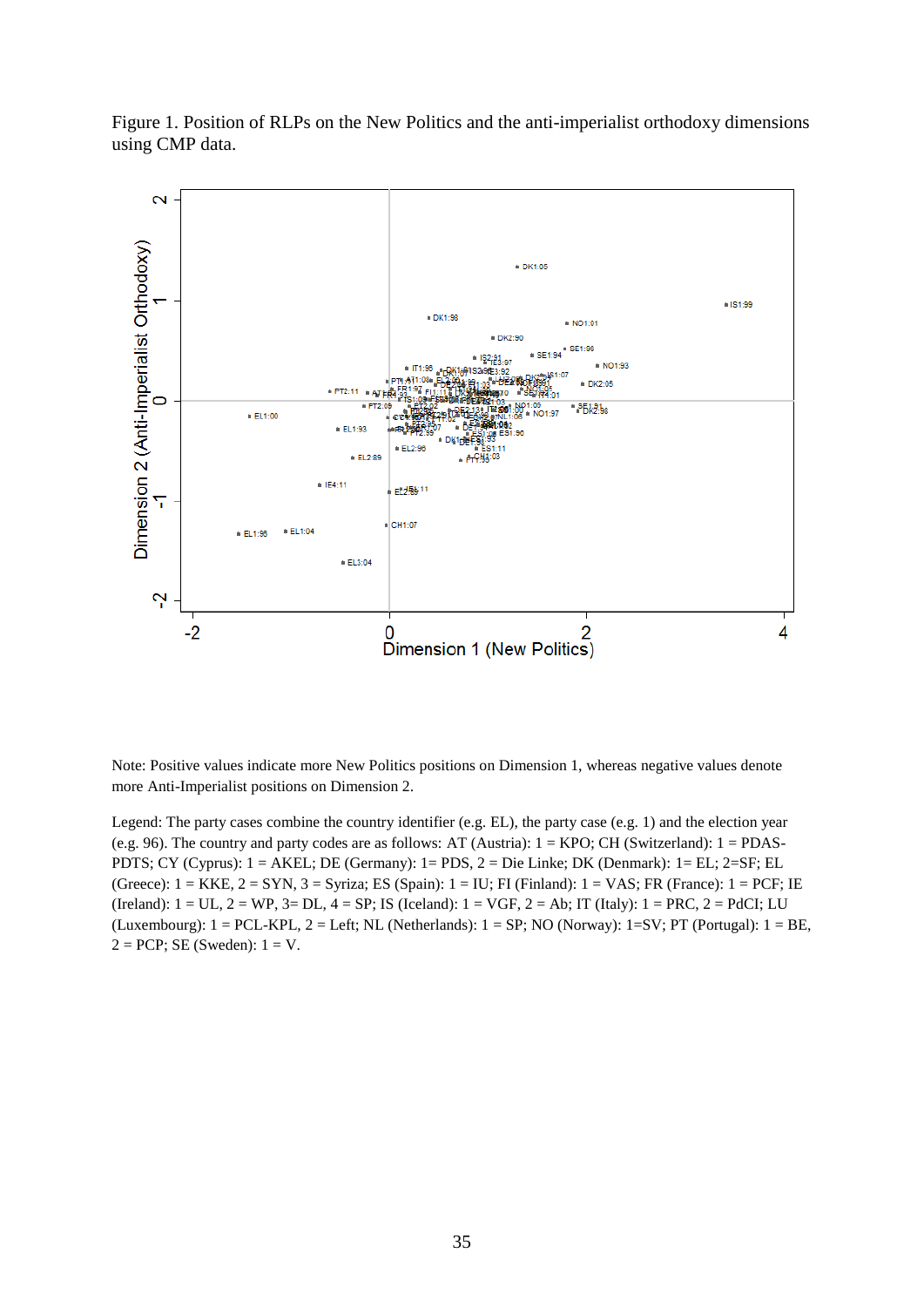Figure 2. Location of RLPs in the left/right and New Politics axes according to the Chapel Hill expert surveys.



Note: Both axes represent the average positions of each RLP per year as estimated by the experts. The economic left/right position in the horizontal axis is extracted from variable LRECON of the CHES, which locates parties exclusively on their stances on economic issues, with values ranging between  $0$  (extreme left = wanting the government to play an active role in the economy) and 10 (extreme right = emphasizing a reduced economic role for government). The New Politics position on the vertical axis is extracted from variable GALTAN of the CHES, which locates parties in terms of their stances on democratic freedoms and rights, with values ranging between 0 (libertarian or postmaterialist parties) and 10 (traditional or authoritarian parties). See Bakker et al. (2012) for further details.

Legend: The party cases combine the party identifier and the election year.  $BE = Left Block (Portugal)$ ;  $CDU =$ Democratic Unitarian Coalition (Communist Party of Portugal);  $EL = Red-Green$  Alliance (Denmark); IE\_SP = Socialist Party (Ireland); IU = United Left (Spain); KKE = Communist Party of Greece; LINKE = The Left (Germany); Linkspartei/PDS = Party of Democratic Socialism (Germany); LO-LCR = Workers' Struggle – Revolutionary Communist League (France); NL\_SP = Socialist Party (Netherlands); PCF = Communist Party of France; PdCI = Party of the Italian Communists; PdUP= Party of Proletarian Unity (Italy); RC = Communist Refoundation (Italy);  $SD = Demoncratic Left (Italy); SL = Left and Freedom (Italy); SYN =t$ Movements and Ecology (Greece);  $SYRIZA =$  Coalition of the Radical Left (Greece);  $V =$  Left Party (Sweden); VAS = Left Alliance (Finland).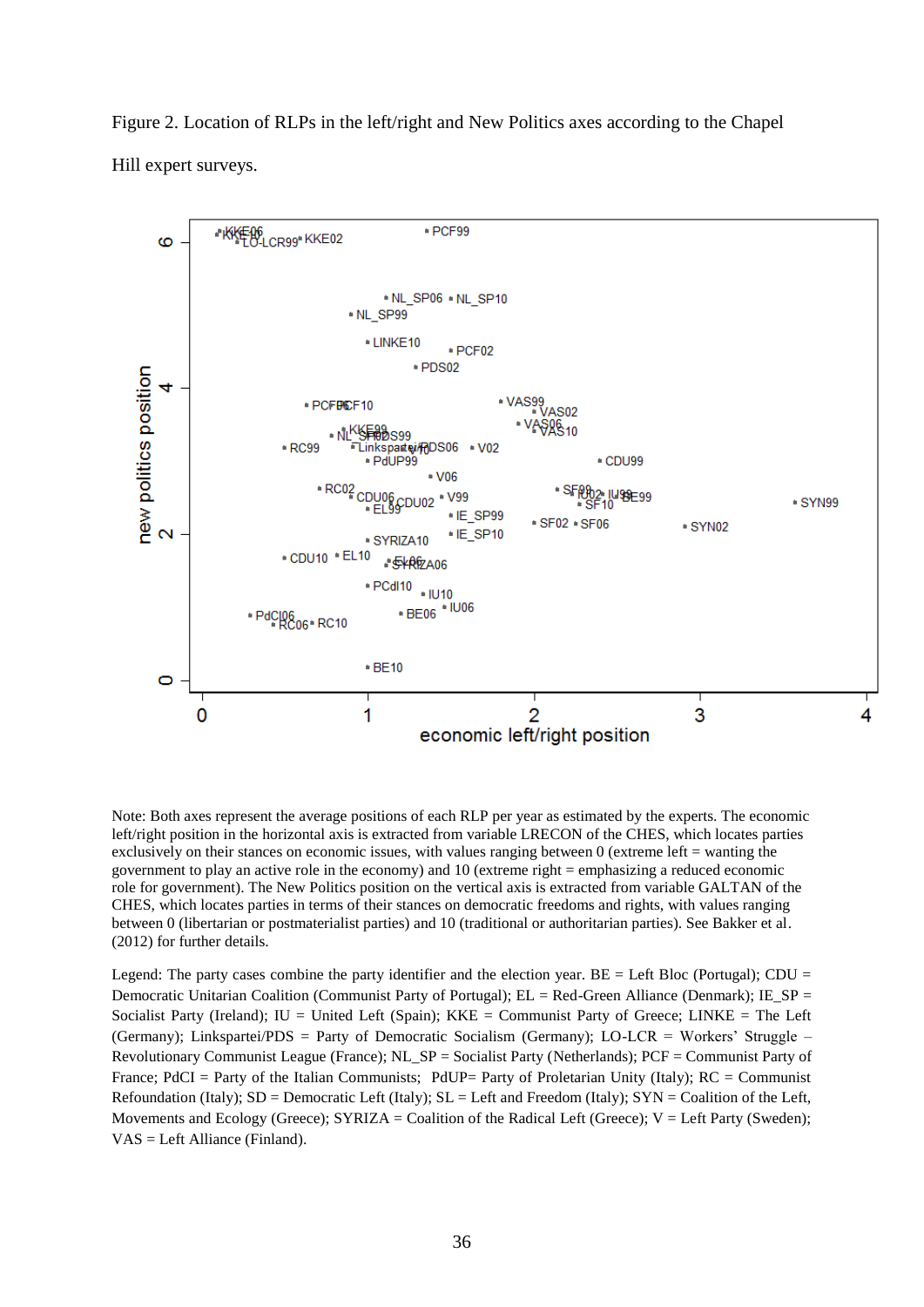| Country            | <b>TRADITIONAL</b>                  | <b>NEW LEFT</b>                  |
|--------------------|-------------------------------------|----------------------------------|
| Austria            | KPÖ                                 |                                  |
| Cyprus             | <b>AKEL</b>                         |                                  |
| Denmark            | EL; SF until 1990                   | SF since 1990                    |
| Finland            | SKDL*                               | VAS                              |
| France             | <b>PCF</b>                          |                                  |
| Germany            |                                     | Die Linke/PDS                    |
| Greece             | KKE & Synaspismos/Syriza            |                                  |
| Iceland            | Ab until 1991**                     | Ab 1991-1995, VG                 |
| Ireland            | SP & WP                             | DL                               |
| Italy              | DP, PRC until 1994, PdCI until 2006 | PRC since 1994 & PdCI since 2006 |
| Luxembourg         | Déi Lénk until 1989                 | Déi Lénk since 1989              |
| <b>Netherlands</b> | <b>SP</b>                           |                                  |
| Norway             |                                     | <b>SV</b>                        |
| Portugal           | PCP & UDP***                        | BE                               |
| Spain              | PCE/IU until 1989                   | IU since 1989                    |
| Sweden             | V until approx. 1982                | V since approx. 1982             |
|                    |                                     |                                  |

# Table 4. Classification of West European RLPs after 1980

Source: Own classification using the CMP and CHES datasets. Notes: parties in shade are the ones for which this classification differs from that proposed by previous literature. \* Finnish People's Democratic League, *Suomen Kansan Demokraattinen Liito*, is the antecedent party of VAS (founded in 1990). \*\* *Alþýðubandalagið*ws (Ab) was the antecendt party of *Vinstrihreyfingin – grænt framboð* (VG), Left-Green Movement (founded in 1999). \*\*\* *União Democrática Popular*, People's Democratic Union, was one of the parties that later created the BE.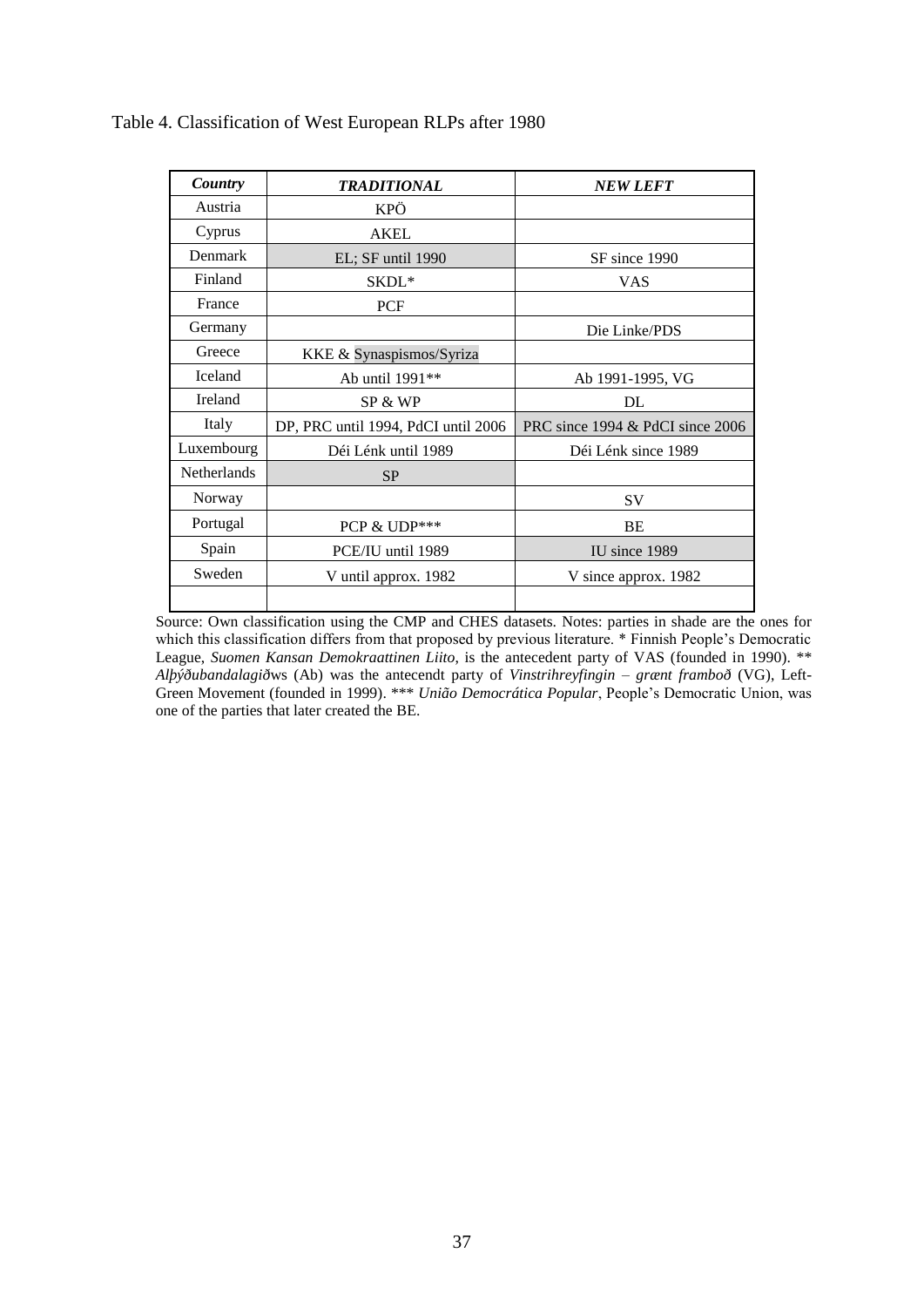

Figure 3. Predicted probabilities of voting for Traditional and New Left RLPs for the variables with significant effects in Table A3.

Note: Figures on the y axis are population-averaged probabilities based on Table A3.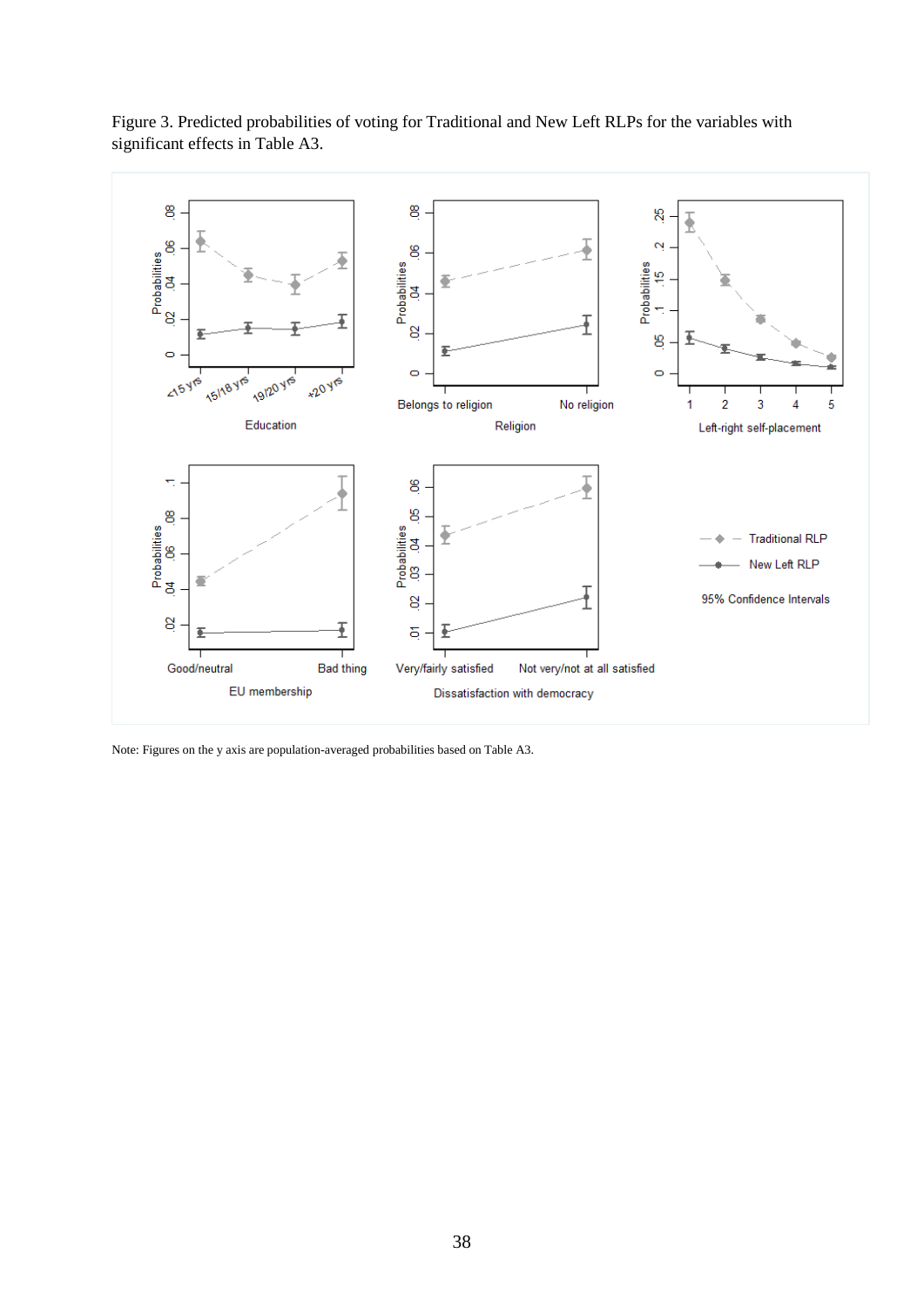# APPENDIX



Figure A1. Screeplot of the factor solution for RLPs ideological dimensions

Source: MRG/CMP data of the 19 items listed in Table 2, using all RLPs for all years in the dataset.

Table A1. Distribution of the categories of the dependent variable.

| Vote                   | N      | Percent | Cum.  |
|------------------------|--------|---------|-------|
| Non RLP                | 74.709 | 93.28   | 93.28 |
| <b>Traditional RLP</b> | 3,457  | 4.32    | 97.60 |
| New Left RLP           | 1.921  | 2.40    | 100   |
| Total                  | 80,087 | 100     |       |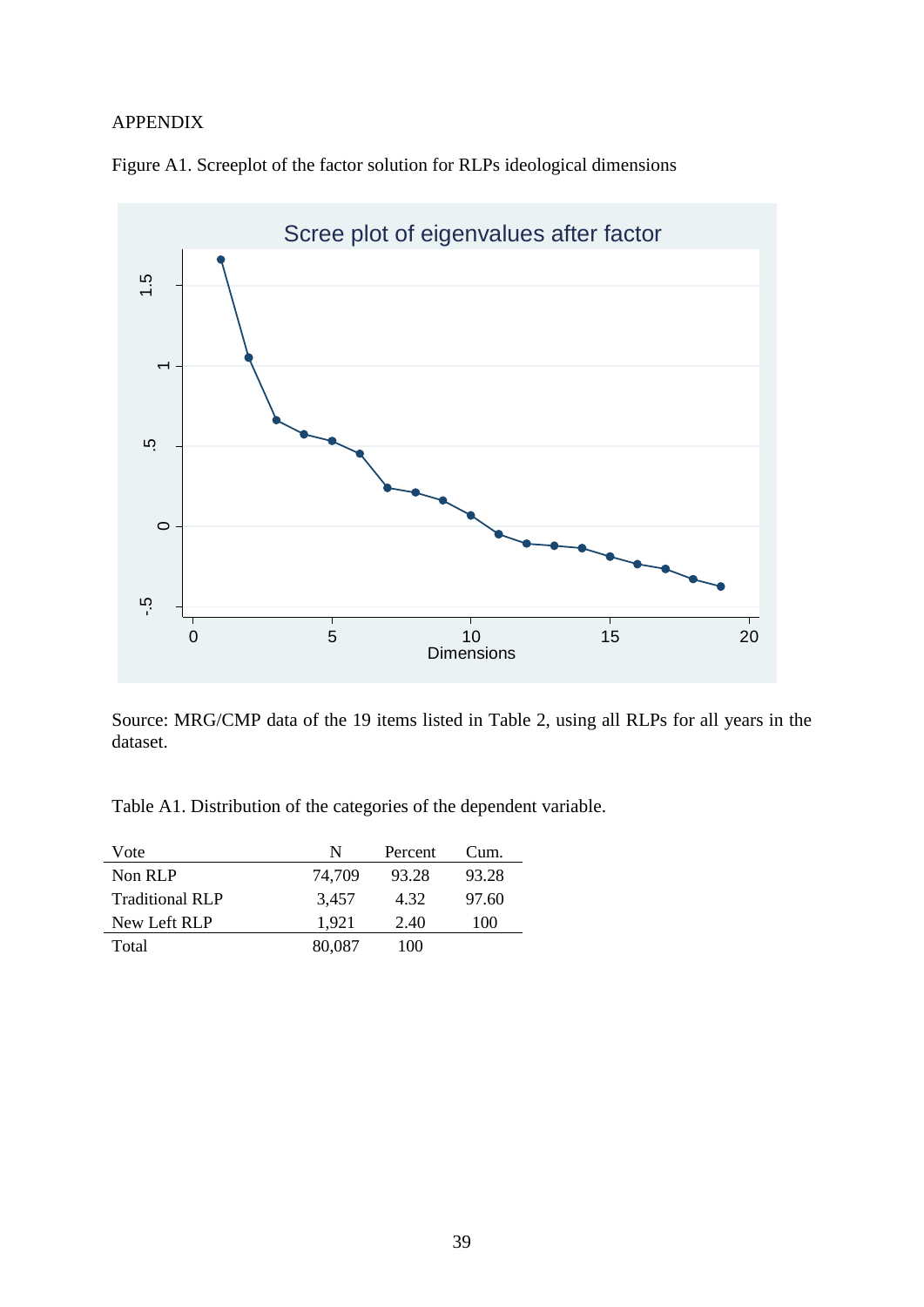|         |                            |      | <b>New</b><br>Left in  | <b>New</b><br>Left in | <b>Defined as New Left</b> |
|---------|----------------------------|------|------------------------|-----------------------|----------------------------|
| Country | <b>Party</b>               | Year | <b>CMP?</b>            | <b>CHES?</b>          | in our analyses?           |
| Austria | <b>KPO</b>                 | 2002 | no                     | n/a                   | no                         |
| Austria | <b>KPO</b>                 | 2008 | no                     | n/a                   | no                         |
| Cyprus  | <b>AKEL</b>                | 1996 | no                     | n/a                   | no                         |
| Cyprus  | <b>AKEL</b>                | 2001 | no                     | n/a                   | no                         |
| Germany | Linke                      | 1990 | yes                    | n/a                   | yes                        |
| Germany | Linke                      | 1994 | yes                    | n/a                   | yes                        |
| Germany | Linke                      | 1998 | yes                    | yes                   | yes                        |
| Germany | Linke                      | 2002 | yes                    | yes                   | yes                        |
| Germany | Linke                      | 2005 | $\rm no$               | yes                   | yes                        |
| Germany | Linke                      | 2009 | yes                    | yes                   | yes                        |
| Germany | Linke                      | 2013 | yes                    | n/a                   | yes                        |
| Denmark | $EL$ (VS)                  | 1981 | no                     | n/a                   | no                         |
| Denmark | $EL$ (VS)                  | 1984 | no                     | n/a                   | no                         |
| Denmark | EL                         | 1987 | n/a                    | n/a                   | no                         |
| Denmark | EL                         | 1988 | n/a                    | n/a                   | n/a                        |
| Denmark | EL                         | 1990 | n/a                    | n/a                   | n/a                        |
| Denmark | EL                         | 1994 | no                     | n/a                   | no                         |
| Denmark | EL                         | 1998 | no                     | yes                   | no                         |
| Denmark | EL                         | 2001 | $\rm no$               | n/a                   | no                         |
| Denmark | EL                         | 2005 | yes                    | yes                   | no                         |
| Denmark | EL                         | 2007 | no                     | yes                   | no                         |
| Denmark | EL                         | 2011 | $\rm no$               | n/a                   | no                         |
| Denmark | <b>SF</b>                  | 1981 | no                     | n/a                   | no                         |
| Denmark | <b>SF</b>                  | 1984 | no                     | n/a                   | no                         |
| Denmark | SF                         | 1987 | no                     | n/a                   | no                         |
| Denmark | <b>SF</b>                  | 1988 | no                     | n/a                   | no                         |
| Denmark | <b>SF</b>                  | 1990 | yes                    | n/a                   | yes since 1990             |
| Denmark | SF                         | 1994 | yes                    | n/a                   | yes since 1990             |
| Denmark | <b>SF</b>                  | 1998 | yes                    | yes                   | yes since 1990             |
| Denmark | $\rm{SF}$                  | 2001 | yes                    | yes                   | yes since 1990             |
| Denmark | SF                         | 2005 | yes                    | yes                   | yes since 1990             |
| Denmark | $\rm{SF}$                  | 2007 | yes                    | yes                   | yes since 1990             |
| Denmark | SF                         | 2011 | yes                    | n/a                   | yes since 1990             |
| Spain   | IU (PCE)                   | 1982 | no                     | n/a                   | no                         |
| Spain   | IU (PCE)                   | 1986 | $\mathop{\mathrm{no}}$ | n/a                   | no                         |
| Spain   | ${\rm IU}$                 | 1989 | yes                    | n/a                   | yes since 1989             |
| Spain   | $\mathbf{I} \mathbf{U}$    | 1993 | yes                    | n/a                   | yes since 1989             |
| Spain   | $\mathop{\rm IU}\nolimits$ | 1996 | yes                    | yes                   | yes since 1989             |
| Spain   | IU                         | 2000 | yes                    | yes                   | yes since 1989             |
| Spain   | ${\rm IU}$                 | 2004 | yes                    | yes                   | yes since 1989             |

Table A2. Classification of RLPs as New Left by CMP and CHES data and years covered by

the data.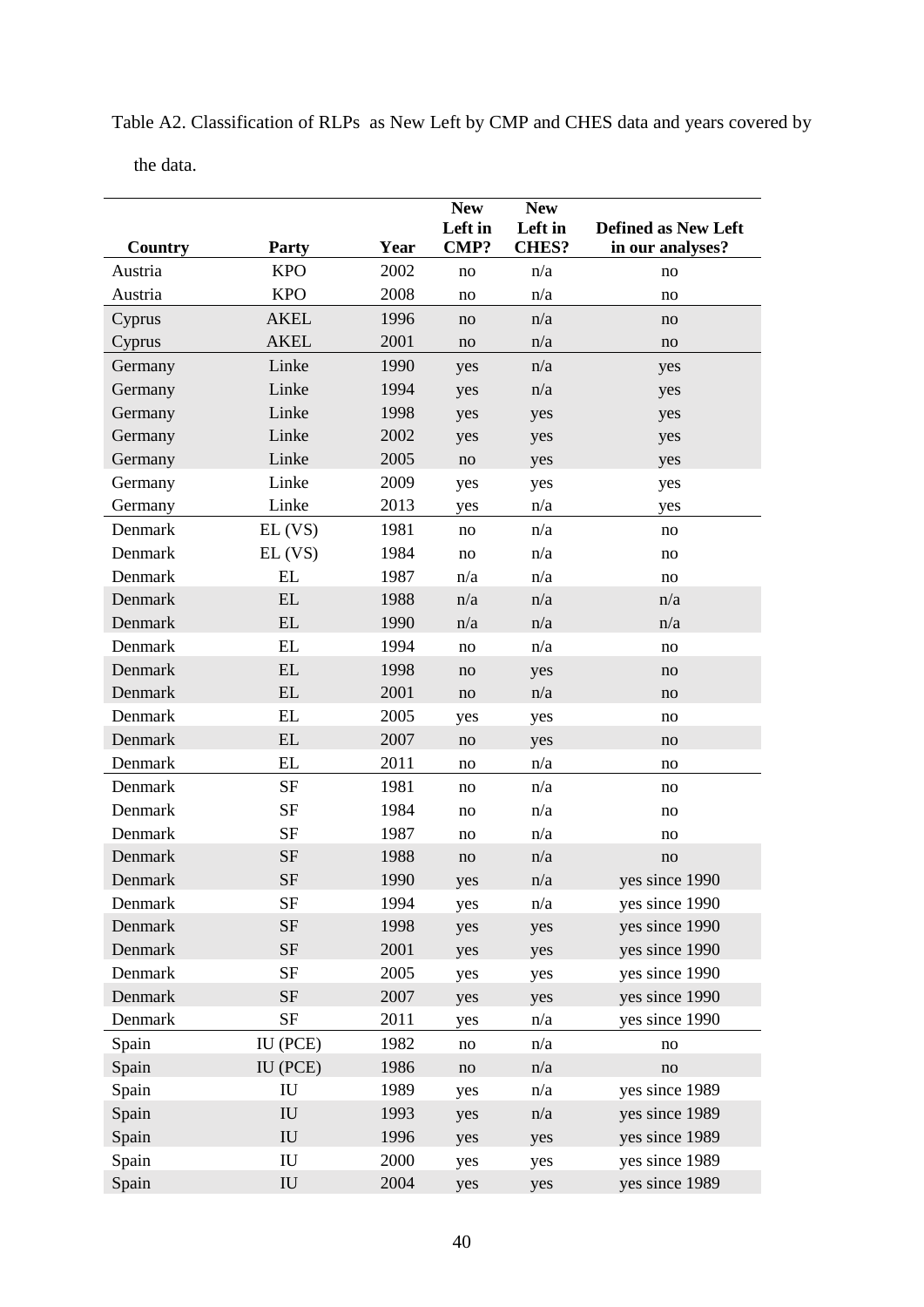|         |                                         |       | <b>New</b>           | <b>New</b>              |                            |
|---------|-----------------------------------------|-------|----------------------|-------------------------|----------------------------|
|         |                                         |       | Left in              | Left in<br><b>CHES?</b> | <b>Defined as New Left</b> |
| Country | <b>Party</b><br>$\mathbf{I} \mathbf{U}$ | Year  | CMP?                 |                         | in our analyses?           |
| Spain   |                                         | 2008  | yes                  | yes                     | yes since 1989             |
| Spain   | $\mathop{\rm IU}\nolimits$              | 2011  | yes                  | yes                     | yes since 1989             |
| Finland | VAS (SKDL)                              | 1983  | no                   | n/a                     | no                         |
| Finland | VAS (SKDL)                              | 1987  | no                   | n/a                     | no                         |
| Finland | <b>VAS</b>                              | 1991  | yes                  | n/a                     | yes since 1991             |
| Finland | <b>VAS</b>                              | 1995  | no                   | n/a                     | yes since 1991             |
| Finland | <b>VAS</b>                              | 1999  | yes                  | yes                     | yes since 1991             |
| Finland | <b>VAS</b>                              | 2003  | yes                  | yes                     | yes since 1991             |
| Finland | <b>VAS</b>                              | 2007  | yes                  | yes                     | yes since 1991             |
| Finland | <b>VAS</b>                              | 2011  | no                   | n/a                     | yes since 1991             |
| France  | <b>PCF</b>                              | 1981  | no                   | n/a                     | no                         |
| France  | PCF                                     | 1986  | no                   | n/a                     | no                         |
| France  | <b>PCF</b>                              | 1988  | no                   | n/a                     | no                         |
| France  | <b>PCF</b>                              | 1993  | no                   | n/a                     | no                         |
| France  | <b>PCF</b>                              | 1997  | no                   | no                      | no                         |
| France  | <b>PCF</b>                              | 2002  | no                   | yes                     | no                         |
| France  | <b>PCF</b>                              | 2007  | no                   | yes                     | no                         |
| Greece  | <b>KKE</b>                              | 1981  | no                   | n/a                     | no                         |
| Greece  | <b>KKE</b>                              | 1985  | no                   | n/a                     | no                         |
| Greece  | <b>KKE</b>                              | 1989  | n/a                  | n/a                     |                            |
| Greece  | <b>KKE</b>                              | 1990  | n/a                  | n/a                     |                            |
| Greece  | <b>KKE</b>                              | 1993  | no                   | n/a                     | no                         |
| Greece  | <b>KKE</b>                              | 1996  | no                   | yes                     | no                         |
| Greece  | <b>KKE</b>                              | 2000  | no                   | no                      | no                         |
| Greece  | <b>KKE</b>                              | 2004  | no                   | no                      | no                         |
| Greece  | <b>KKE</b>                              | 2007  | n/a                  | n/a                     | no                         |
| Greece  | <b>KKE</b>                              | 2009  | n/a                  | no                      | no                         |
| Greece  | SYR (SYN)                               | 1985  | n/a                  | n/a                     | n/a                        |
|         |                                         | 1989  |                      |                         |                            |
| Greece  | SYR (SYN)                               | (nov) | no                   | n/a                     | no                         |
| Greece  | <b>SYR</b>                              | 1990  | no                   | n/a                     | no                         |
| Greece  | <b>SYR</b>                              | 1993  | n/a                  | n/a                     | no                         |
| Greece  | <b>SYR</b>                              | 1996  | no                   | yes                     | no                         |
| Greece  | <b>SYR</b>                              | 2000  | no                   | yes                     | no                         |
| Greece  | <b>SYR</b>                              | 2004  | no                   | yes                     | no                         |
| Greece  | <b>SYR</b>                              | 2007  | n/a                  | n/a                     | no                         |
| Greece  | <b>SYR</b>                              | 2009  | n/a                  | yes                     | no                         |
| Ireland | DL                                      | 1992  | yes                  | n/a                     | yes                        |
| Ireland | DL                                      | 1997  | yes                  | n/a                     | yes                        |
| Ireland | <b>SP</b>                               | 1997  | $\ddot{\phantom{0}}$ | yes                     | no                         |
| Ireland | <b>SP</b>                               | 2011  | no                   | n/a                     | no                         |
|         |                                         | 1982  |                      |                         |                            |
| Ireland | <b>WP</b>                               | (nov) | no                   | n/a                     | no                         |
| Ireland | <b>WP</b>                               | 1987  | no                   | n/a                     | no                         |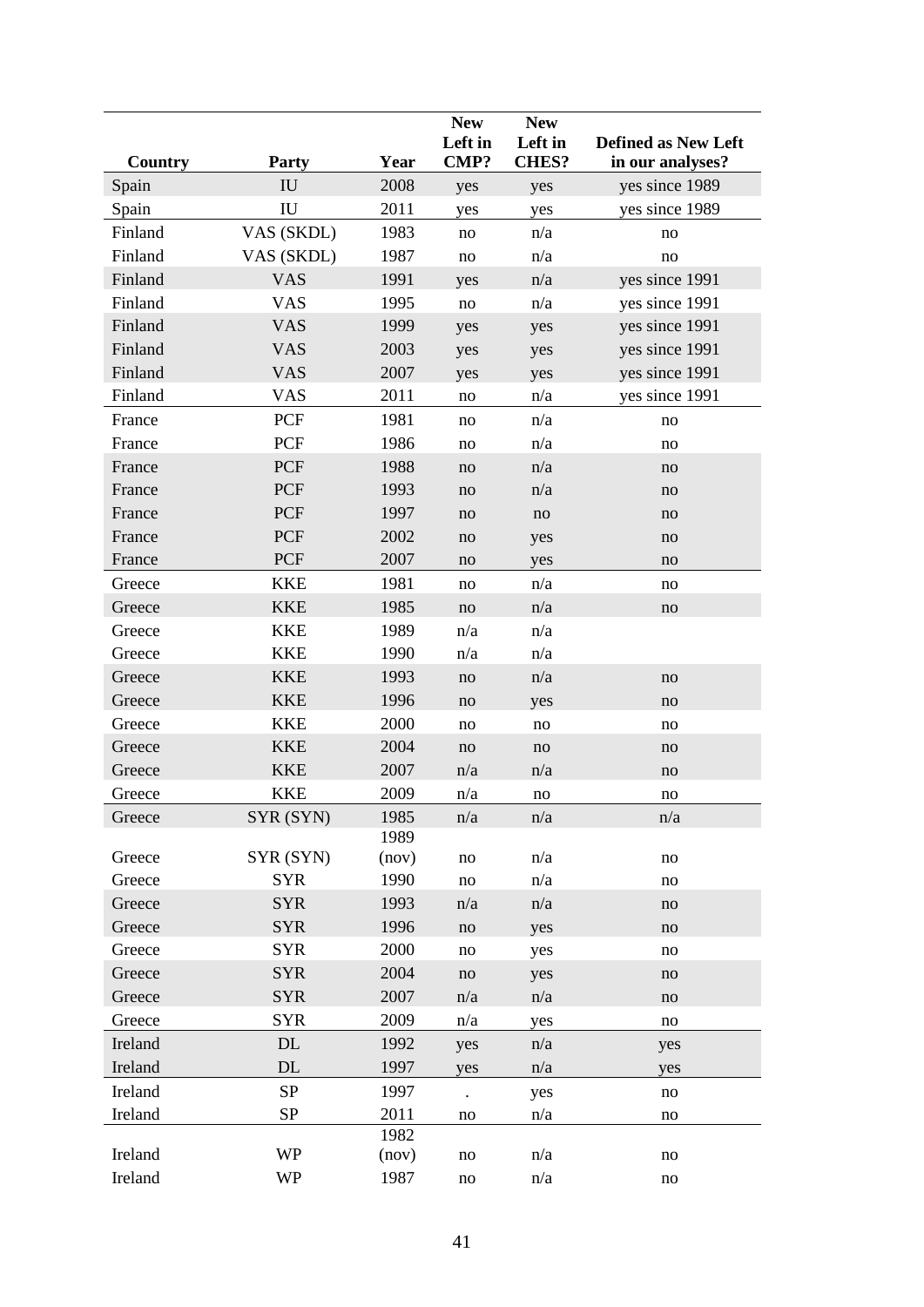|             |                |      | <b>New</b>             | <b>New</b>   |                            |
|-------------|----------------|------|------------------------|--------------|----------------------------|
|             |                |      | Left in                | Left in      | <b>Defined as New Left</b> |
| Country     | <b>Party</b>   | Year | <b>CMP?</b>            | <b>CHES?</b> | in our analyses?           |
| Ireland     | <b>WP</b>      | 1989 | no                     | n/a          | no                         |
| Italy       | DP             | 1983 | no                     | n/a          | no                         |
| Italy       | PCI            | 1983 | no                     | n/a          | no                         |
| Italy       | PCI            | 1987 | yes                    | n/a          | no                         |
| Italy       | PdCI           | 2001 | no                     | n/a          | no                         |
| Italy       | PdCI           | 2006 | yes                    | yes          | yes since 2006             |
| Italy       | PdCI           | 2008 | n/a                    | yes          | yes since 2006             |
| Italy       | <b>PRC</b>     | 1992 | $\rm no$               | n/a          | no                         |
| Italy       | <b>PRC</b>     | 1994 | yes                    | n/a          | yes since 1994             |
| Italy       | <b>PRC</b>     | 1996 | no                     | yes          | yes since 1994             |
| Italy       | <b>PRC</b>     | 2001 | yes                    | yes          | yes since 1994             |
| Italy       | <b>PRC</b>     | 2006 | yes                    | yes          | yes since 1994             |
| Italy       | <b>PRC</b>     | 2008 | n/a                    | yes          | yes since 1994             |
| Luxembourg  | Left (PCL-KPL) | 1984 | no                     | n/a          | no                         |
| Luxembourg  | Left (PCL-KPL) | 1989 | yes                    | n/a          | yes since 1989             |
| Luxembourg  | Left (PCL-KPL) | 2004 | n/a                    | n/a          | yes since 1989             |
| Luxembourg  | Left           | 2009 | yes                    | n/a          | yes since 1989             |
| Netherlands | <b>SP</b>      | 1994 | n/a                    | n/a          | n/a                        |
| Netherlands | SP             | 1998 | n/a                    | $\rm no$     | no                         |
| Netherlands | <b>SP</b>      | 2002 | yes                    | yes          | no                         |
| Netherlands | SP             | 2003 | yes                    | n/a          | no                         |
| Netherlands | <b>SP</b>      | 2006 | yes                    | no           | no                         |
| Netherlands | <b>SP</b>      | 2010 | yes                    | no           | no                         |
| Portugal    | BE (UDP)       | 1980 | no                     | n/a          | no                         |
| Portugal    | BE (UDP)       | 1983 | no                     | n/a          | no                         |
| Portugal    | BE (UDP)       | 1985 | no                     | n/a          | no                         |
| Portugal    | BE (UDP)       | 1987 | no                     | n/a          | no                         |
| Portugal    | BE             | 1991 | n/a                    | n/a          | n/a                        |
| Portugal    | $\rm BE$       | 1995 | n/a                    | n/a          | $\mathrm{n}/\mathrm{a}$    |
| Portugal    | BE             | 1999 | yes                    | yes          | yes since 1999             |
| Portugal    | $\rm BE$       | 2002 | $\rm no$               | n/a          | yes since 1999             |
| Portugal    | $\rm BE$       | 2005 | yes                    | yes          | yes since 1999             |
| Portugal    | BE             | 2009 | yes                    | yes          | yes since 1999             |
| Portugal    | BE             | 2011 | no                     | n/a          | yes since 1999             |
| Portugal    | PCP            | 1980 | no                     | n/a          | no                         |
| Portugal    | PCP            | 1983 | no                     | n/a          | no                         |
| Portugal    | PCP            | 1985 | no                     | n/a          | no                         |
| Portugal    | <b>PCP</b>     | 1987 | no                     | n/a          | no                         |
| Portugal    | PCP            | 1991 | no                     | n/a          | no                         |
| Portugal    | PCP            | 1995 | no                     | n/a          | no                         |
| Portugal    | PCP            | 1999 | no                     | yes*         | no                         |
| Portugal    | <b>PCP</b>     | 2002 | no                     | yes*         | no                         |
| Portugal    | PCP            | 2005 | $\mathop{\mathrm{no}}$ | yes*         | no                         |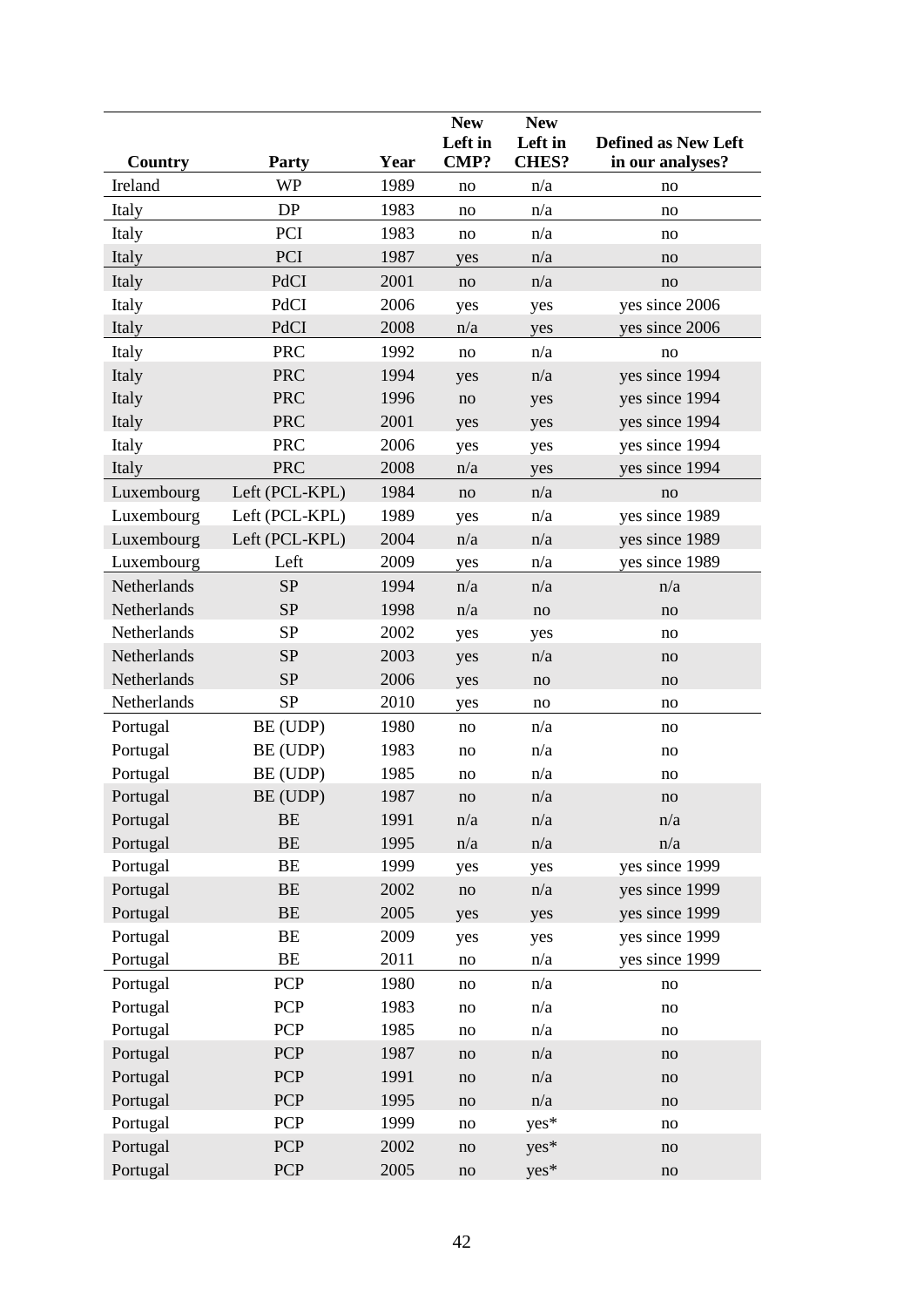|             |              |      | <b>New</b> | <b>New</b>   |                            |
|-------------|--------------|------|------------|--------------|----------------------------|
|             |              |      | Left in    | Left in      | <b>Defined as New Left</b> |
| Country     | Party        | Year | CMP?       | <b>CHES?</b> | in our analyses?           |
| Portugal    | <b>PCP</b>   | 2009 | no         | yes*         | no                         |
| Portugal    | <b>PCP</b>   | 2011 | no         | n/a          | no                         |
| Sweden      | V (VKP)      | 1982 | yes        | n/a          | yes at least since 1980s   |
| Sweden      | V (VKP)      | 1985 | yes        | n/a          | yes at least since 1980s   |
| Sweden      | V (VKP)      | 1988 | yes        | n/a          | yes at least since 1980s   |
| Sweden      | $\mathbf V$  | 1991 | yes        | n/a          | yes at least since 1980s   |
| Sweden      | $\mathbf{V}$ | 1994 | yes        | n/a          | yes at least since 1980s   |
| Sweden      | $\mathbf V$  | 1998 | yes        | yes          | yes at least since 1980s   |
| Sweden      | $\mathbf{V}$ | 2002 | yes        | yes          | yes at least since 1980s   |
| Sweden      | $\mathbf{V}$ | 2006 | no         | yes          | yes at least since 1980s   |
| Sweden      | V            | 2010 | yes        | yes          | yes at least since 1980s   |
| Switzerland | PdA          | 2007 | no         | n/a          | no                         |
| Iceland     | Ab           | 1983 | no         | n/a          | no                         |
| Iceland     | Ab           | 1987 | no         | n/a          | no                         |
| Iceland     | Ab           | 1991 | yes        | n/a          | yes since 1991             |
| Iceland     | Ab           | 1995 | yes        | n/a          | yes since 1991             |
| Iceland     | VG           | 1999 | yes        | n/a          | yes since 1991             |
| Iceland     | VG           | 2003 | yes        | n/a          | yes since 1991             |
| Iceland     | VG           | 2007 | yes        | n/a          | yes since 1991             |
| Iceland     | VG           | 2009 | no         | n/a          | yes since 1991             |
| Norway      | SV           | 1981 | yes        | n/a          | yes at least since 1980s   |
| Norway      | SV           | 1985 | no         | n/a          | yes always since 1980s     |
| Norway      | SV           | 1989 | yes        | n/a          | yes always since 1980s     |
| Norway      | SV           | 1993 | yes        | n/a          | yes always since 1980s     |
| Norway      | SV           | 1997 | yes        | n/a          | yes always since 1980s     |
| Norway      | SV           | 2001 | yes        | n/a          | yes always since 1980s     |
| Norway      | SV           | 2005 | yes        | n/a          | yes always since 1980s     |
| Norway      | SV           | 2009 | yes        | n/a          | yes always since 1980s     |

\* CHES data refer to the electoral platform CDU (PCP + Greens)

 $n/a = not available$ 

Grey cells indicate that party and election are covered by the EES data.